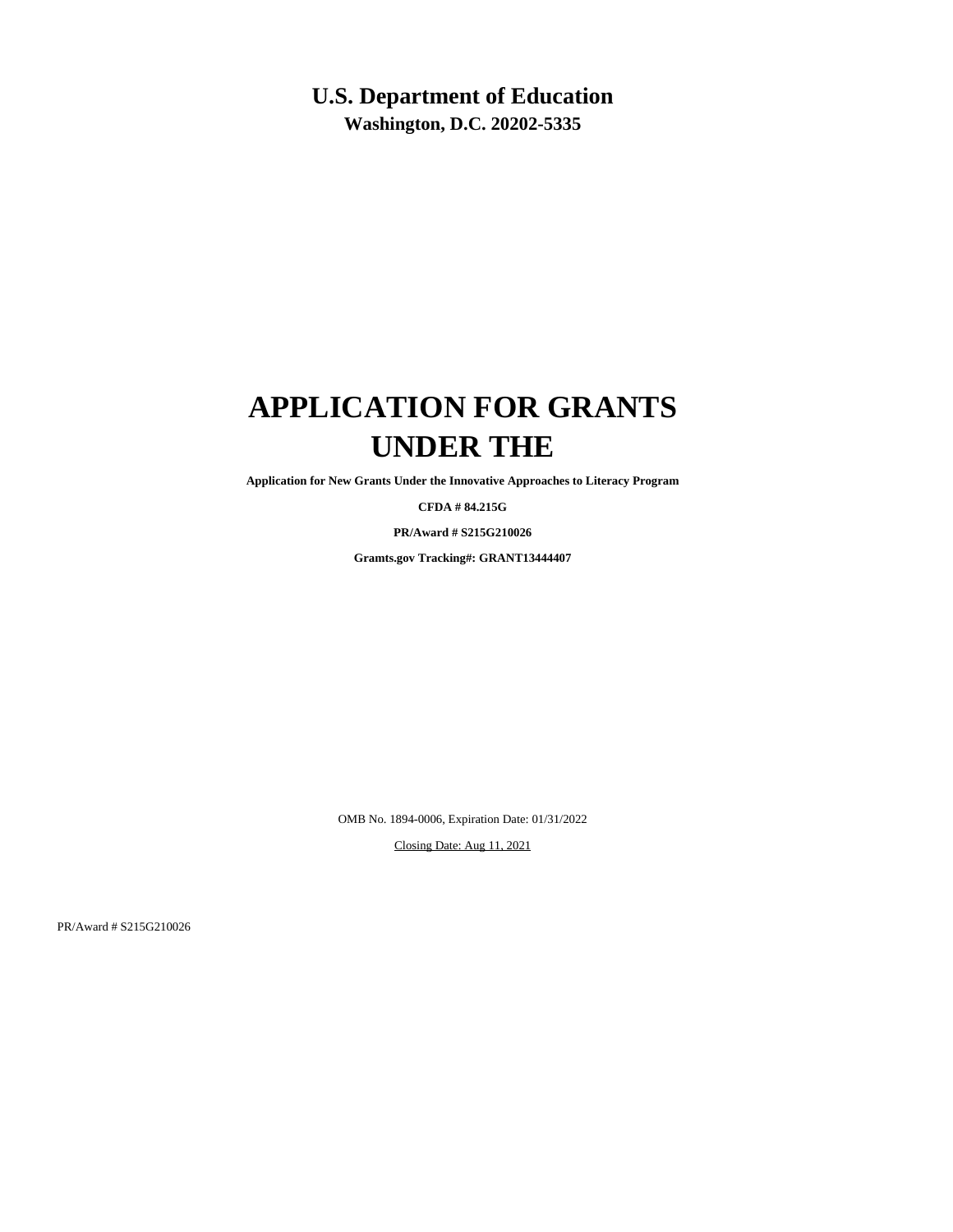# **\*\*Table of Contents\*\***

| Form                                                                | Page |
|---------------------------------------------------------------------|------|
| 1. Application for Federal Assistance SF-424                        | e3   |
| 2. ED GEPA427 Form                                                  | e6   |
| Attachment - 1 (1241-CCUSD Response to GEPA Section 427)            | e7   |
| 3. Grants.gov Lobbying Form                                         | e8   |
| 4. Dept of Education Supplemental Information for SF-424            | e9   |
| 5. ED Abstract Narrative Form                                       | e11  |
| Attachment - 1 (1234-CCUSD Abstract)                                | e12  |
| 6. Project Narrative Form                                           | e14  |
| Attachment - 1 (1242-CCUSD Proposal Narrative)                      | e15  |
| 7. Other Narrative Form                                             | e32  |
| Attachment - 1 (1236-Carol Timpson Resume)                          | e33  |
| Attachment - 2 (1237-Mary Timpson Resume)                           | e35  |
| Attachment - 3 (1238-CCUSD Librarian Job Description)               | e37  |
| Attachment - 4 (1239-CCUSD Certification of LEA Eligibility)        | e38  |
| Attachment - 5 (1240-Colorado City Indirect Cost Rate Award Letter) | e39  |
| 8. Budget Narrative Form                                            | e40  |
| Attachment - 1 (1235-CCUSD Budget Narrative)                        | e41  |
| 9. Form ED_524_Budget_1_4-V1.4.pdf                                  | e47  |

This application was generated using the PDF functionality. The PDF functionality automatically numbers the pages in this application. Some pages/sections of this application may contain 2 sets of page numbers, one set created by the applicant and the other set created by e-Application's PDF functionality. Page numbers created by the e-Application PDF functionality will be preceded by the letter e (for example, e1, e2, e3, etc.).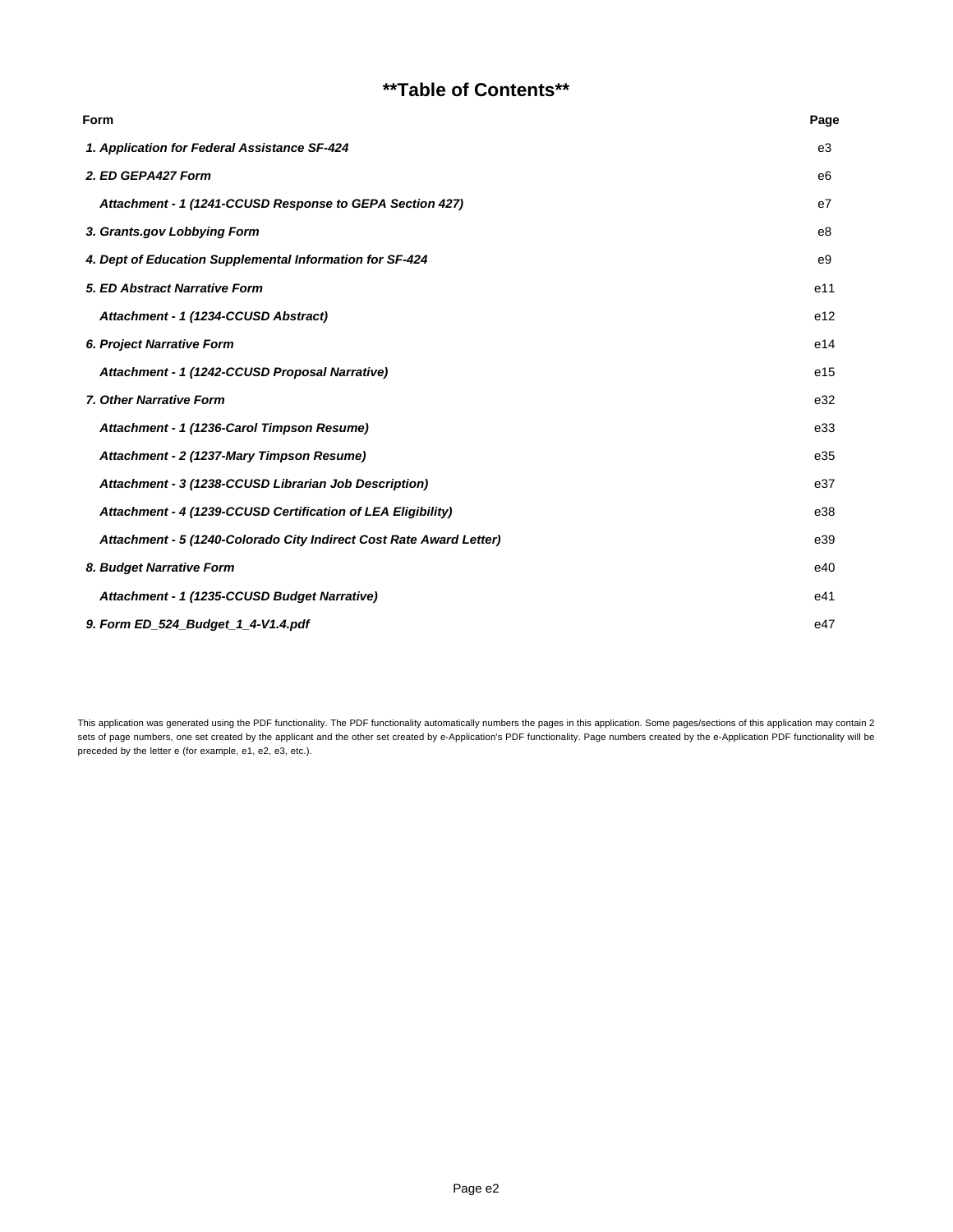| <b>Application for Federal Assistance SF-424</b>                                                       |                                                                          |  |                                                                    |  |  |  |
|--------------------------------------------------------------------------------------------------------|--------------------------------------------------------------------------|--|--------------------------------------------------------------------|--|--|--|
| * 1. Type of Submission:<br>Preapplication<br>$\boxtimes$ Application<br>Changed/Corrected Application | * 2. Type of Application:<br>$\boxtimes$ New<br>Continuation<br>Revision |  | * If Revision, select appropriate letter(s):<br>* Other (Specify): |  |  |  |
| * 3. Date Received:<br>08/10/2021                                                                      | 4. Applicant Identifier:                                                 |  |                                                                    |  |  |  |
| 5a. Federal Entity Identifier:                                                                         |                                                                          |  | 5b. Federal Award Identifier:                                      |  |  |  |
| <b>State Use Only:</b>                                                                                 |                                                                          |  |                                                                    |  |  |  |
| 6. Date Received by State:                                                                             | 7. State Application Identifier:                                         |  |                                                                    |  |  |  |
| 8. APPLICANT INFORMATION:                                                                              |                                                                          |  |                                                                    |  |  |  |
| * a. Legal Name:                                                                                       | Colorado City Unified School District                                    |  |                                                                    |  |  |  |
| * b. Employer/Taxpayer Identification Number (EIN/TIN):                                                |                                                                          |  | * c. Organizational DUNS:                                          |  |  |  |
|                                                                                                        |                                                                          |  |                                                                    |  |  |  |
| d. Address:                                                                                            |                                                                          |  |                                                                    |  |  |  |
| * Street1:<br>P.O. Box 309<br>Street2:<br>* City:<br>Colorado City                                     |                                                                          |  |                                                                    |  |  |  |
| County/Parish:                                                                                         |                                                                          |  |                                                                    |  |  |  |
| * State:<br>AZ: Arizona<br>Province:                                                                   |                                                                          |  |                                                                    |  |  |  |
| * Country:<br>USA: UNITED STATES                                                                       |                                                                          |  |                                                                    |  |  |  |
| * Zip / Postal Code:<br>86021-0309                                                                     |                                                                          |  |                                                                    |  |  |  |
| e. Organizational Unit:                                                                                |                                                                          |  |                                                                    |  |  |  |
| Department Name:                                                                                       |                                                                          |  | Division Name:                                                     |  |  |  |
|                                                                                                        |                                                                          |  |                                                                    |  |  |  |
| f. Name and contact information of person to be contacted on matters involving this application:       |                                                                          |  |                                                                    |  |  |  |
| Prefix:<br>Ms.                                                                                         | * First Name:                                                            |  | Carol                                                              |  |  |  |
| Middle Name:<br>* Last Name:                                                                           |                                                                          |  |                                                                    |  |  |  |
| Timpson<br>Suffix:                                                                                     |                                                                          |  |                                                                    |  |  |  |
| Title:<br>Superintendent                                                                               |                                                                          |  |                                                                    |  |  |  |
| Organizational Affiliation:                                                                            |                                                                          |  |                                                                    |  |  |  |
| Colorado City Unified School District                                                                  |                                                                          |  |                                                                    |  |  |  |
| * Telephone Number:                                                                                    |                                                                          |  | Fax Number:                                                        |  |  |  |
| * Email:                                                                                               |                                                                          |  |                                                                    |  |  |  |

PR/Award # S215G210026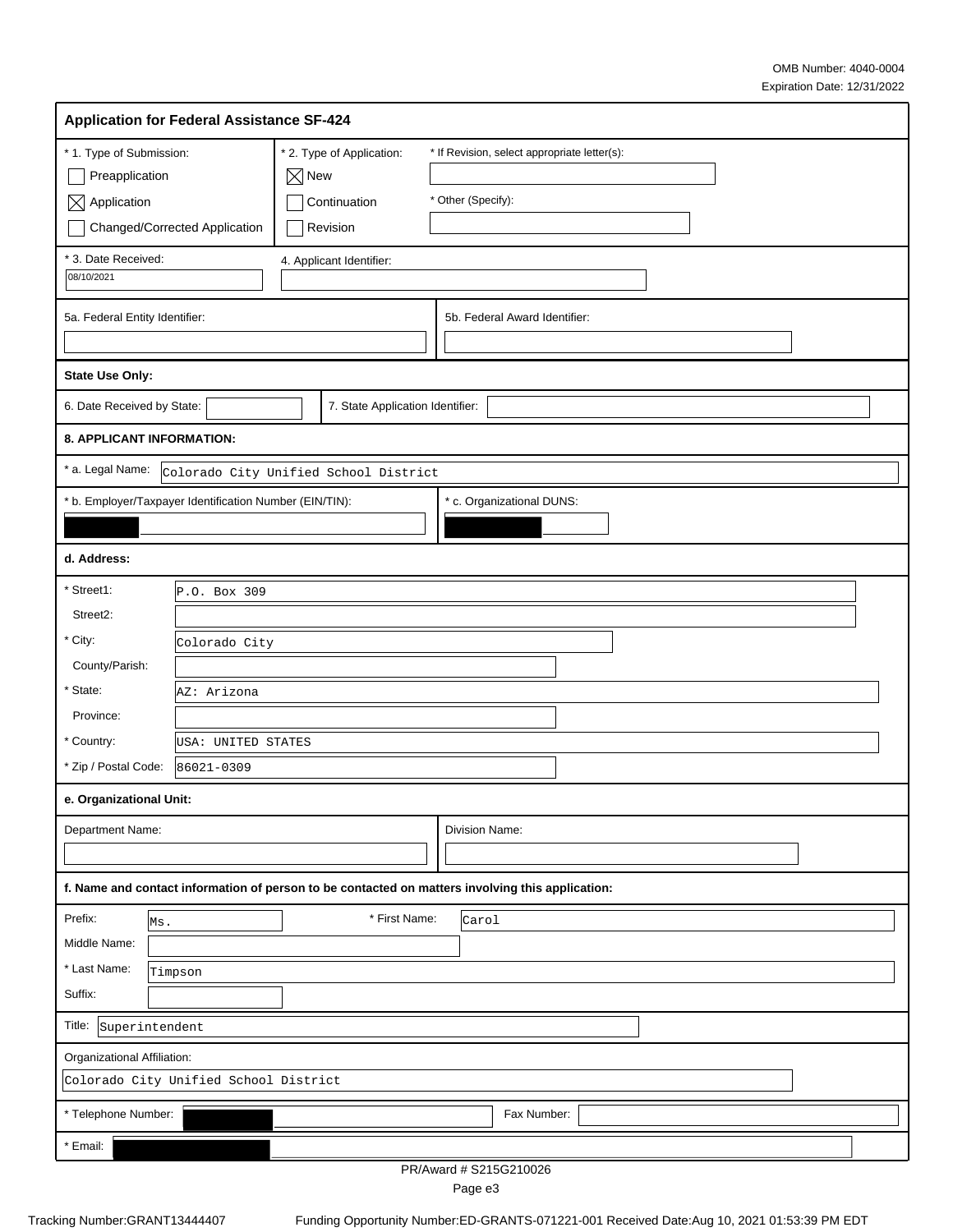| <b>Application for Federal Assistance SF-424</b>                                                                                               |
|------------------------------------------------------------------------------------------------------------------------------------------------|
| * 9. Type of Applicant 1: Select Applicant Type:                                                                                               |
| G: Independent School District                                                                                                                 |
| Type of Applicant 2: Select Applicant Type:                                                                                                    |
|                                                                                                                                                |
| Type of Applicant 3: Select Applicant Type:                                                                                                    |
|                                                                                                                                                |
| * Other (specify):                                                                                                                             |
|                                                                                                                                                |
| * 10. Name of Federal Agency:                                                                                                                  |
| Department of Education                                                                                                                        |
| 11. Catalog of Federal Domestic Assistance Number:                                                                                             |
| 84.215                                                                                                                                         |
| CFDA Title:                                                                                                                                    |
| Innovative Approaches to Literacy, Full-service Community Schools; and Promise Neighborhoods                                                   |
|                                                                                                                                                |
| * 12. Funding Opportunity Number:                                                                                                              |
| ED-GRANTS-071221-001                                                                                                                           |
| * Title:                                                                                                                                       |
| Office of Elementary and Secondary Education (OESE): Innovative Approaches to Literacy (IAL)<br>Program Assistance Listing CFDA Number 84.215G |
| 13. Competition Identification Number:                                                                                                         |
| 84-215G2021-1                                                                                                                                  |
| Title:                                                                                                                                         |
| 84.215G Innovative Approaches to Literacy                                                                                                      |
|                                                                                                                                                |
|                                                                                                                                                |
| 14. Areas Affected by Project (Cities, Counties, States, etc.):                                                                                |
| Add Attachment<br>Delete Attachment<br>View Attachment                                                                                         |
|                                                                                                                                                |
| * 15. Descriptive Title of Applicant's Project:                                                                                                |
| Colorado City Unified School District's Innovative Approaches to Literacy Request                                                              |
|                                                                                                                                                |
|                                                                                                                                                |
| Attach supporting documents as specified in agency instructions.                                                                               |
| <b>Add Attachments</b><br>Delete Attachments<br><b>View Attachments</b>                                                                        |

 $\mathbf{L}$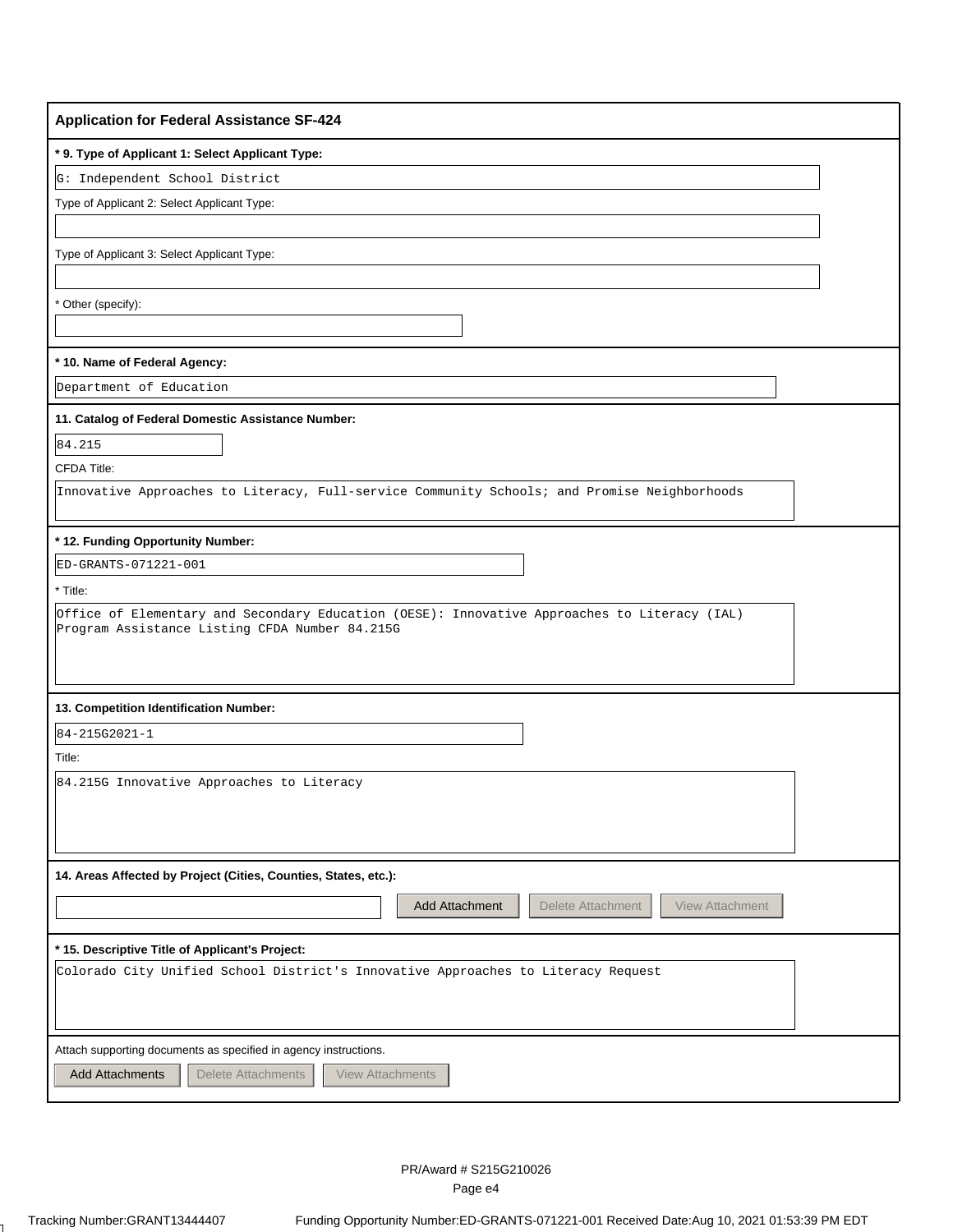| <b>Application for Federal Assistance SF-424</b>                                                                                                                                                                                                                                                                                                                                                                                                                                                                                                                                                                                                                                                                     |  |  |  |  |  |  |
|----------------------------------------------------------------------------------------------------------------------------------------------------------------------------------------------------------------------------------------------------------------------------------------------------------------------------------------------------------------------------------------------------------------------------------------------------------------------------------------------------------------------------------------------------------------------------------------------------------------------------------------------------------------------------------------------------------------------|--|--|--|--|--|--|
| 16. Congressional Districts Of:                                                                                                                                                                                                                                                                                                                                                                                                                                                                                                                                                                                                                                                                                      |  |  |  |  |  |  |
| * b. Program/Project<br>* a. Applicant<br>$AZ-004$<br>$AZ - 004$                                                                                                                                                                                                                                                                                                                                                                                                                                                                                                                                                                                                                                                     |  |  |  |  |  |  |
| Attach an additional list of Program/Project Congressional Districts if needed.                                                                                                                                                                                                                                                                                                                                                                                                                                                                                                                                                                                                                                      |  |  |  |  |  |  |
| Delete Attachment<br><b>View Attachment</b><br><b>Add Attachment</b>                                                                                                                                                                                                                                                                                                                                                                                                                                                                                                                                                                                                                                                 |  |  |  |  |  |  |
| 17. Proposed Project:                                                                                                                                                                                                                                                                                                                                                                                                                                                                                                                                                                                                                                                                                                |  |  |  |  |  |  |
| * a. Start Date:<br>* b. End Date:<br>09/30/2026<br>10/01/2021                                                                                                                                                                                                                                                                                                                                                                                                                                                                                                                                                                                                                                                       |  |  |  |  |  |  |
| 18. Estimated Funding (\$):                                                                                                                                                                                                                                                                                                                                                                                                                                                                                                                                                                                                                                                                                          |  |  |  |  |  |  |
| * a. Federal                                                                                                                                                                                                                                                                                                                                                                                                                                                                                                                                                                                                                                                                                                         |  |  |  |  |  |  |
| * b. Applicant                                                                                                                                                                                                                                                                                                                                                                                                                                                                                                                                                                                                                                                                                                       |  |  |  |  |  |  |
| * c. State                                                                                                                                                                                                                                                                                                                                                                                                                                                                                                                                                                                                                                                                                                           |  |  |  |  |  |  |
| * d. Local                                                                                                                                                                                                                                                                                                                                                                                                                                                                                                                                                                                                                                                                                                           |  |  |  |  |  |  |
| * e. Other                                                                                                                                                                                                                                                                                                                                                                                                                                                                                                                                                                                                                                                                                                           |  |  |  |  |  |  |
| * f. Program Income                                                                                                                                                                                                                                                                                                                                                                                                                                                                                                                                                                                                                                                                                                  |  |  |  |  |  |  |
| * g. TOTAL                                                                                                                                                                                                                                                                                                                                                                                                                                                                                                                                                                                                                                                                                                           |  |  |  |  |  |  |
| * 19. Is Application Subject to Review By State Under Executive Order 12372 Process?                                                                                                                                                                                                                                                                                                                                                                                                                                                                                                                                                                                                                                 |  |  |  |  |  |  |
| a. This application was made available to the State under the Executive Order 12372 Process for review on                                                                                                                                                                                                                                                                                                                                                                                                                                                                                                                                                                                                            |  |  |  |  |  |  |
| b. Program is subject to E.O. 12372 but has not been selected by the State for review.<br>$\bowtie$                                                                                                                                                                                                                                                                                                                                                                                                                                                                                                                                                                                                                  |  |  |  |  |  |  |
| c. Program is not covered by E.O. 12372.                                                                                                                                                                                                                                                                                                                                                                                                                                                                                                                                                                                                                                                                             |  |  |  |  |  |  |
| * 20. Is the Applicant Delinquent On Any Federal Debt? (If "Yes," provide explanation in attachment.)                                                                                                                                                                                                                                                                                                                                                                                                                                                                                                                                                                                                                |  |  |  |  |  |  |
| $\boxtimes$ No<br>Yes                                                                                                                                                                                                                                                                                                                                                                                                                                                                                                                                                                                                                                                                                                |  |  |  |  |  |  |
| If "Yes", provide explanation and attach                                                                                                                                                                                                                                                                                                                                                                                                                                                                                                                                                                                                                                                                             |  |  |  |  |  |  |
| Delete Attachment<br><b>View Attachment</b><br><b>Add Attachment</b>                                                                                                                                                                                                                                                                                                                                                                                                                                                                                                                                                                                                                                                 |  |  |  |  |  |  |
| 21. *By signing this application, I certify (1) to the statements contained in the list of certifications** and (2) that the statements<br>herein are true, complete and accurate to the best of my knowledge. I also provide the required assurances** and agree to<br>comply with any resulting terms if I accept an award. I am aware that any false, fictitious, or fraudulent statements or claims may<br>subject me to criminal, civil, or administrative penalties. (U.S. Code, Title 218, Section 1001)<br>** I AGREE<br>$\bowtie$<br>** The list of certifications and assurances, or an internet site where you may obtain this list, is contained in the announcement or agency<br>specific instructions. |  |  |  |  |  |  |
| <b>Authorized Representative:</b>                                                                                                                                                                                                                                                                                                                                                                                                                                                                                                                                                                                                                                                                                    |  |  |  |  |  |  |
| * First Name:<br>Prefix:<br>Carol<br>Ms.                                                                                                                                                                                                                                                                                                                                                                                                                                                                                                                                                                                                                                                                             |  |  |  |  |  |  |
| Middle Name:                                                                                                                                                                                                                                                                                                                                                                                                                                                                                                                                                                                                                                                                                                         |  |  |  |  |  |  |
| * Last Name:<br>Timpson                                                                                                                                                                                                                                                                                                                                                                                                                                                                                                                                                                                                                                                                                              |  |  |  |  |  |  |
| Suffix:                                                                                                                                                                                                                                                                                                                                                                                                                                                                                                                                                                                                                                                                                                              |  |  |  |  |  |  |
| * Title:<br>Superintendent                                                                                                                                                                                                                                                                                                                                                                                                                                                                                                                                                                                                                                                                                           |  |  |  |  |  |  |
| * Telephone Number:<br>Fax Number:                                                                                                                                                                                                                                                                                                                                                                                                                                                                                                                                                                                                                                                                                   |  |  |  |  |  |  |
| * Email:                                                                                                                                                                                                                                                                                                                                                                                                                                                                                                                                                                                                                                                                                                             |  |  |  |  |  |  |
| * Date Signed:<br>* Signature of Authorized Representative:<br>Ashley M Hawley<br>08/10/2021                                                                                                                                                                                                                                                                                                                                                                                                                                                                                                                                                                                                                         |  |  |  |  |  |  |

PR/Award # S215G210026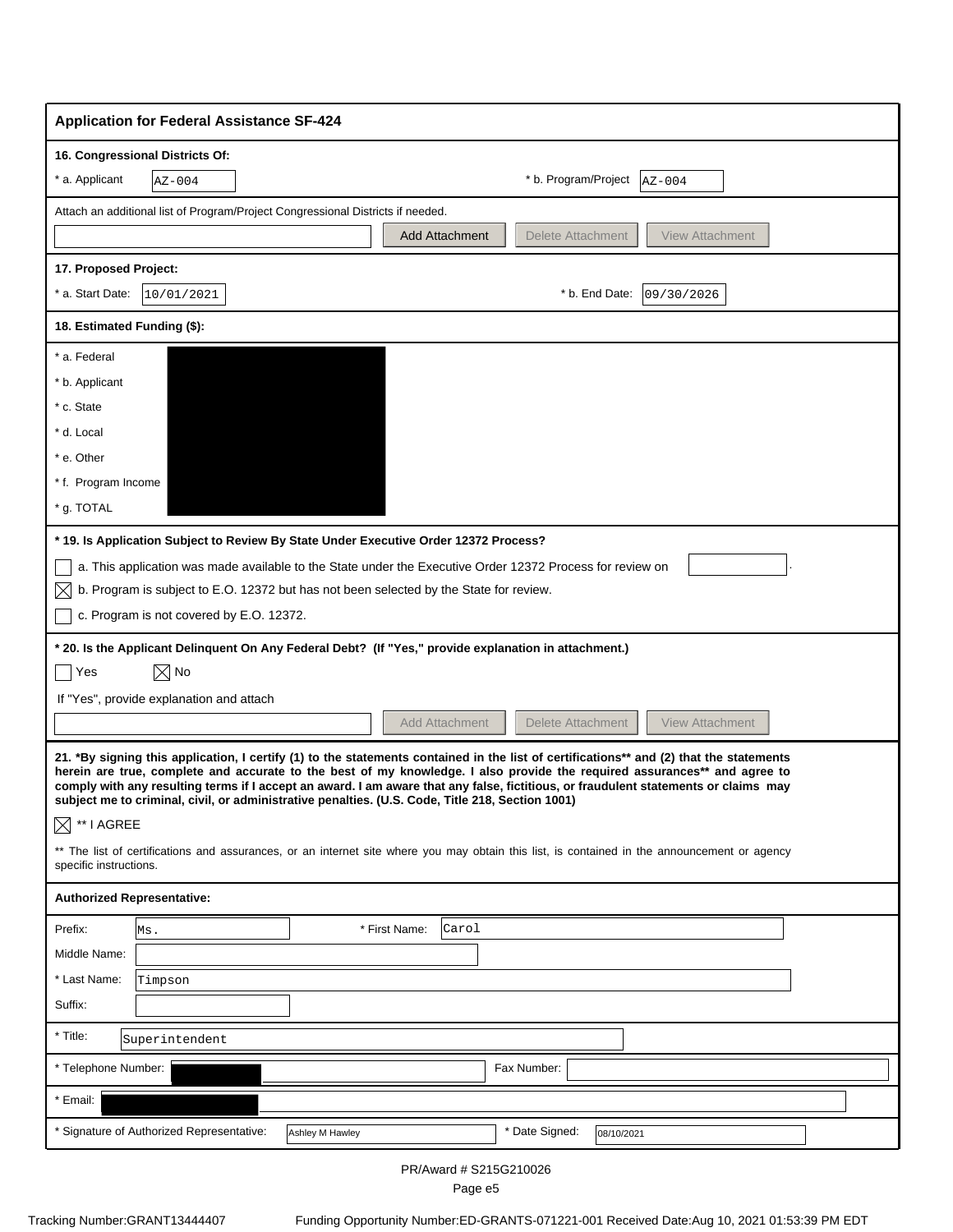The purpose of this enclosure is to inform you about a new provision in the Department of Education's General Education Provisions Act (GEPA) that applies to applicants for new grant awards under Department programs. This provision is Section 427 of GEPA, enacted as part of the Improving America's Schools Act of 1994 (Public Law (P.L.) 103-382).

#### **To Whom Does This Provision Apply?**

Section 427 of GEPA affects applicants for new grant awards under this program. **ALL APPLICANTS FOR NEW AWARDS MUST INCLUDE INFORMATION IN THEIR APPLICATIONS TO ADDRESS THIS NEW PROVISION IN ORDER TO RECEIVE FUNDING UNDER THIS PROGRAM.** 

(If this program is a State-formula grant program, a State needs to provide this description only for projects or activities that it carries out with funds reserved for State-level uses. In addition, local school districts or other eligible applicants that apply to the State for funding need to provide this description in their applications to the State for funding. The State would be responsible for ensuring that the school district or other local entity has submitted a sufficient section 427 statement as described below.)

#### **What Does This Provision Require?**

Section 427 requires each applicant for funds (other than an individual person) to include in its application a description of the steps the applicant proposes to take to ensure equitable access to, and participation in, its Federally-assisted program for students, teachers, and other program beneficiaries with special needs. This provision allows applicants discretion in developing the required description. The statute highlights six types of barriers that can impede equitable access or participation: gender, race, national origin, color, disability, or age. Based on local circumstances, you should determine whether these or other barriers may prevent your students, teachers, etc. from such access or participation in, the Federally-funded project or activity. The description in your application of steps to be taken to overcome these barriers need not be lengthy; you may provide a clear and succinct description of how you plan to address those barriers that are applicable to your circumstances. In addition, the information may be provided in a single narrative, or, if appropriate, may

be discussed in connection with related topics in the application.

Section 427 is not intended to duplicate the requirements of civil rights statutes, but rather to ensure that, in designing their projects, applicants for Federal funds address equity concerns that may affect the ability of certain potential beneficiaries to fully participate in the project and to achieve to high standards. Consistent with program requirements and its approved application, an applicant may use the Federal funds awarded to it to eliminate barriers it identifies.

#### **What are Examples of How an Applicant Might Satisfy the Requirement of This Provision?**

The following examples may help illustrate how an applicant may comply with Section 427.

(1) An applicant that proposes to carry out an adult literacy project serving, among others, adults with limited English proficiency, might describe in its application how it intends to distribute a brochure about the proposed project to such potential participants in their native language.

(2) An applicant that proposes to develop instructional materials for classroom use might describe how it will make the materials available on audio tape or in braille for students who are blind.

(3) An applicant that proposes to carry out a model science program for secondary students and is concerned that girls may be less likely than boys to enroll in the course, might indicate how it intends to conduct "outreach" efforts to girls, to encourage their enrollment.

(4) An applicant that proposes a project to increase school safety might describe the special efforts it will take to address concern of lesbian, gay, bisexual, and transgender students, and efforts to reach out to and involve the families of LGBT students.

We recognize that many applicants may already be implementing effective steps to ensure equity of access and participation in their grant programs, and we appreciate your cooperation in responding to the requirements of this provision.

#### **Estimated Burden Statement for GEPA Requirements**

According to the Paperwork Reduction Act of 1995, no persons are required to respond to a collection of information unless such collection displays a valid OMB control number. Public reporting burden for this collection of information is estimated to average 1.5 hours per response, including time for reviewing instructions, searching existing data sources, gathering and maintaining the data needed, and completing and reviewing the collection of information. The obligation to respond to this collection is required to obtain or retain benefit (Public Law 103-382). Send comments regarding the burden estimate or any other aspect of this collection of information, including suggestions for reducing this burden, to the U.S. Department of Education, 400 Maryland Ave., SW, Washington, DC 20210-4537 or email ICDocketMgr@ed.gov and reference the OMB Control Number 1894-0005.

# **Optional - You may attach 1 file to this page.**

1241-CCUSD Response to GEPA Section 427.pd Add Attachment | Delete Attachment | View Attachment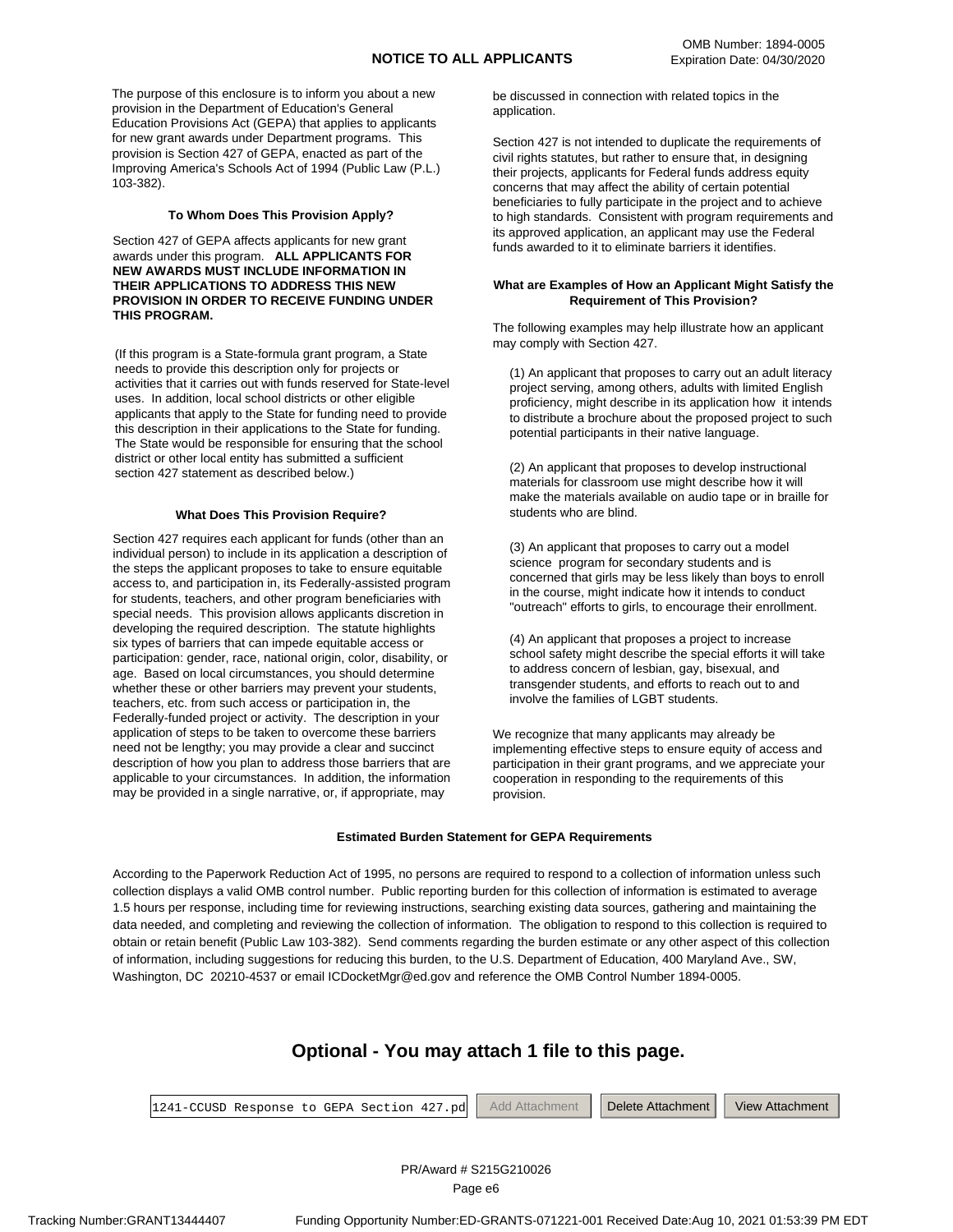#### **CCUSD Response to GEPA Section 427**

The Colorado City Unified School District understands that certain barriers exist for students and members of the Colorado City, Arizona community that could impede their access to and participation in the proposed literacy programming in this federal request. These barriers include gender, race, national origin, color, disability, age, and language barriers.

In an effort to ensure that all activities and materials in the proposed programming are accessible to individuals facing these barriers, the district will take the following steps:

- Ensure that literacy packets contain activities appropriate for children ages birth through five years old and can be accessed by students entering Cottonwood Preschool and attending Roots for Kids, or visiting the Creek Valley Health Clinic.
- Promote the "Book Bucks" program to children ages five through eighteen using language that is inclusive and appropriate for each audience.
- Purchase books featuring individuals of varying genders, races, cultures, ethnicities, disabilities, and ages so students and community members can see themselves represented through available literature.
- Purchase books in other languages to support English language-learning individuals in the community.
- Display artwork throughout the library that features individuals of varying genders, races, cultures, ethnicities, disabilities, and ages so all students and community members feel welcome and included in the space.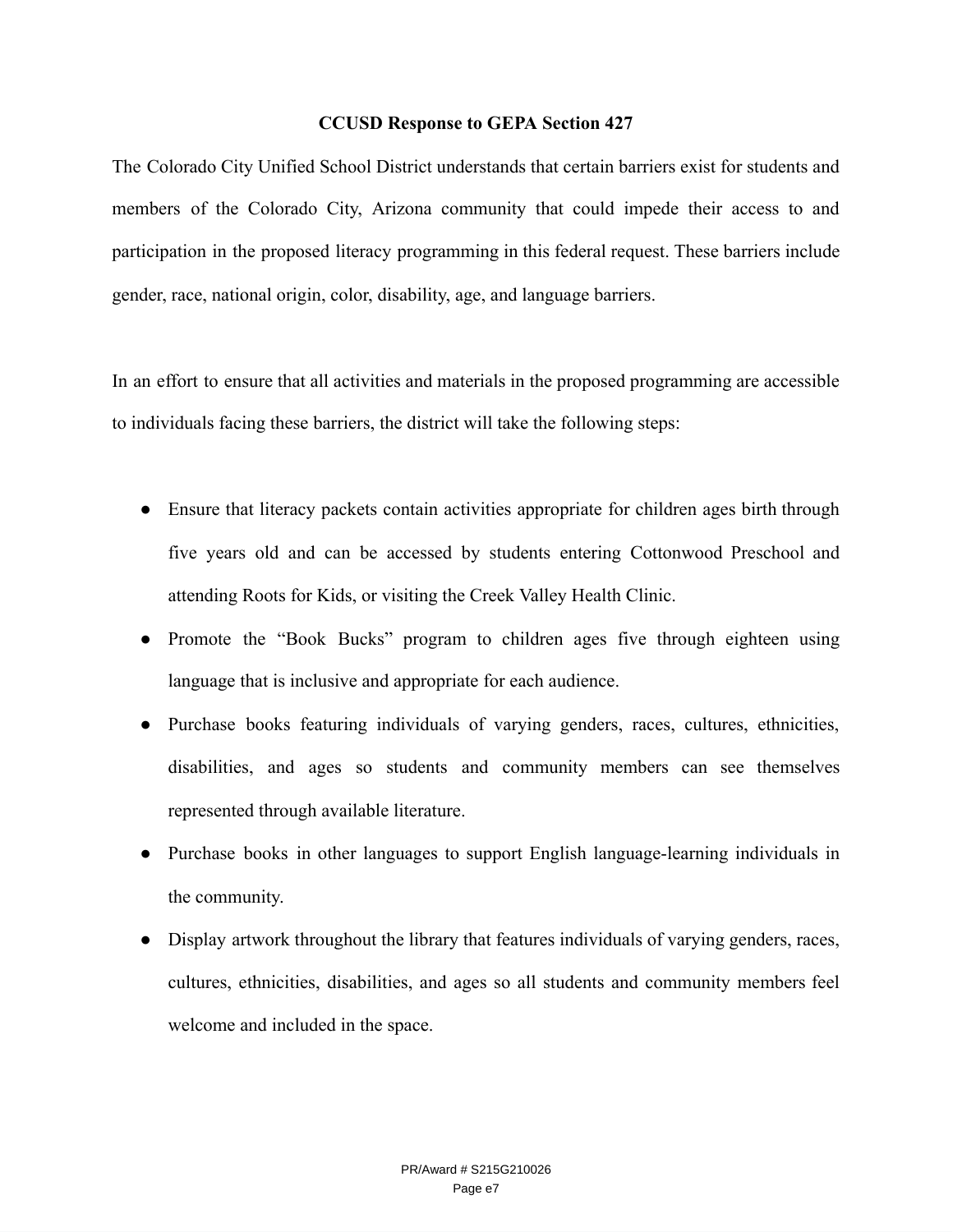#### **CERTIFICATION REGARDING LOBBYING**

Certification for Contracts, Grants, Loans, and Cooperative Agreements

The undersigned certifies, to the best of his or her knowledge and belief, that:

(1) No Federal appropriated funds have been paid or will be paid, by or on behalf of the undersigned, to any person for influencing or attempting to influence an officer or employee of an agency, a Member of Congress, an officer or employee of Congress, or an employee of a Member of Congress in connection with the awarding of any Federal contract, the making of any Federal grant, the making of any Federal loan, the entering into of any cooperative agreement, and the extension, continuation, renewal, amendment, or modification of any Federal contract, grant, loan, or cooperative agreement.

(2) If any funds other than Federal appropriated funds have been paid or will be paid to any person for influencing or attempting to influence an officer or employee of any agency, a Member of Congress, an officer or employee of Congress, or an employee of a Member of Congress in connection with this Federal contract, grant, loan, or cooperative agreement, the undersigned shall complete and submit Standard Form-LLL, ''Disclosure of Lobbying Activities,'' in accordance with its instructions.

(3) The undersigned shall require that the language of this certification be included in the award documents for all subawards at all tiers (including subcontracts, subgrants, and contracts under grants, loans, and cooperative agreements) and that all subrecipients shall certify and disclose accordingly. This certification is a material representation of fact upon which reliance was placed when this transaction was made or entered into. Submission of this certification is a prerequisite for making or entering into this transaction imposed by section 1352, title 31, U.S. Code. Any person who fails to file the required certification shall be subject to a civil penalty of not less than \$10,000 and not more than \$100,000 for each such failure.

Statement for Loan Guarantees and Loan Insurance

The undersigned states, to the best of his or her knowledge and belief, that:

If any funds have been paid or will be paid to any person for influencing or attempting to influence an officer or employee of any agency, a Member of Congress, an officer or employee of Congress, or an employee of a Member of Congress in connection with this commitment providing for the United States to insure or guarantee a loan, the undersigned shall complete and submit Standard Form-LLL, ''Disclosure of Lobbying Activities,'' in accordance with its instructions. Submission of this statement is a prerequisite for making or entering into this transaction imposed by section 1352, title 31, U.S. Code. Any person who fails to file the required statement shall be subject to a civil penalty of not less than \$10,000 and not more than \$100,000 for each such failure.

| * APPLICANT'S ORGANIZATION                            |                    |
|-------------------------------------------------------|--------------------|
| Colorado City Unified School District                 |                    |
| * PRINTED NAME AND TITLE OF AUTHORIZED REPRESENTATIVE |                    |
| * First Name: Carol<br>$Prefix:$ $Ms.$                | Middle Name:       |
| * Last Name: Timpson                                  | Suffix:            |
| * Title: Superintendent                               |                    |
| * SIGNATURE: Ashley M Hawley                          | * DATE: 08/10/2021 |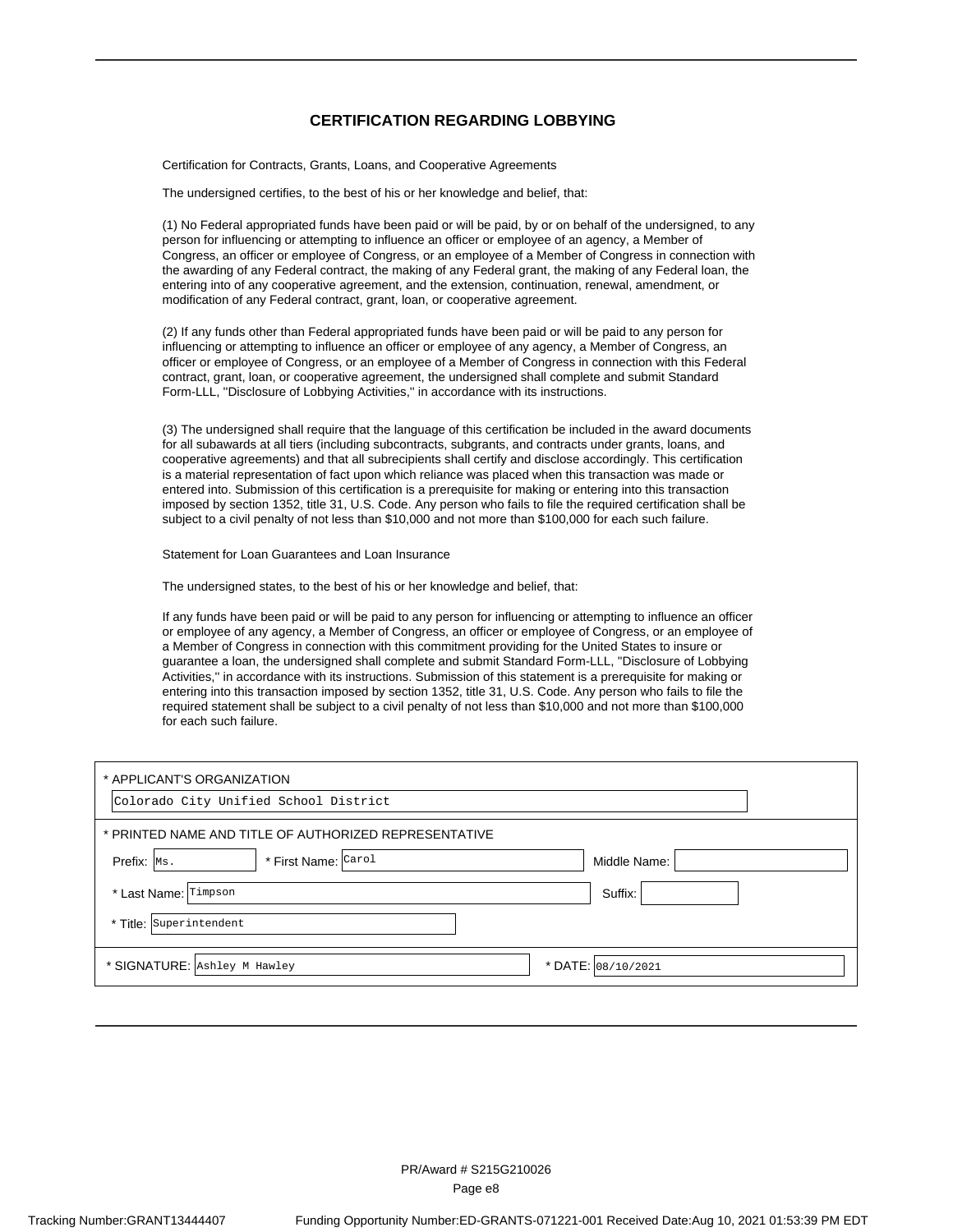#### **U.S. Department of Education Supplemental Information for the SF-424 Application for Federal Assistance**

#### **1. Project Director:**

| Carol<br>Timpson<br>Project Director Level of Effort (percentage of time devoted to grant): 10<br>* Street1: $P.0.$ Box 309<br>Street2:<br>* City: Colorado City<br>County:<br>* State: Az: Arizona<br>* Zip Code: 86021-0309<br>Country: USA: UNITED STATES<br>* Phone Number (give area code)<br>Fax Number (give area code)<br>* Email Address:<br><b>Alternate Email Address:</b><br>2. New Potential Grantee or Novice Applicant:<br>a. Are you either a new potential grantee or novice applicant as defined in the program competition's<br>notice inviting applications (NIA)?<br>Yes<br>No<br>b. If the program competition NIA is giving competitive preference points for a new potential grantee or novice applicant,<br>how many points are you claiming for your application? (the NIA will indicate how many are available)<br>6<br>3. Qualified Opportunity Zones: | Prefix:  | * First Name: | Middle Name: | * Last Name: | Suffix: |
|------------------------------------------------------------------------------------------------------------------------------------------------------------------------------------------------------------------------------------------------------------------------------------------------------------------------------------------------------------------------------------------------------------------------------------------------------------------------------------------------------------------------------------------------------------------------------------------------------------------------------------------------------------------------------------------------------------------------------------------------------------------------------------------------------------------------------------------------------------------------------------|----------|---------------|--------------|--------------|---------|
|                                                                                                                                                                                                                                                                                                                                                                                                                                                                                                                                                                                                                                                                                                                                                                                                                                                                                    |          |               |              |              |         |
|                                                                                                                                                                                                                                                                                                                                                                                                                                                                                                                                                                                                                                                                                                                                                                                                                                                                                    |          |               |              |              |         |
|                                                                                                                                                                                                                                                                                                                                                                                                                                                                                                                                                                                                                                                                                                                                                                                                                                                                                    |          |               |              |              |         |
|                                                                                                                                                                                                                                                                                                                                                                                                                                                                                                                                                                                                                                                                                                                                                                                                                                                                                    |          |               |              |              |         |
|                                                                                                                                                                                                                                                                                                                                                                                                                                                                                                                                                                                                                                                                                                                                                                                                                                                                                    | Address: |               |              |              |         |
|                                                                                                                                                                                                                                                                                                                                                                                                                                                                                                                                                                                                                                                                                                                                                                                                                                                                                    |          |               |              |              |         |
|                                                                                                                                                                                                                                                                                                                                                                                                                                                                                                                                                                                                                                                                                                                                                                                                                                                                                    |          |               |              |              |         |
|                                                                                                                                                                                                                                                                                                                                                                                                                                                                                                                                                                                                                                                                                                                                                                                                                                                                                    |          |               |              |              |         |
|                                                                                                                                                                                                                                                                                                                                                                                                                                                                                                                                                                                                                                                                                                                                                                                                                                                                                    |          |               |              |              |         |
|                                                                                                                                                                                                                                                                                                                                                                                                                                                                                                                                                                                                                                                                                                                                                                                                                                                                                    |          |               |              |              |         |
|                                                                                                                                                                                                                                                                                                                                                                                                                                                                                                                                                                                                                                                                                                                                                                                                                                                                                    |          |               |              |              |         |
|                                                                                                                                                                                                                                                                                                                                                                                                                                                                                                                                                                                                                                                                                                                                                                                                                                                                                    |          |               |              |              |         |
|                                                                                                                                                                                                                                                                                                                                                                                                                                                                                                                                                                                                                                                                                                                                                                                                                                                                                    |          |               |              |              |         |
|                                                                                                                                                                                                                                                                                                                                                                                                                                                                                                                                                                                                                                                                                                                                                                                                                                                                                    |          |               |              |              |         |
|                                                                                                                                                                                                                                                                                                                                                                                                                                                                                                                                                                                                                                                                                                                                                                                                                                                                                    |          |               |              |              |         |
|                                                                                                                                                                                                                                                                                                                                                                                                                                                                                                                                                                                                                                                                                                                                                                                                                                                                                    |          |               |              |              |         |
|                                                                                                                                                                                                                                                                                                                                                                                                                                                                                                                                                                                                                                                                                                                                                                                                                                                                                    |          |               |              |              |         |
|                                                                                                                                                                                                                                                                                                                                                                                                                                                                                                                                                                                                                                                                                                                                                                                                                                                                                    |          |               |              |              |         |
|                                                                                                                                                                                                                                                                                                                                                                                                                                                                                                                                                                                                                                                                                                                                                                                                                                                                                    |          |               |              |              |         |
|                                                                                                                                                                                                                                                                                                                                                                                                                                                                                                                                                                                                                                                                                                                                                                                                                                                                                    |          |               |              |              |         |
|                                                                                                                                                                                                                                                                                                                                                                                                                                                                                                                                                                                                                                                                                                                                                                                                                                                                                    |          |               |              |              |         |

If the NIA includes a Qualified Opportunity Zones (QOZ) Priority in which you propose to either provide services in QOZ(s) or are in a QOZ, provide the QOZ census tract number(s) below: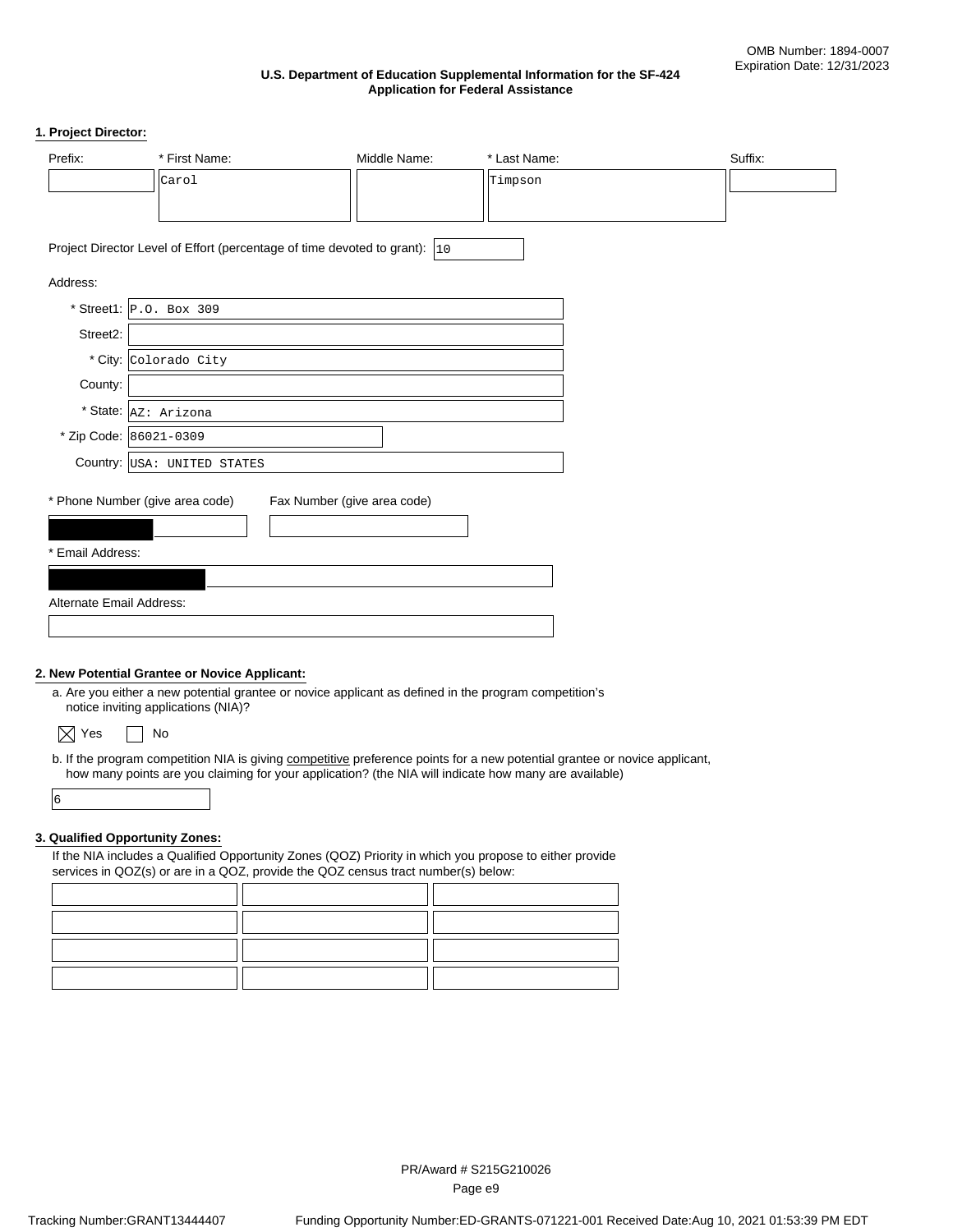#### **4. Human Subjects Research:**

| Yes | No<br>X                                                                                   |   |             |  |
|-----|-------------------------------------------------------------------------------------------|---|-------------|--|
|     | b. Are ALL the research activities proposed designated to be exempt from the regulations? |   |             |  |
|     | Yes Provide Exemption(s) #(s):                                                            |   | $\vert$   8 |  |
|     | No Provide Assurance #(s), if available: [                                                |   |             |  |
|     |                                                                                           | . |             |  |

c. If applicable, please attach your "Exempt Research" or "Nonexempt Research" narrative to this form as indicated in the definitions page in the attached instructions.

|  |  | Add Attachment   Delete Attachment   View Attachment |  |
|--|--|------------------------------------------------------|--|
|  |  |                                                      |  |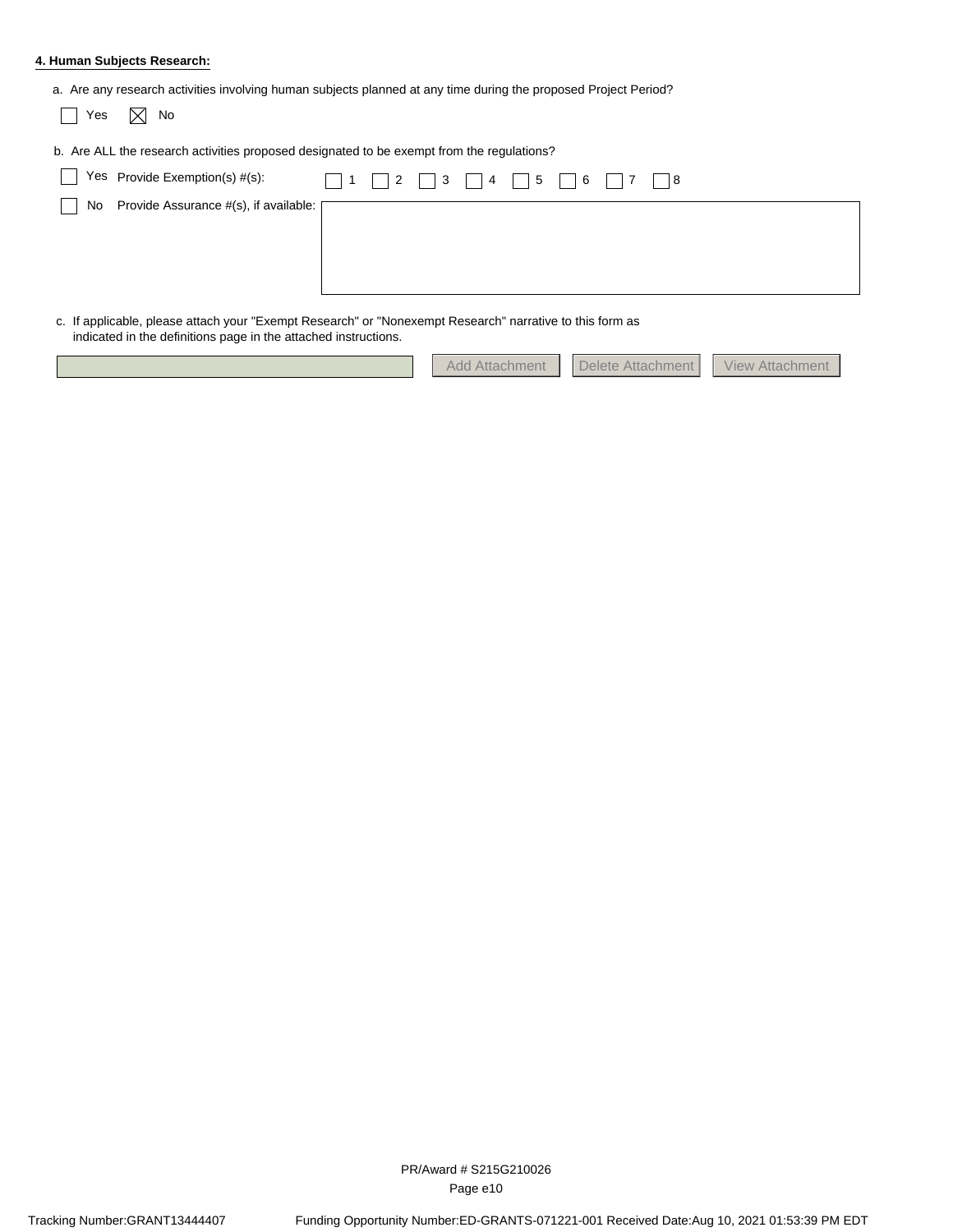#### **Abstract**

The abstract narrative must not exceed one page and should use language that will be understood by a range of audiences. For all projects, include the project title (if applicable), goals, expected outcomes and contributions for research, policy, practice, etc. Include population to be served, as appropriate. For research applications, also include the following:

- Theoretical and conceptual background of the study (i.e., prior research that this investigation builds upon and that provides a competition retired for this ctudy). provides a compelling rationale for this study)
- **·** Research issues, hypotheses and questions being addressed
- Study design including a brief description of the sample including sample size, methods, principals dependent, independent, independent, independent, and control variables, and the approach to data analysis.

[Note: For a non-electronic submission, include the name and address of your organization and the name, phone number and e-mail address of the contact person for this project.]

# **You may now Close the Form**

**You have attached 1 file to this page, no more files may be added. To add a different file, you must first delete the existing file.**

| * Attachment: 1234-CCUSD Abstract.pdf | Attachment | Delete Attachment | <b>View Attachment</b> |
|---------------------------------------|------------|-------------------|------------------------|
|---------------------------------------|------------|-------------------|------------------------|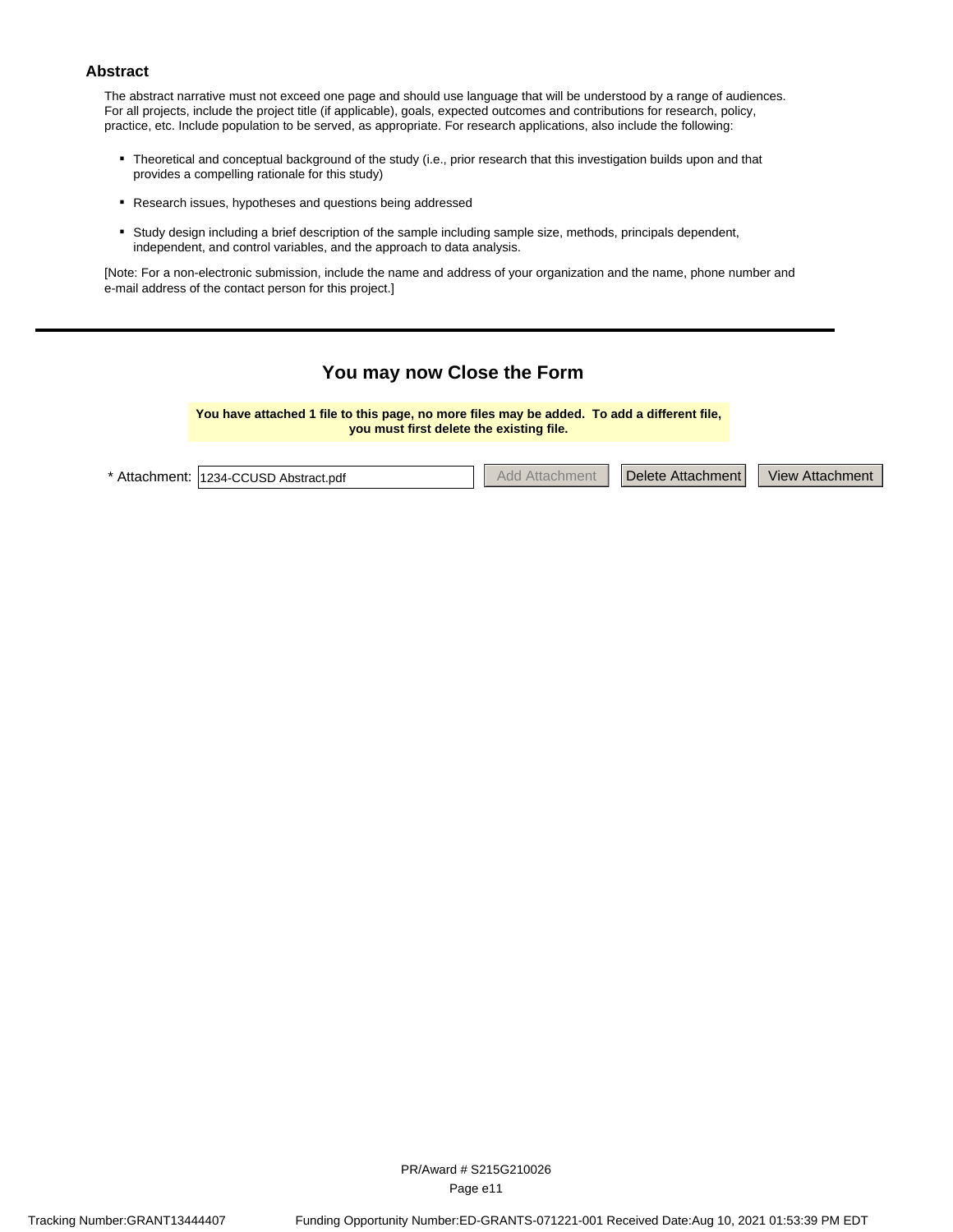#### **Abstract**

The Colorado City Unified School District (CCUSD) requests \$ from the Office of Elementary and Secondary Education's Innovative Approaches to Literacy Program. The goal of this project is to improve literacy outcomes for the target population of 700 PreK-12 students who demonstrate a need for additional literacy support. The district will serve as the lead applicant and fiscal agent and no additional funding will be used to supplant project activities. As the CCUSD's libraries are the only libraries available to residents in Colorado City, students do not have another outlet for access to reading. To increase access and ensure high-quality services, the district will hire a full-time Librarian/Project Director, improve library collections with age-appropriate books and ebooks, and implement new library initiatives. This project will build local capacity by empowering CCUSD students to take charge of their own destinies.

This project meets the first absolute priority of this solicitation: **Projects, Carried Out in Coordination with School Libraries, for Book Distribution, Childhood Literacy Activities, or Both**. The district will focus on both book distribution and literacy activities to support students in grades PreK-12. This project also meets **Competitive Preference Priority One--Rural Applicants** (the district has a locale code of 32), as well as **Competitive Preference Priority Three**--Supporting Students from Low-Income Families. According to Small Area Income and Poverty Estimates data, 763, or 33.6% of 2,272 children within the district's focus area are from families below the poverty line.

The project objectives and activities are: By the end of the first quarter of the 2021-2022 school year, a full-time Librarian/Project Director will be hired, the "Book Bucks" program will launch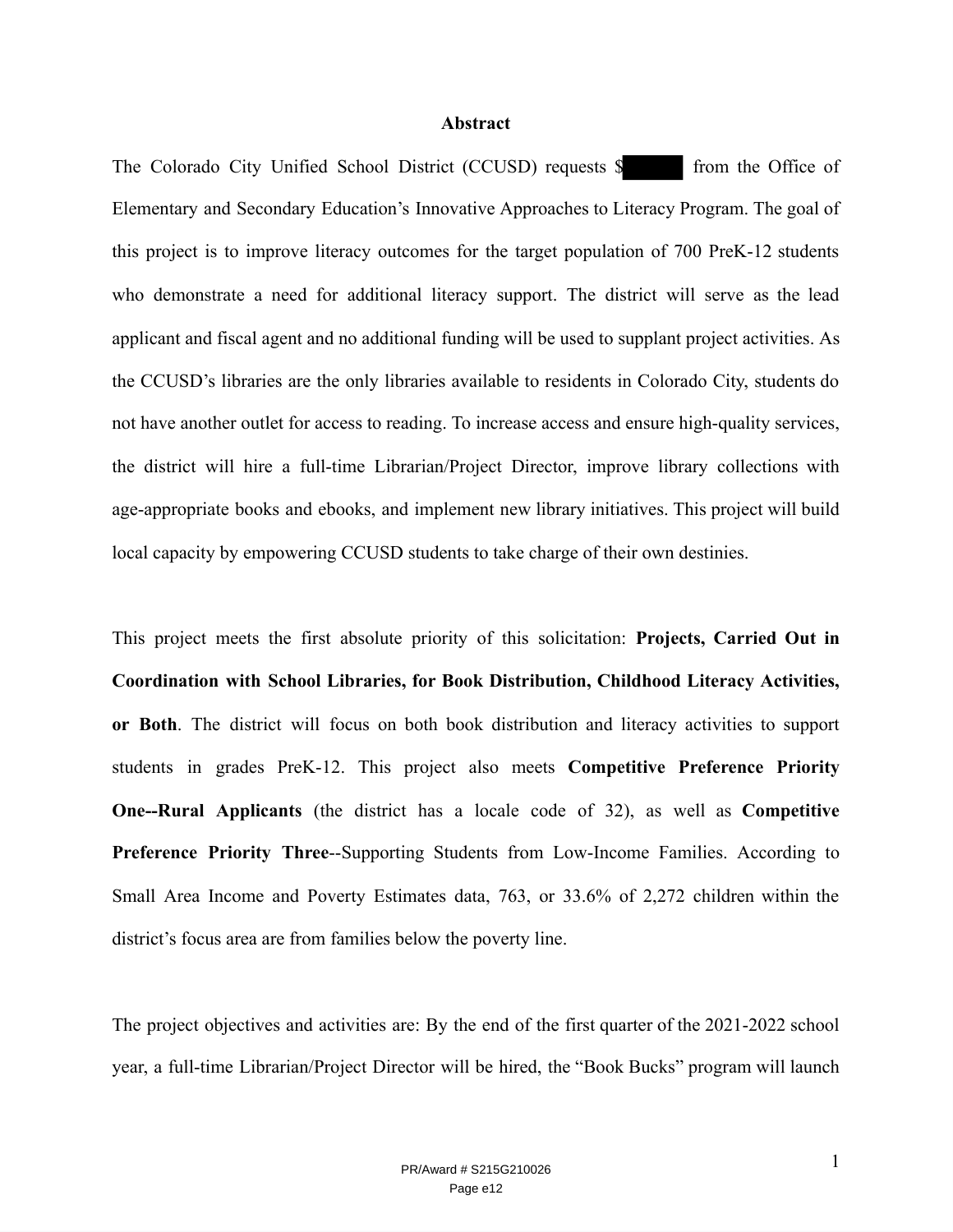at the elementary and middle/high school, and the book club will be launched at the high school. The Librarian/Project Director will also create literacy packets to distribute to birth-five year old students both within the district and those served by collaborators Roots for Kids (special education intervention center) and the Creek Valley Health Clinic (local community and family health center).

By the end of the second quarter of the 2021-2022 school year, all elementary school students will participate in annual Literacy Month programming. The first Scholastic Book Sale of the year will also be held, as well as the second high school book club held. The Librarian/Project Director will also perform outreach to all homeschooled and charter school students to inform their families of the district's literacy services. By the end of the fourth quarter of the 2021-2022 school year, the second Scholastic Book Fair of the year will be held and summer programming will launch to help students retain and improve literacy during the summer months.

Project Outcomes:

- 25% of fourth graders (5% each year) will demonstrate growth on literacy assessments over the 60-month grant period.
- 25% of eighth graders (5% each year) will demonstrate growth on literacy assessments over the 60-month grant period.
- 15% of twelfth graders (3% each year) will graduate over the 60-month grant period.
- 100% of schools' book-to-student ratios will increase from the previous year.
- 100% of elementary, 50% of middle school, and 25% of high school students will receive at least one free, grade- and language-appropriate book of their own.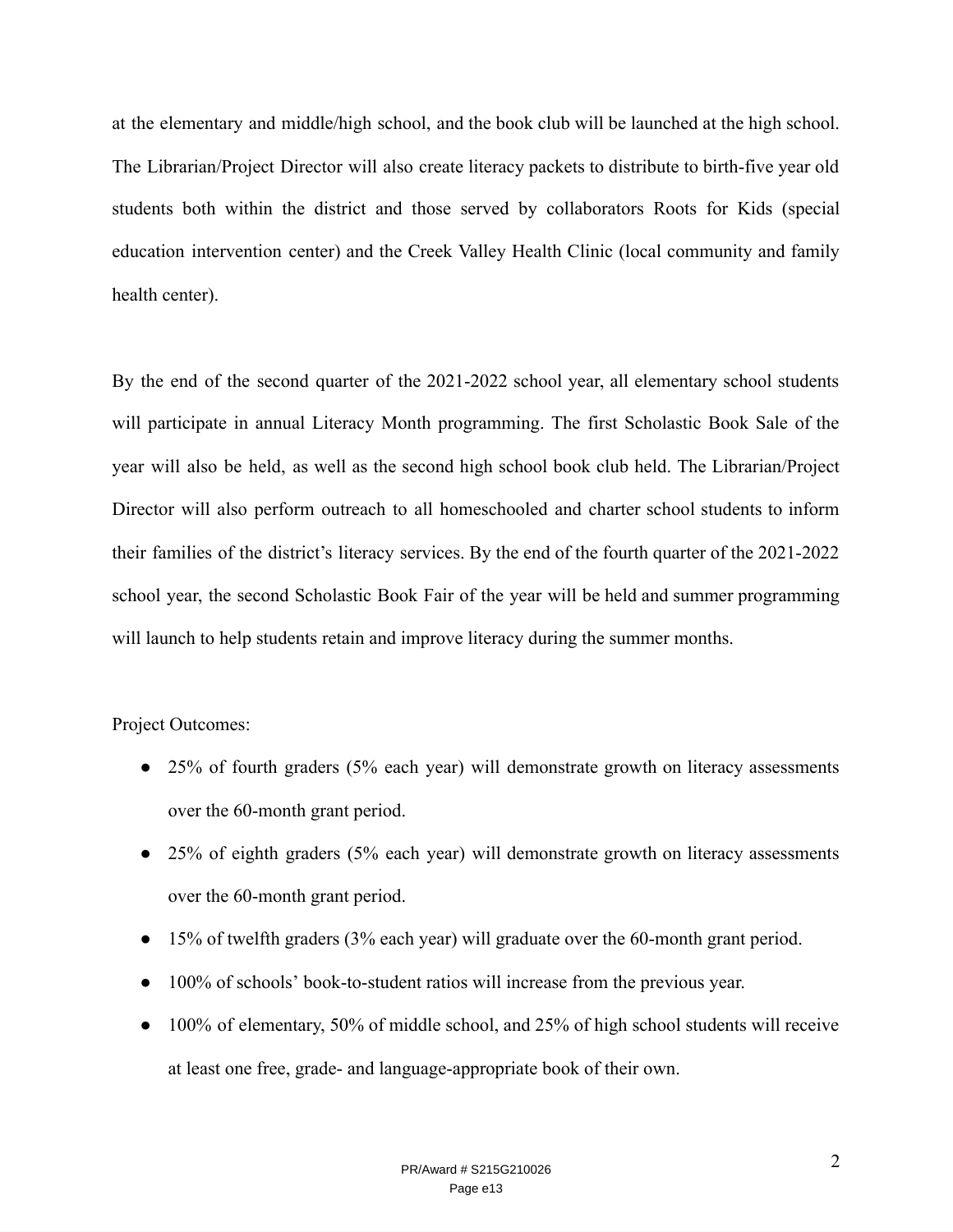|                                      | * Mandatory Project Narrative File Filename: 1242-CCUSD Proposal Narrative.pdf |                                                                                 |  |  |  |  |
|--------------------------------------|--------------------------------------------------------------------------------|---------------------------------------------------------------------------------|--|--|--|--|
| Add Mandatory Project Narrative File |                                                                                | Delete Mandatory Project Narrative File   View Mandatory Project Narrative File |  |  |  |  |

To add more Project Narrative File attachments, please use the attachment buttons below.

|  | Add Optional Project Narrative File   Delete Optional Project Narrative File   View Optional Project Narrative File |  |
|--|---------------------------------------------------------------------------------------------------------------------|--|
|--|---------------------------------------------------------------------------------------------------------------------|--|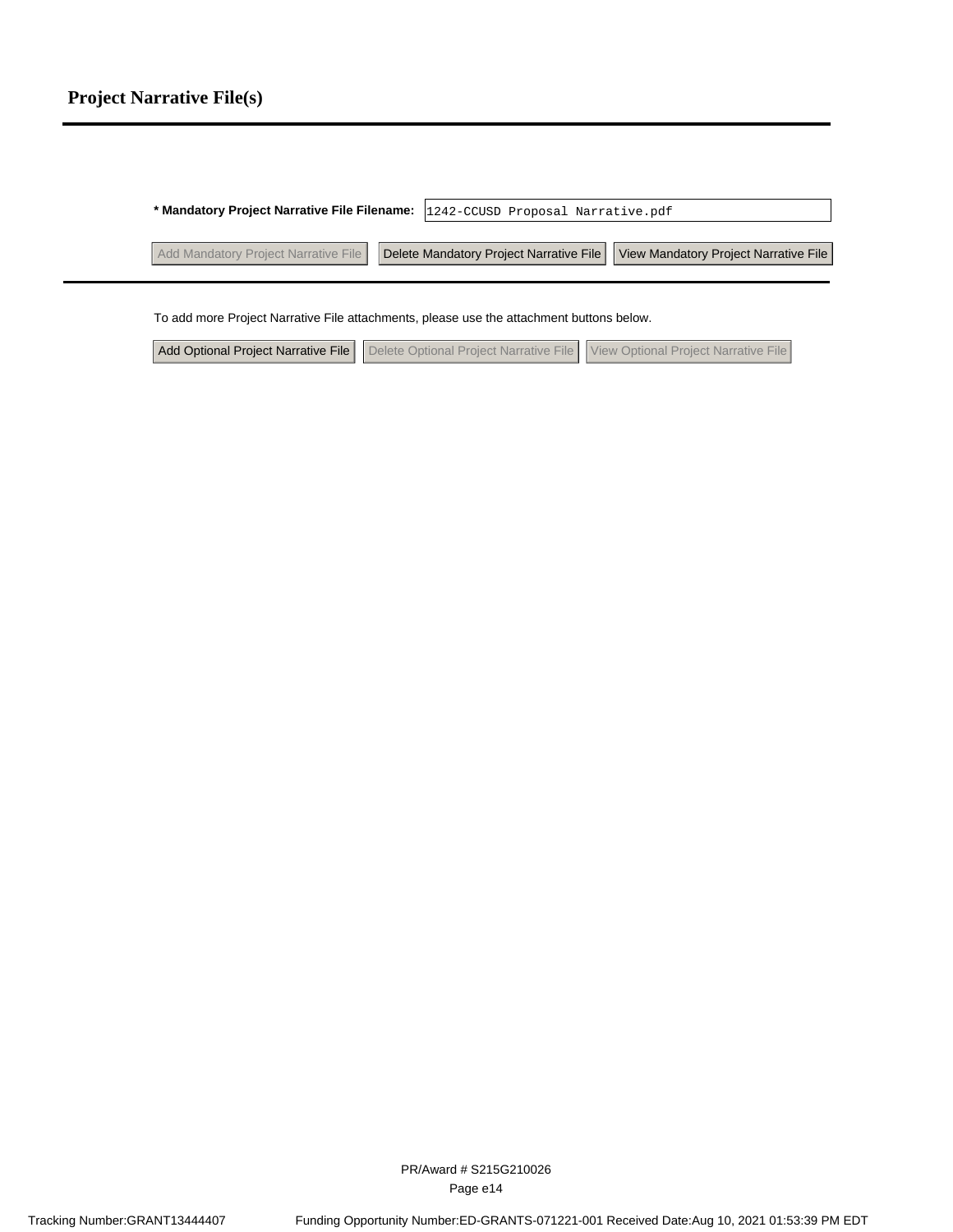# **Cover Page**

Application Narrative

Fiscal Year 2021: Innovative Approaches to Literacy Program

Applicant:

Colorado City Unified School District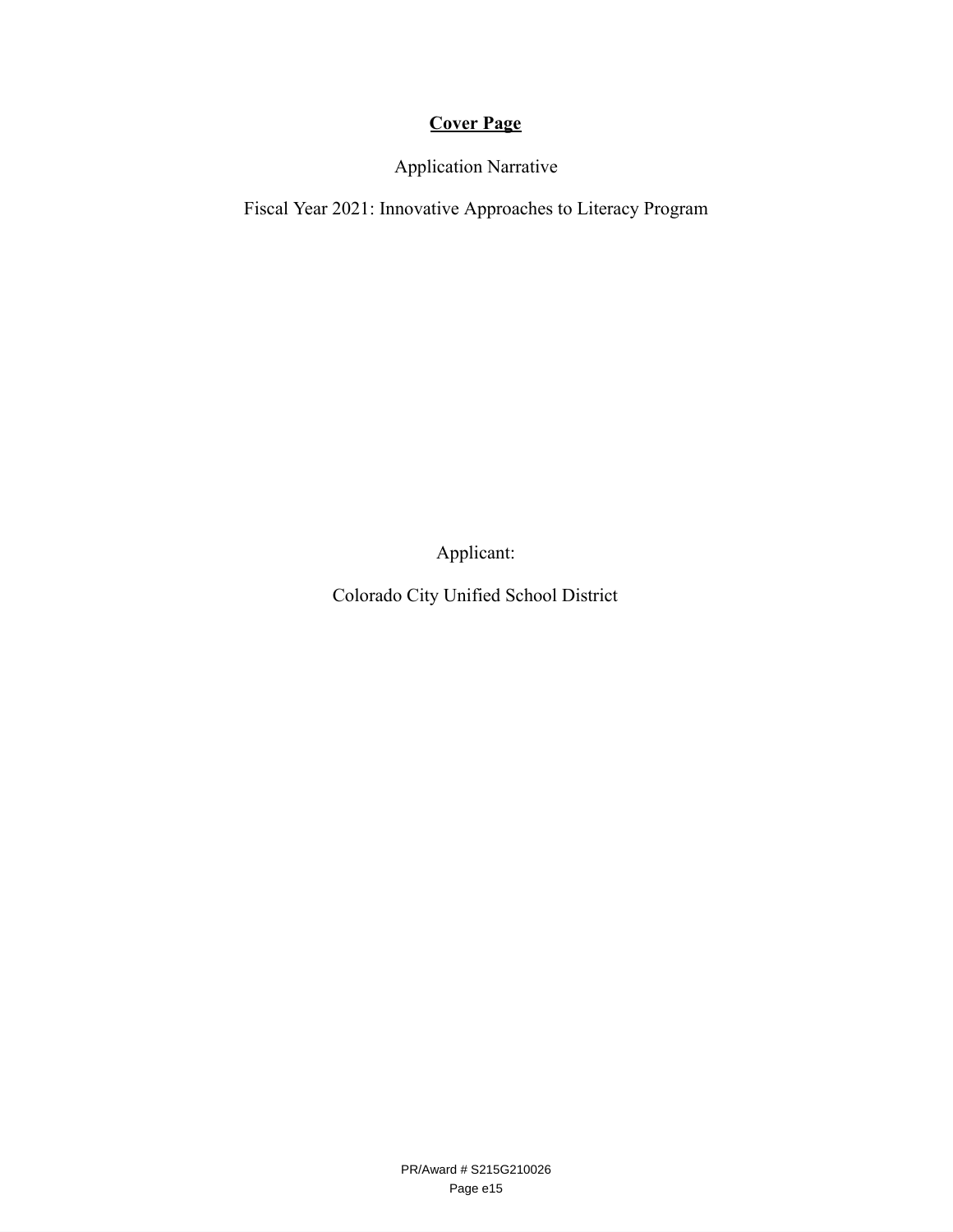# **Table of Contents**

# Colorado City Unified School District

| b. Quality of the Project Design and Absolute Preference Priority |
|-------------------------------------------------------------------|
|                                                                   |
|                                                                   |
|                                                                   |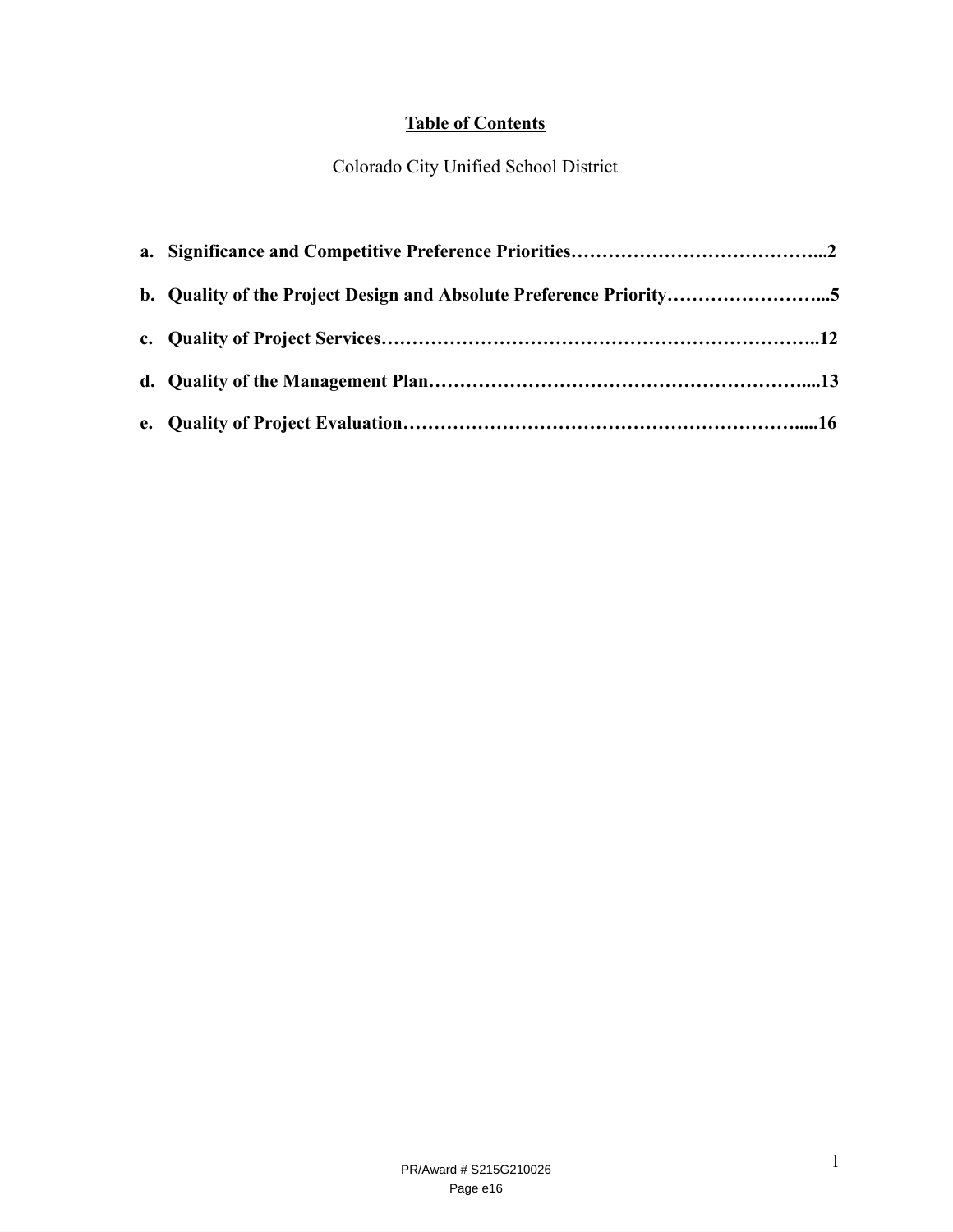#### **a. Significance and Competitive Preference Priorities**

The Colorado City Unified School District (CCUSD) requests the support of the Office of Elementary and Secondary Education's Innovative Approaches to Literacy Program, in the amount of \$ over 60 months, to improve academic outcomes in literacy for the district's target population of 700 PreK-12th grade students who attend Cottonwood Preschool (100 students), Cottonwood Elementary School (250 K-5th grade students), and El Capitan High School (250 6th-12th grade students), as well as those served through homeschooling or charter schools (100 students). CCUSD is a rural, PreK-12th grade district located in Colorado City, Arizona (Mohave County). According to the National Center for Education Statistics (NCES) School District search tool, the district has a locale code of 32, which makes it eligible for **Competitive Preference Priority One** in this solicitation (rural applicants). It is the only school district in Colorado City. The district covers 846 square miles and serves students in the towns of Hildale, Utah, Colorado City, AZ, Centennial Park, AZ, Cane Beds, AZ, Moccasin, AZ, and Fredonia, AZ. Of the 700 students served through the district, 88% (616) come from low socioeconomic backgrounds and 30% (210) have disabilities. According to Small Area Income and Poverty Estimates (SAIPE) data, 33.6% (763) of 2,272 children within the district's focus area are from families below the poverty line. This makes the district eligible for **Competitive Preference Priority Three** under this solicitation--supporting students from low-income families.

In recent years, CCUSD has experienced an increase in students of all grade levels who exhibit a need for additional academic support. Over the past three school years, over half of all students attending Cottonwood Preschool have received special education services. Seventy-four out of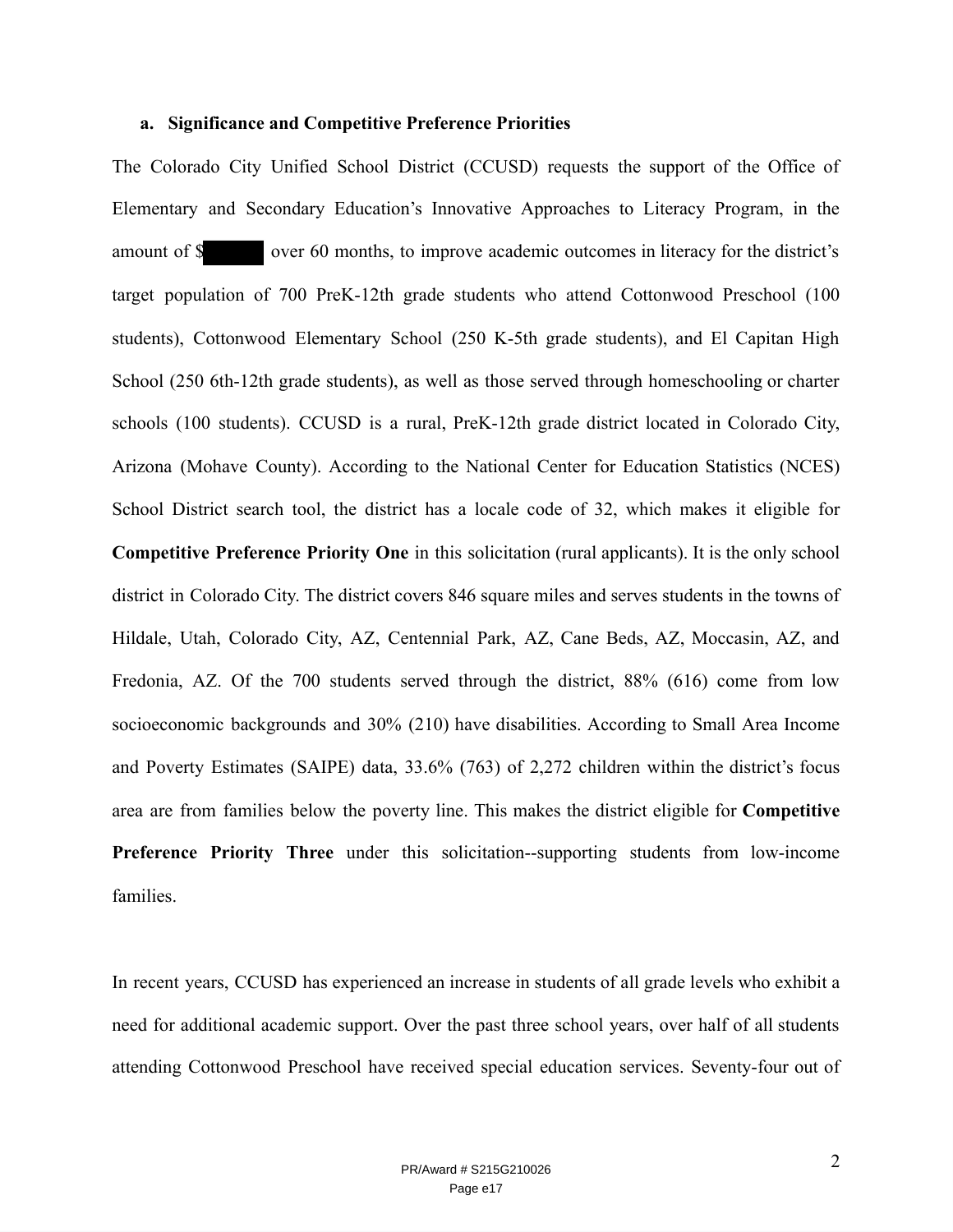90 enrolled students (82%) received services in the 2018-2019 school year. Seventy-four out of 93 (80%) enrolled students received services in the 2019-2020 school year, and 81 out of 106 (62%) enrolled students received services in the 2020-2021 school year. The district currently projects that 85 out of 130 (65%) enrolled preschool students will require services in the 2021-2022 school year. This is significantly higher than the state average, which, as calculated in 2019, was at 2.27% (9,730 out of 429,444 children under the age of five received special education services, according to census and state reporting).

In addition to increases in special education services, kindergarten readiness has declined. In 2019, 38.5% (1,862) of the 4,836 individuals living in Colorado City lived in poverty (compared to the U.S. rate of 10.5%). Approximately 72.5% (3,506) of individuals are single and raising families on their own. Due to these factors, it is common that either the sole or both parents of children served by CCUSD work full-time. Research shows that spending time reading with or to children can instill necessary skills for future academic success. The learning program, Dilly's Treehouse, states that "with as little as 20 minutes of reading aloud a day, your child will experience a host of positive results including: increased self esteem, improved communication between parent and child, development of listening, vocabulary, language and memory skills, and more." When parents work full-time jobs, they do not have the time necessary to devote to engaging in literary activities with their children. This has led to many students entering the district's kindergarten program without literacy skills. Based on the district's iReady kindergarten assessments, only 23% (9) of the 40 students tested in the 2019-2020 school year were kindergarten ready.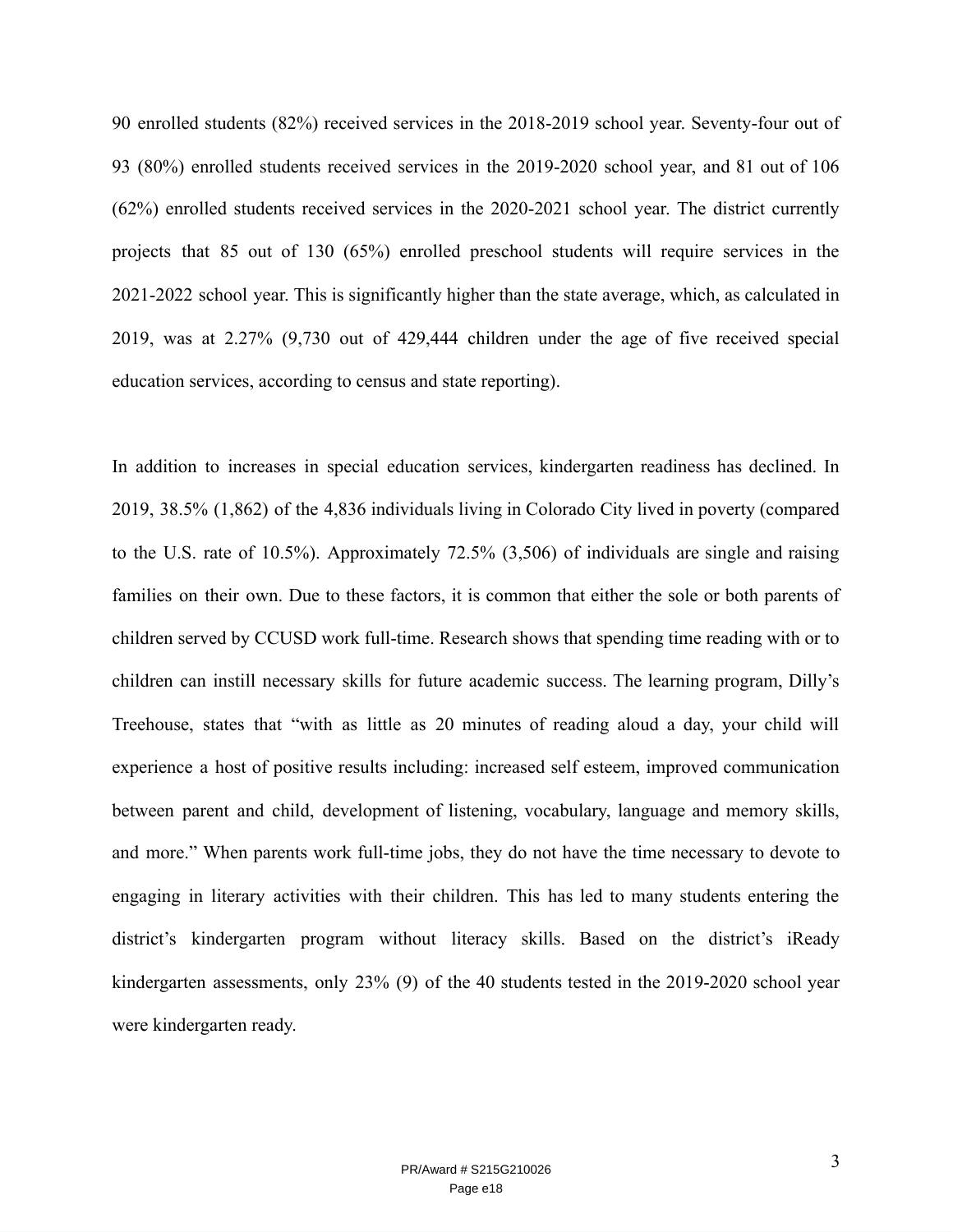As students enter the school district without literacy skills, this trend continues to impact their academic performance in elementary and high school. The percentage of 3rd-10th grade CCUSD students who met or exceeded expectations of the Arizona Measurement of Educational Readiness to Inform Teaching (AzM2) exam in English Language Arts (ELA) declined from 54% (187 out of 347 students) in 2018, to 47% (166 out of 355 students) in 2019, and finally to 44% (110 out of 251 students) in 2021. These delays follow students through their academic career; as such, the current graduation rate for students in CCUSD is only at 60%. The COVID-19 pandemic further exacerbated these literacy delays, as students lost three full months of potential reading gains due to the transition to a virtual schooling environment. As schools across the district return to in-person classes, it is clear that new supports will need to be in place to make up for this loss and improve literacy levels for all students.

While the schools throughout the district have on-site and digital libraries to support student learning, many of the books in these libraries are in need of replacement. Furthermore, the district recognizes students are in need of comprehensive support and fun activities to incentivise them to pursue literacy independently. The proposed project will build local capacity by empowering CCUSD students to take charge of their own destinies. Literacy builds self esteem and overall quality of life, breaks the cycle of poverty, fosters gender equality, and strengthens communities (Concern Worldwide US 2020, Benefits of Literacy). As CCUSD's libraries are the only libraries available to residents in Colorado City, students do not have another outlet for access to reading for education and enjoyment. By refreshing existing collections and implementing new programming that supports every grade level, more students will engage in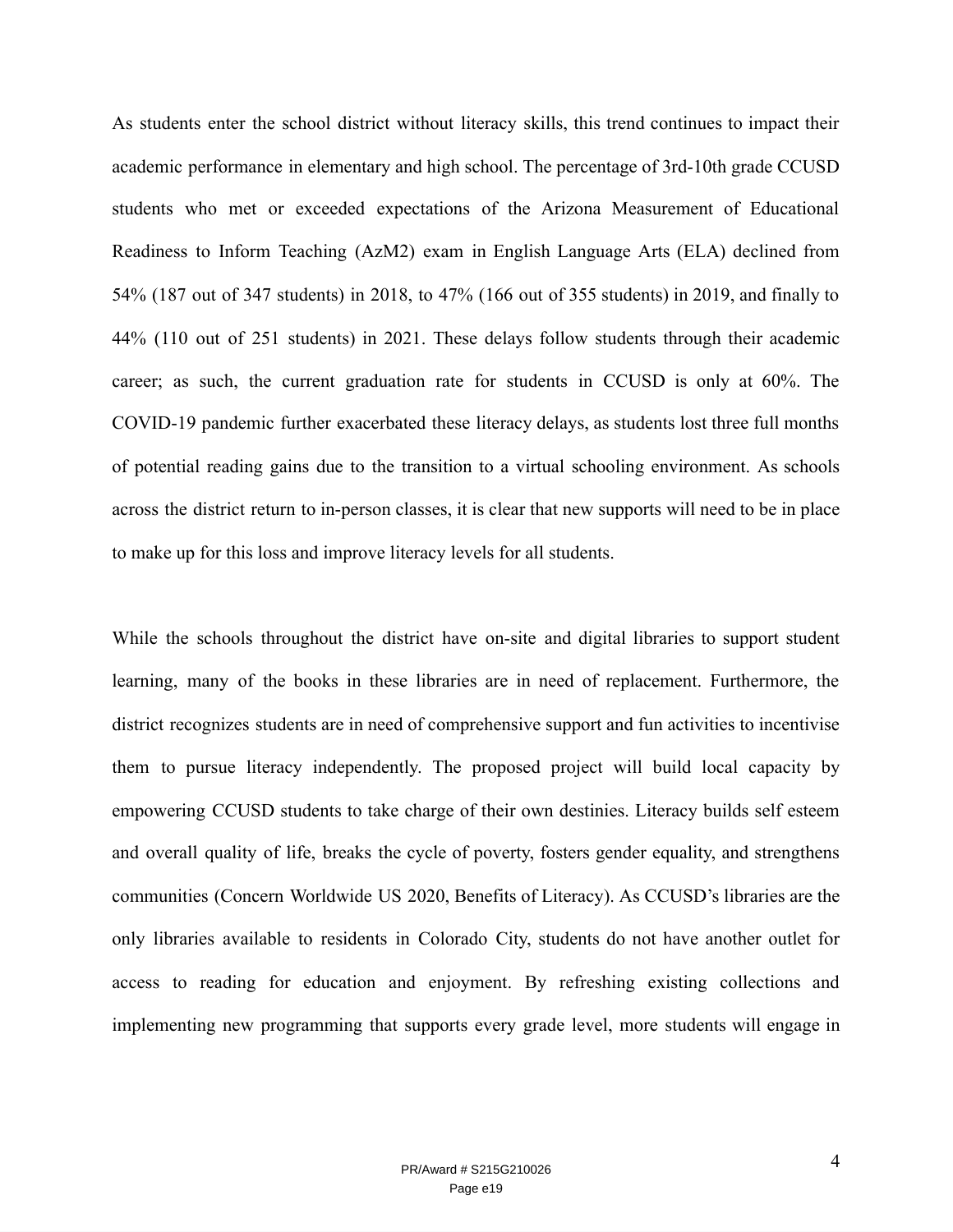reading as a daily practice, sharpening their comprehension skills and achieving greater academic success.

As a result of this literacy program, the district intends to see significant improvements in student academic achievement over the 60-month period of the grant. All students will receive at at least one age-appropriate book each year through the book distribution program. This grant will also provide additional books for the school libraries that will significantly increase the district's book to student ratios from 27:1 to 58:1 in the elementary school and from 17:1 to 48:1 in the high school. The percentage of fourth grade students who show individual growth on the ELA AzM2 exam will increase from 42% to 67% by the end of the 60-month period, the percentage of eighth grade students showing the same growth will increase from 34% to 59%, and the percentage of twelfth graders participating in the project who graduate from high school will increase from 60% to 75%.

#### **b. Quality of the Project Design and Absolute Preference Priority**

CCUSD, as the lead applicant and fiscal agent, seeks funding to address the first absolute priority of this solicitation: **Projects, Carried Out in Coordination with School Libraries, for Book Distribution, Childhood Literacy Activities, or Both**. The district intends to specifically focus on both book distribution and literacy activities to support students in grades PreK-12 through the 60-month period of the grant. The district will hire a full-time on-site Librarian to serve as the Project Director. This new position will receive the training necessary to integrate and expand age-appropriate literary support throughout the district's activities and help the district expand access to the libraries during non-school hours, thereby promoting the spaces as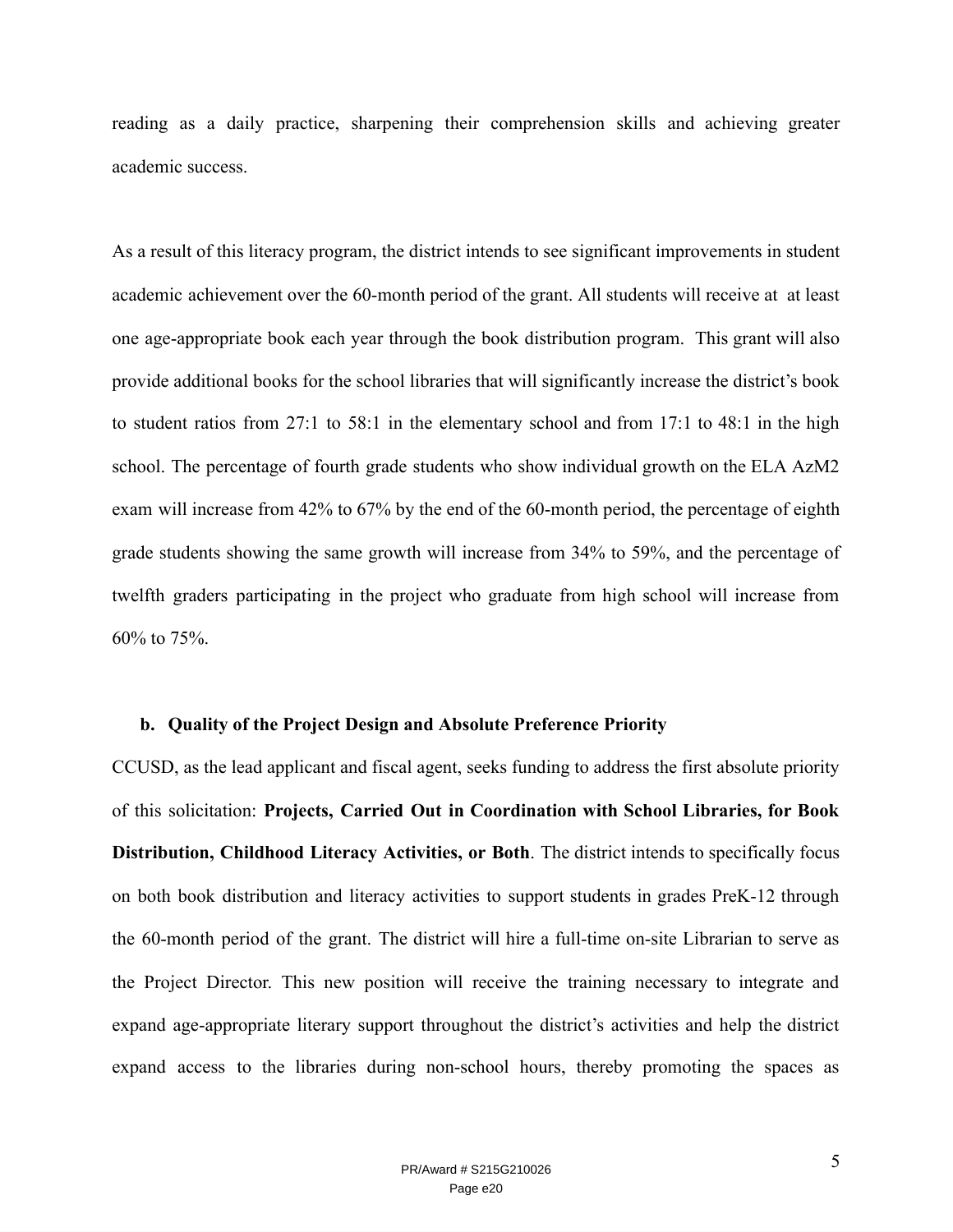community libraries in addition to district libraries. The Librarian/Project Director will be the main point of contact across the district's libraries. This position will oversee the purchase of all physical books and ebooks that are in line with student grade levels and interests, lead all outreach efforts, and coordinate library activities to ensure equitable access and high-quality services are being delivered at all times.

To increase access to literacy support for preschool students throughout the district's service area, CCUSD will collaborate with two local agencies: Roots for Kids and the Creek Valley Health Clinic. Roots for Kids is a local organization that provides early head start and intervention services for children (ages birth through three years old) in need of special education services across the Utah/Arizona border. This organization currently rents one of the buildings on CCUSD's campus and students who attend Roots for Kids transition to Cottonwood Preschool upon the age of three. The Creek Valley Health Clinic serves as Colorado City's community health center, offering maternal and family health services to district families. The Librarian/Project Director will create literacy packets, containing birth-three year old activities and resources, to be delivered to Roots for Kids and the Creek Valley Health Clinic. Roots for Kids staff will identify children in need of literary support and distribute the packets. The Librarian/Project Director will also coordinate with Roots for Kids to facilitate the library card signup process for parents interested in accessing books for their children. Creek Valley Health Clinic staff will also identify child patients in need of literary support, distribute the packets at health appointments, and prescribe literacy activities for children, stressing the importance of reading to the child's parents. In addition to the birth-three packets, the Librarian/Project Director will create three-five year old packets. These packets will be distributed to families of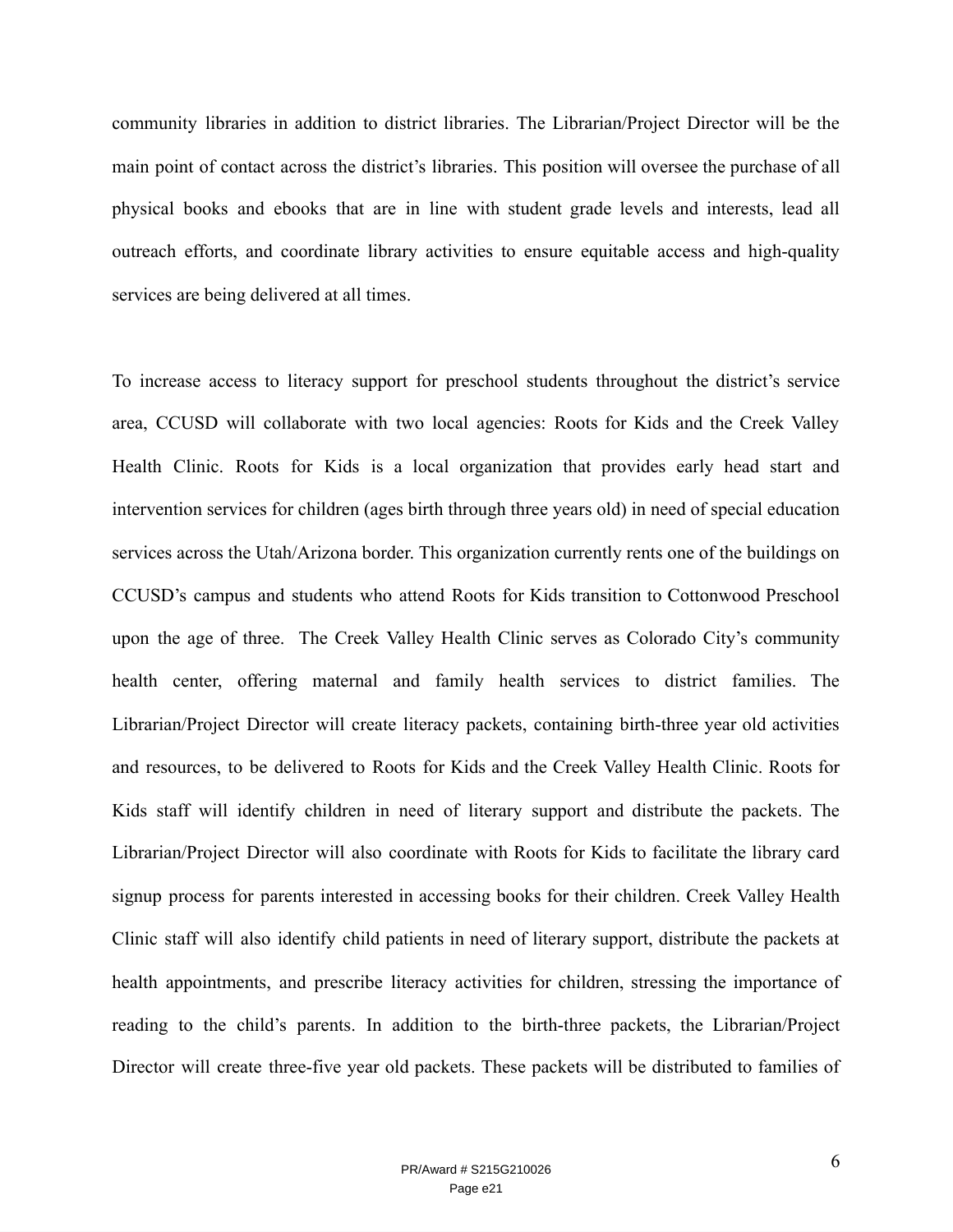children who are identified as being in need of special education services through Child Find. The distribution of these packets will enable CCUSD to address the need for early intervention for new and potential students, improve long-term literacy outcomes, and reduce reliance on special education services.

To incentivize elementary, middle, and high school students to increase their frequency of reading, the Librarian/Project Director will also launch a "Book Bucks" program in the 2021-2022 school year, which will continue through the 60-month period of the grant and beyond. "Book Bucks" will be awarded based on student reading achievement. For example, kindergarten students will receive a voucher buck for every hour of documented reading with parents. Second grade students will earn bucks through the completion of chapter books, and fifth grade students will receive bucks for every five Accelerated Reader points they earn. Middle and high school students will receive bucks for Accelerated Reader points and reading club participation. Book bucks can be redeemed for the purchase of a new physical or ebook of the student's choosing at the district's twice annual Scholastic Book Fair or upon a formal written request to the Librarian/Project Director. Ebooks that are purchased will be uploaded to the district's digital library system using the Sora educational reading app. This will ensure that students have consistent and reliable access to literary materials at all times. Students will create reading logs where progress will be tracked, and teachers will monitor test scores and academic improvement within the classroom to assess the eligibility of book buck awards. The district will ensure that all students have access to at least \$ in book bucks each year to guarantee the purchase of at least one book for every student. This program will encourage students to integrate literacy as a daily practice, improving their skills and comprehension.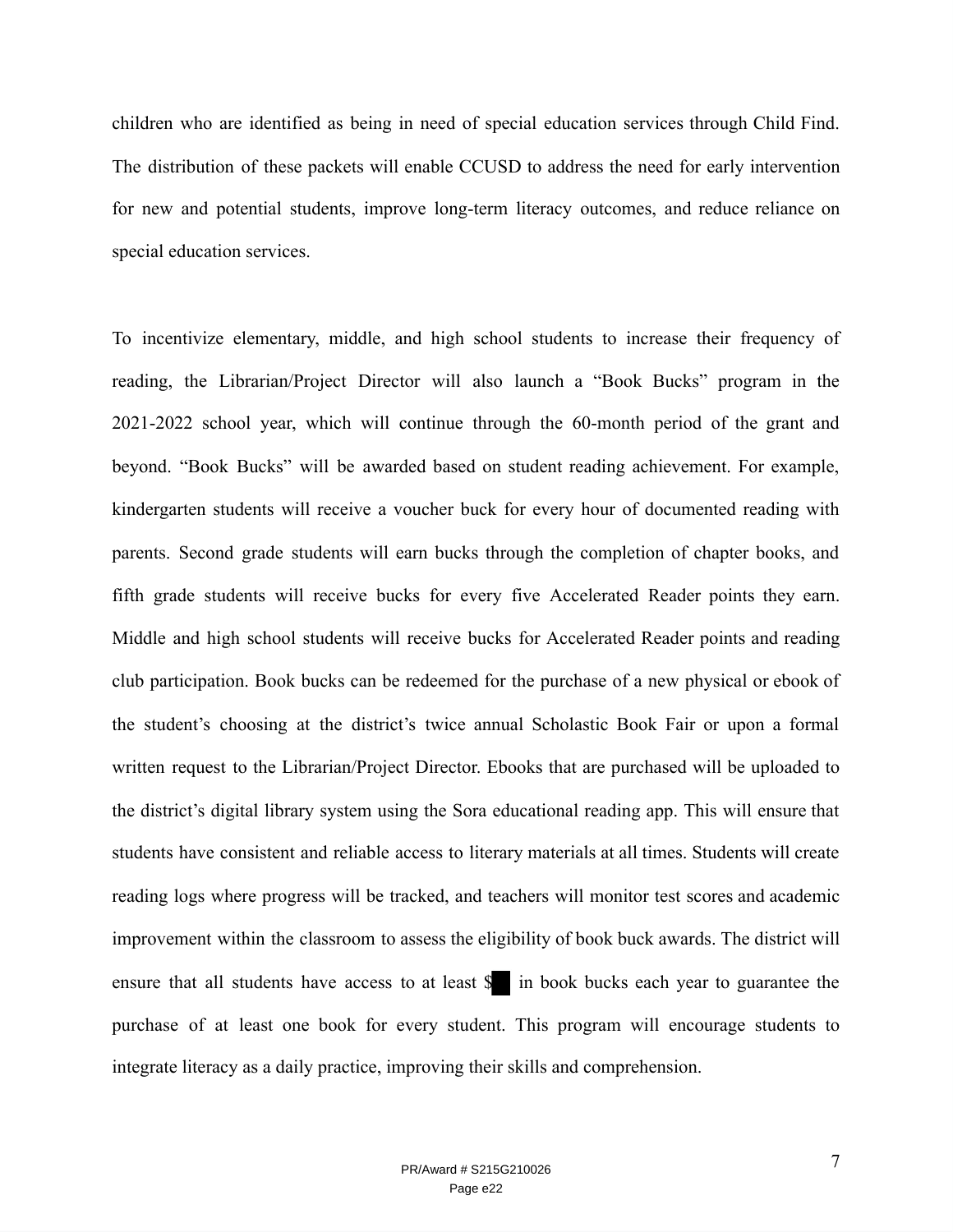Each year in February, Cottonwood Elementary School (K-5th grade) participates in Literacy Month, which is focused around particular themes of reading. Teachers set individual classroom reading goals and students decorate hallways and classrooms to reflect that year's theme. The Librarian/Project Director will support this celebration for the 60-month period of the grant and beyond by purchasing books that support the theme, offering prizes for students who meet reading goals, and performing outreach to parents to attend an event at the end of the month to celebrate their child's progress and keep them invested in their child's academic success. The first Scholastic Book Sale of the year will coincide with this month and students will be able to redeem their book bucks for purchases at the sale.

Throughout the 60-month period of the grant and beyond, the Librarian/Project Director will support the district's libraries during both after school hours and the summer months. During after school hours, students at El Capitan High School will be able to participate in biannual book clubs, which will focus on two books per year (one in the fall and one in the spring). These clubs will provide students with an outlet for community connection, debate, and greater learning comprehension and appreciation. Students will vote on which books will be discussed and the Librarian/Project Director will be tasked with purchasing the books and facilitating discussions. To help students retain and improve their reading skills over the summer months, the Librarian/Project Director will also facilitate a Summer Reading program for elementary and middle/high school students. This program will include events and activities based on particular themes (such as a Harry Potter Quidditch Tournament), and involve prizes from local businesses, like coupons for ice cream or pizza. Both of these activities will allow the district to expand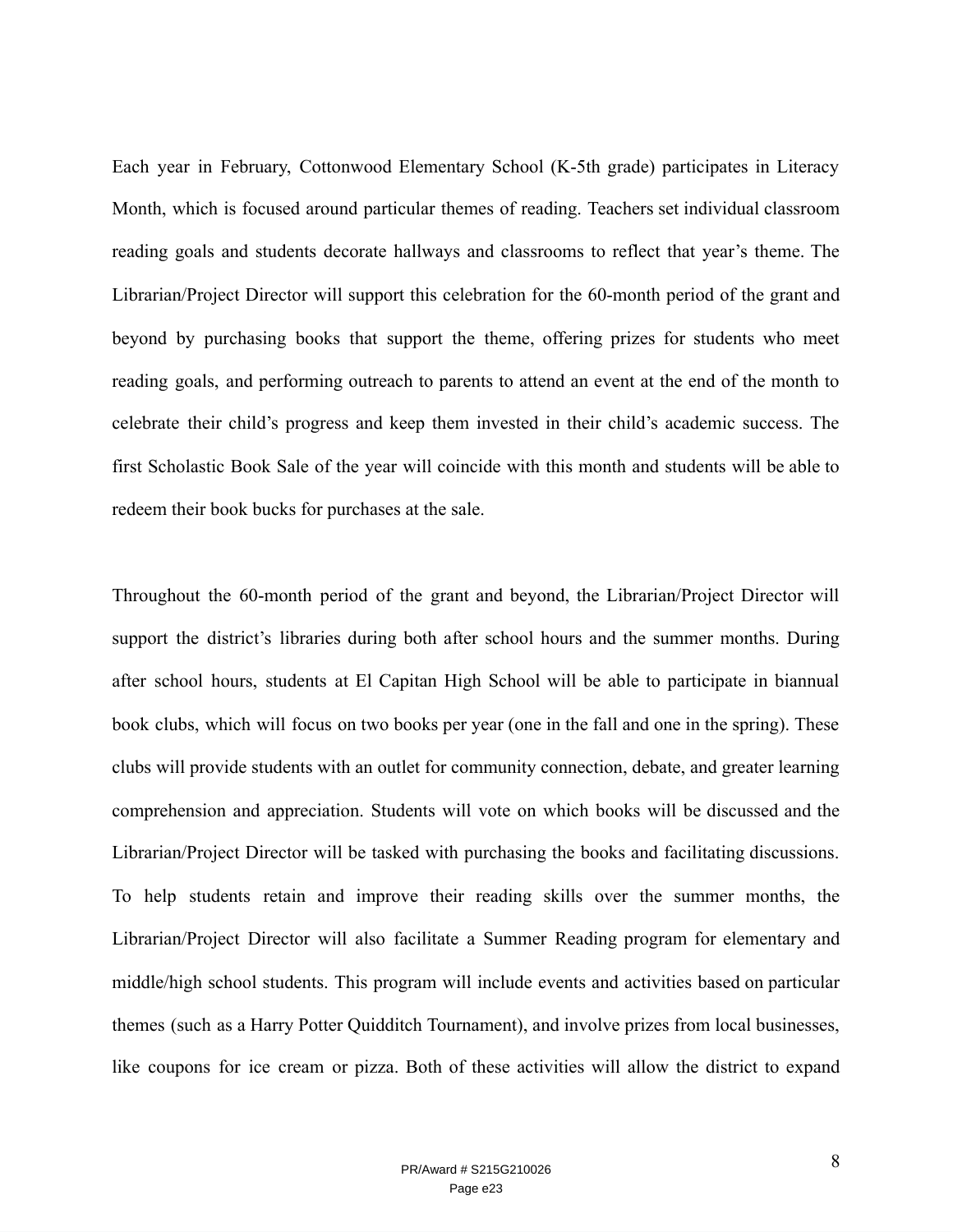student access and exposure to the libraries as safe, welcoming, and fun locations for participation in activities that are a preferable educational alternative to more risky behaviors.

In addition to facilitating activities for students at all grade levels throughout the district, the Librarian/Project Director will also be responsible for performing outreach to promote activities and service support for all students, including the 100 students who are home-schooled and attend local charter schools. The Librarian/Project Director will ensure that all of these students can participate in free reading diagnostic exams and will help home-schooled parents create literacy improvement plans for their children. This will ensure that no student within the district's boundaries is left without a safety net to support their literacy achievement.

The primary goal for this project is to increase academic achievement levels in literacy for all 700 PreK-12th grade students throughout CCUSD. The objectives of this literacy program are:

- By the end of the first quarter of the 2021-2022 school year, the district will hire a full-time Librarian/Project Director and launch the "Book Bucks" program and first high school book club. The Librarian/Project Director will also create and distribute the literacy packets for preschool students. These activities will continue annually throughout the 60-month period of the grant.
- By the end of the second quarter of the 2021-2022 school year, all Cottonwood students will participate in annual Literacy Month programming. The first Scholastic Book Sale of the year will be held within this quarter, as well as the second high school book club. The Librarian/Project Director will also perform outreach to all homeschooled students. These activities will continue annually throughout the 60-month period of the grant.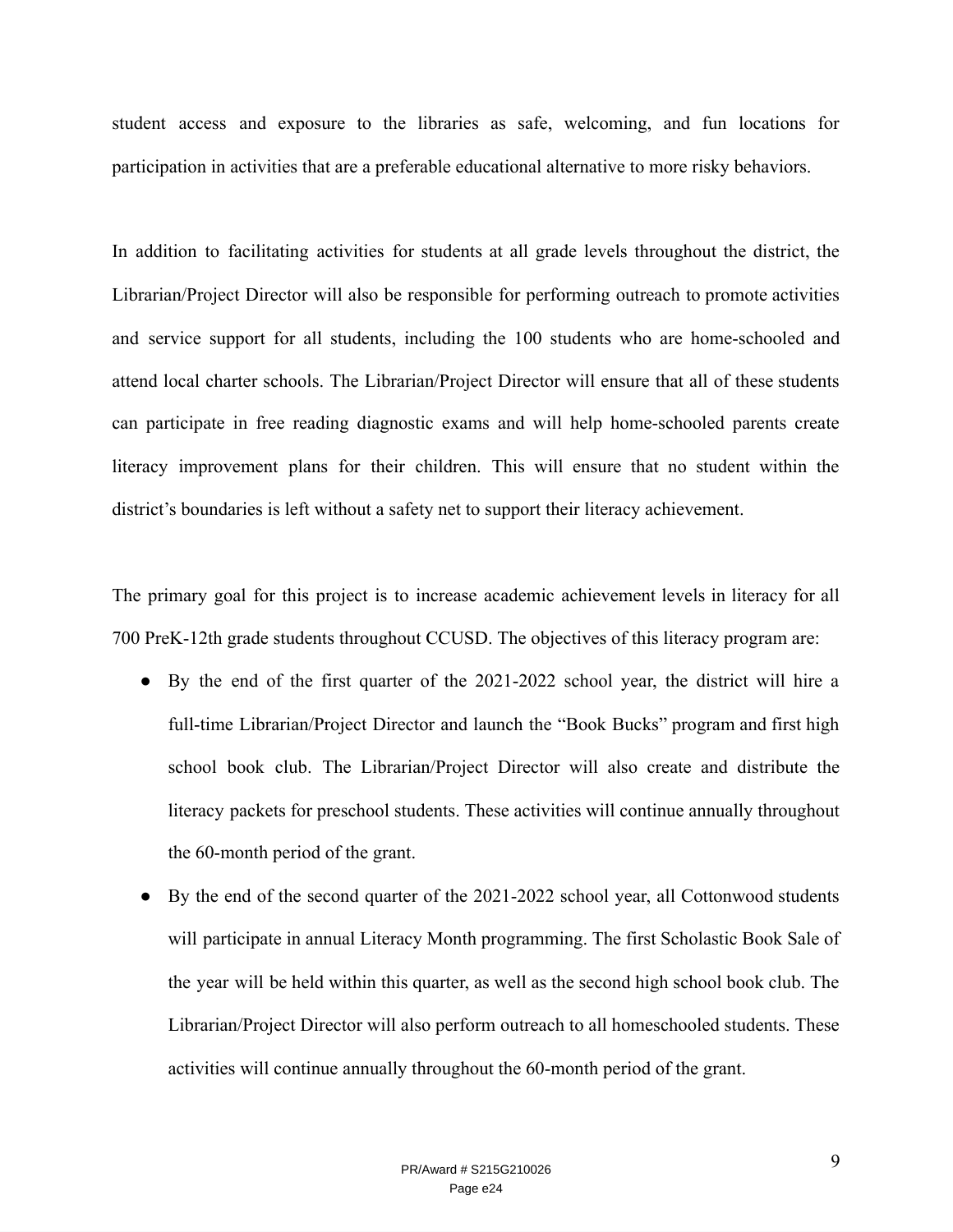● By the end of the fourth quarter of the 2021-2022 school year, the second Scholastic Book Fair of the year will be held and summer programming will launch in the libraries. These activities will continue annually throughout the 60-month period of the grant.

Project Results:

- The percentage of fourth graders participating in the project who demonstrate individual student growth on state reading or language arts assessments under section  $1111(b)(2)$  of the ESEA will increase by 5% each year for a total growth of 25% over the 60-month period of the grant (from 42% in the 2020-2021 school year, to 47% in 2021-2022, 52% in 2022-2023, 57% in 2023-2024, 62% in 2024-2025, and 67% in 2025-2026).
- The percentage of eighth graders participating in the project who demonstrate individual student growth on state reading or language arts assessments under section  $1111(b)(2)$  of the ESEA will increase by 5% each year for a total growth of 25% over the 60-month period of the grant (from 34% in the 2020-2021 school year, to 39% in 2021-2022, 44% in 2022-2023, 49% in 2023-2024, 54% in 2024-2025, and 59% in 2025-2026).
- The percentage of twelfth graders participating in the project who graduate from high school will increase by 3% each year for a total growth of 15% over the 60-month period of the grant (from 60% in the 2020-2021 school year, to 63% in 2021-2022, 66% in 2022-2023, 69% in 2023-2024, 72% in 2024-2025, and 75% in 2025-26).
- The percentage of schools participating in the project whose book-to-student ratios increase from the previous year will be 100%. All schools across the district will participate and increase their book-to-student ratios from 27:1 to 58:1 in the elementary school and from 17:1 to 48:1 in the high school.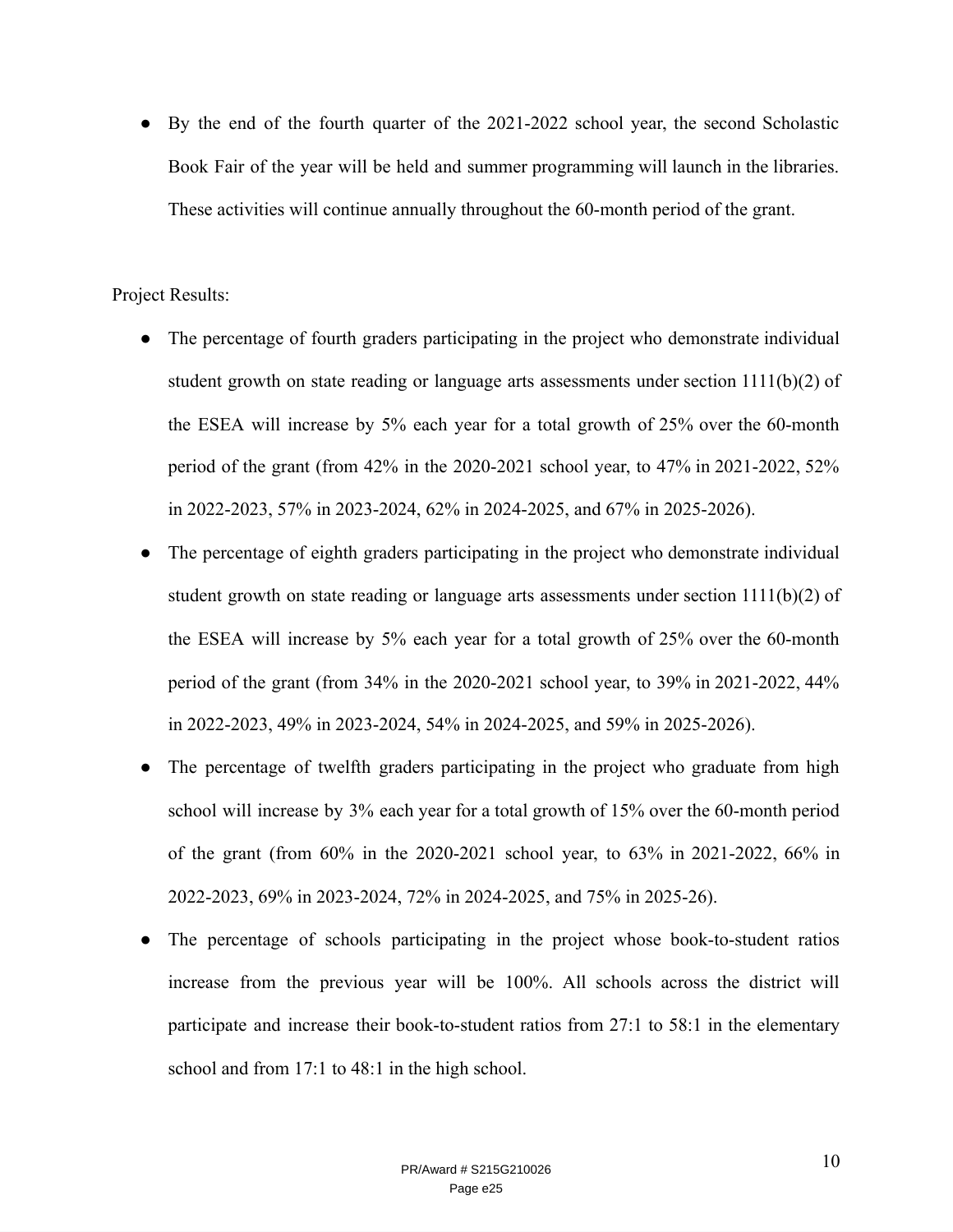• The percentage of participating children who receive at least one free, grade- and language- appropriate book of their own will be 100% at the elementary school level, 50% at the middle school level, and 25% at the high school level.

This proposed project represents an exceptional approach for meeting the statutory purposes and requirements of this solicitation, as it aims to support the "Every Student Succeeds" Act (formerly known as the "No Child Left Behind" Act) of 2015 and promote individualized activities for all grade levels throughout CCUSD. No student will be left without access to literary materials and support and the Librarian will be trained on current best practices for fostering a positive learning environment for all students.

The proposed project also demonstrates a rationale because the components of the logic model, as outlined in the proposal solicitation, are directed at specific groups. This design is evidence-based and has been proven to have a positive effect on literacy achievement. For example, according to a 2002 study by the National Early Literacy Panel, "home and parent programs [such as the homeschool services and books for at-home use proposed in this project] yielded statistically significant and moderate to large effects on children's oral language skills and general cognitive abilities. Studies of preschool and kindergarten programs [such as the packets and activities proposed in this project] produced significant and moderate to large effects on spelling and reading readiness." The "Book Bucks" program has also been evaluated in a local charter school in the Colorado City region, and it has successfully instilled students with the motivation needed to practice independent reading and improve literacy comprehension.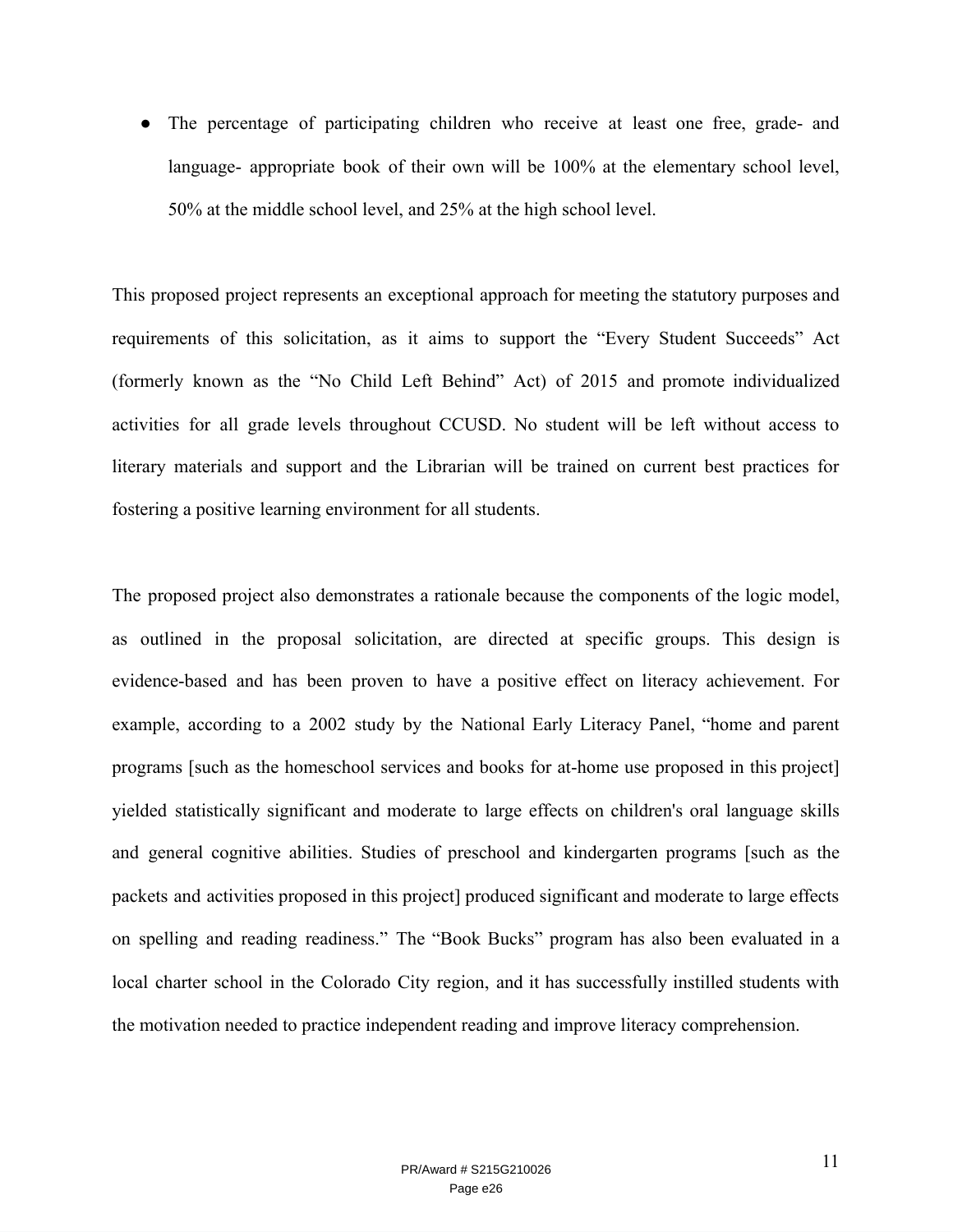#### **c. Quality of Project Services**

CCUSD understands that various barriers exist for students and members of the Colorado City community that are not within their control. These barriers include gender, race, national origin, color, disability, age, and language, and can impede access to literacy services. In an effort to ensure that the services provided by the proposed project are appropriate to the needs of all intended recipients regardless of their differences, the district will commit to researching diversity, equity, and inclusion training opportunities that the Librarian/Project Director (to be hired) can participate in. He/she will complete the following tasks to deliver equitable literacy-related services and programming:

- Ensure that literacy packets contain activities appropriate for children ages birth through five years old and can be accessed by students entering Cottonwood Preschool and attending Roots for Kids, or visiting the Creek Valley Health Clinic.
- Promote the "Book Bucks" program to children ages five through eighteen using language that is inclusive and appropriate for each audience.
- Purchase books featuring individuals of varying genders, races, cultures, ethnicities, disabilities, and ages so students and community members can see themselves represented through available literature.
- Purchase books in other languages to support English language-learning individuals in the community.
- Display artwork throughout the library that features individuals of varying genders, races, cultures, ethnicities, disabilities, and ages so all students and community members feel welcome and included in the space.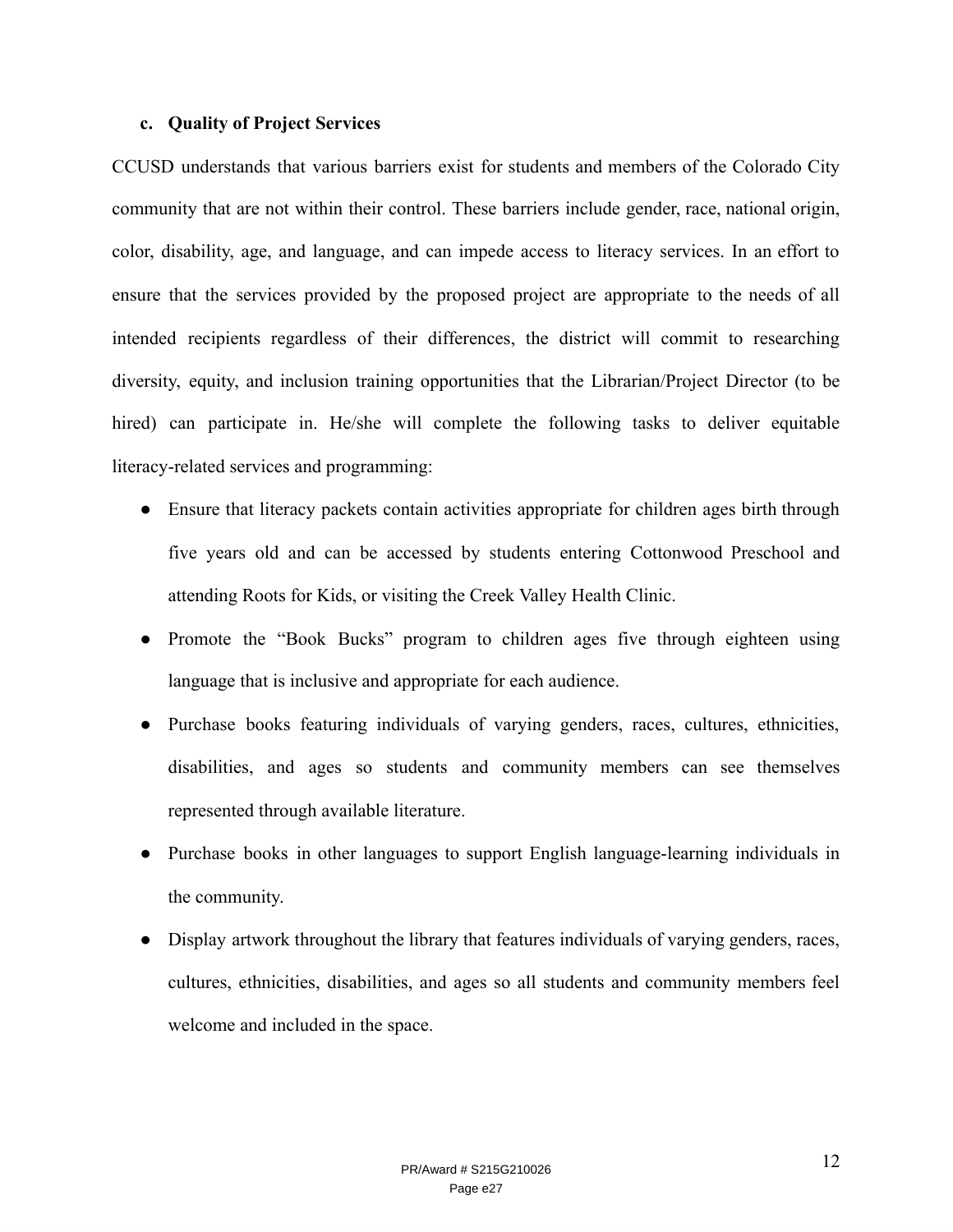It is expected that the target population will develop an appreciation for and understanding of literature that aligns with their individual backgrounds. These activities will improve the students' experience and allow them to achieve greater academic success. Students will receive support aligned with their unique needs and interests and begin to integrate reading and literacy practice into their daily routines.

While the services proposed by this project will be open to all students throughout the district, the Librarian/Project Director will coordinate with teachers and other school personnel to perform specific outreach to students with the greatest need for support (i.e. those with the lowest reading assessment scores, those engaged in special education services, etc.). Teachers will monitor student achievement in class and on tests and recommend students to participate in certain proposed activities. The Librarian/Project Director and other district personnel will monitor specific groups of the students to analyze where additional support will be needed. Outreach to parents will be focused on those who struggle most with engagement in their child's education, and activities will be augmented and refined as needed to meet the needs of the district's most disadvantaged populations.

#### **d. Quality of the Management Plan**

CCUSD will serve as the primary applicant and fiscal agent for the proposed project. As such, the district's leadership team, which consists of the Superintendent, Business Office Manager, and the Librarian/Project Director (to be hired), will implement this program and provide continuous oversight to achieve the stated objectives on time and within budget limits. The district has the financial and staff capacity to successfully lead this initiative. It has managed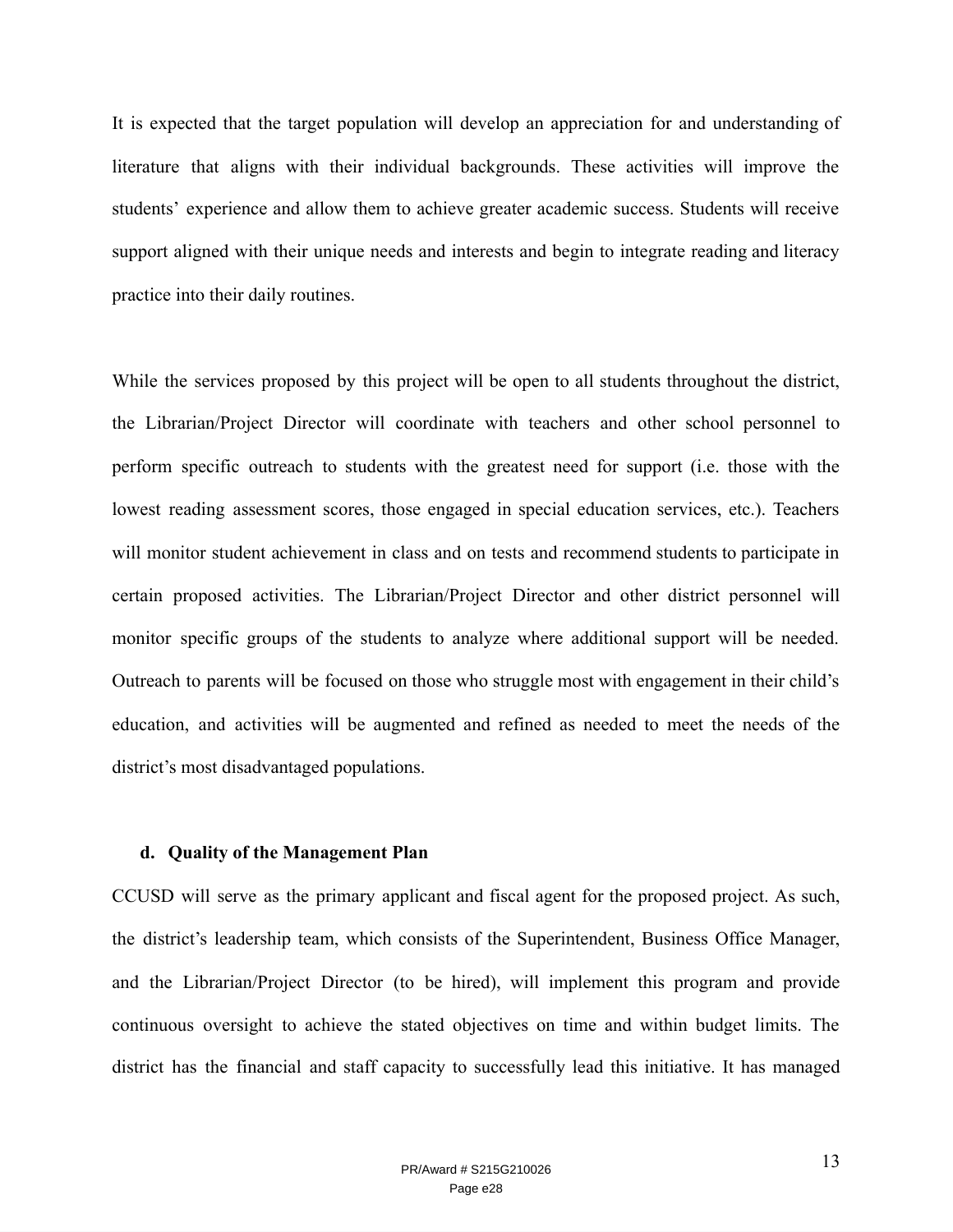numerous federal and state grants, including a previous \$375,000 COPS School Violence Prevention grant.

The Librarian/Project Director will devote 100% of his/her time to the tasks of this project. This is appropriate to meet project objectives, as the Librarian/Project Director will oversee all library activities. The initial activities and implementation of the proposed project will be managed by Carol Timpson, Superintendent. Ms. Timpson has been with the district for 20 years and will devote 10% of her time to the tasks of this project until the Librarian/Project Director is hired and onboarded to the project. All grant funding received for the proposed program will be managed by the district's Business Office, which is led by Mary Timpson, Manager. Mary Timpson has been with CCUSD for 25 years and will devote 5% of her time to the tasks of this project. This is appropriate to meet the objectives of the proposed project, as she will be responsible for approving all purchases in accordance with federal grant and Arizona State Education procurement guidelines and monitoring grant compliance.

The district will launch all activities and services in the 2021-2022 school year. Throughout the 60-month period of the grant, the district will adhere to the following annual timeline:

**● October:** District leadership team will hire a new full-time Librarian/Project Director (2021). The Librarian/Project Director will coordinate with teachers to determine the student audience with the greatest need to target for outreach. Once determined, the Librarian/Project Director will launch the "Book Bucks" program and the first El Capitan High School book club meeting (ongoing throughout the 60-month period of the grant and beyond).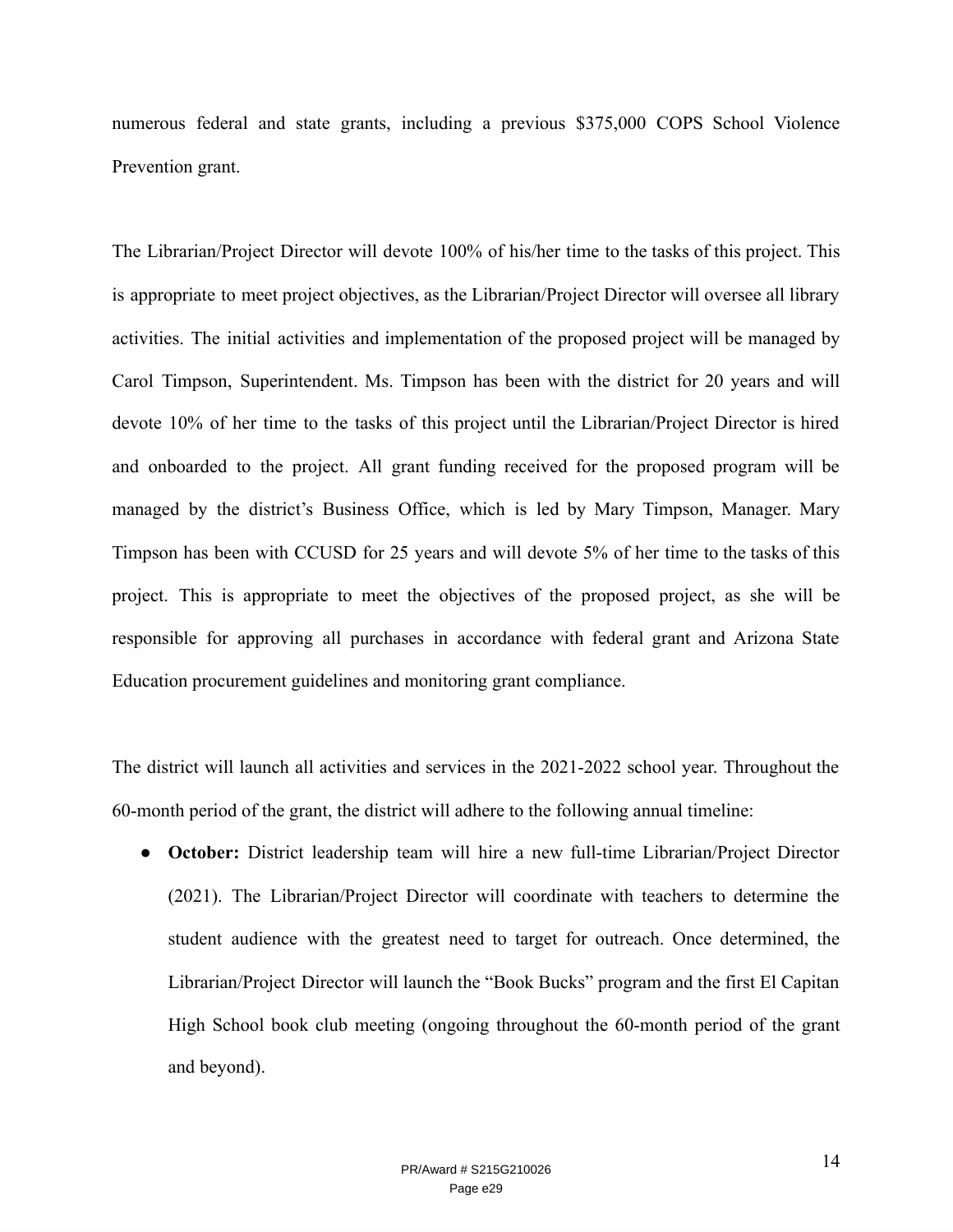- **● November-December:** The Librarian/Project Director will create and distribute literacy packets to preschool students, as well as children served through Roots for Kids and the Creek Valley Health Clinic (ongoing throughout the 60-month period of the grant and beyond).
- **January:** The Librarian/Project Director will perform outreach to homeschooled students, promote upcoming Literacy Month events, and schedule the first Scholastic Book Fair (ongoing throughout the 60-month period of the grant and beyond).
- **● February:** The Librarian/Project Director will launch Literacy Month programming and students will participate in the first Scholastic Book Fair of the school year. El Capitan High School students will participate in the second book club meeting of the year (ongoing throughout the 60-month period of the grant and beyond).
- **June-September:** The Librarian/Project Director will launch summer programming, as well as the second Scholastic Book Fair of the year (ongoing throughout the 60-month period of the grant and beyond). The Librarian/Project Director will meet with the district's leadership team and teachers to assess success of service implementation and discuss plans for future programming/engagement (ongoing throughout the 60-month period of the grant and beyond).

The district will ensure that continuous feedback and improvement measures are included into the management plan for the proposed project. The Librarian/Project Director will note the popularity of proposed services through observation and attendance logs and report back to the leadership team. The Librarian/Project Director will also administer surveys to students and parents who participate in activities or receive items, including literacy packets, the "Book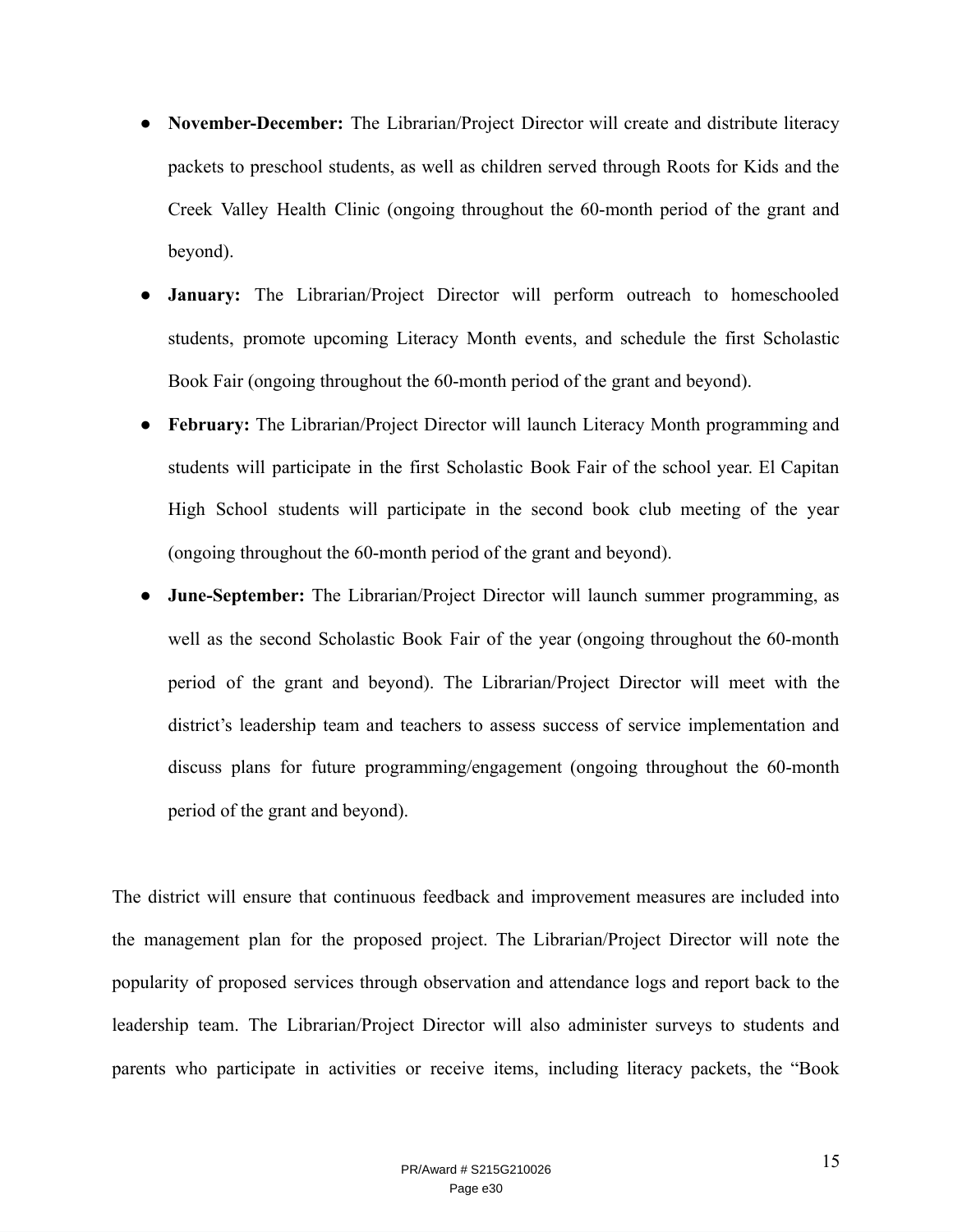Bucks" program, book clubs, summer programming, and book fairs. These surveys will be administered annually following the distribution of items or participation in activities to assess perceptions related to enjoyment and how well the activity or service prepared the student for improved literacy achievement. The Librarian/Project Director, leadership team, and teachers will meet annually to review attendance logs, surveys, and the overall implementation of activities to determine future areas for improvement.

#### **e. Quality of Project Evaluation**

The evaluation of this proposed project will include both qualitative and quantitative data that will support the project's outcomes. The Librarian/Project Director will collect attendance and survey data from students and parents who participate in project activities in order to help the district create a consistent feedback loop for annual improvement. Throughout the project period, the district will document and analyze the number of students requiring special education services to assess the effectiveness of the preschool literacy packets. The effectiveness of the "Book Bucks" program will be assessed by the number of students who are eligible to purchase books. Effectiveness of the book clubs and book fairs will be assessed through attendance, Accelerated Reader test scores (elementary school), ELA scores on the AzM2 (elementary and high school), and iReady assessments at the kindergarten through high school level. The effectiveness of summer programming will be assessed through pre- and post- program surveys, and literacy achievement for homeschooled students will be assessed using diagnostic pre- and post-testing if requested by parents.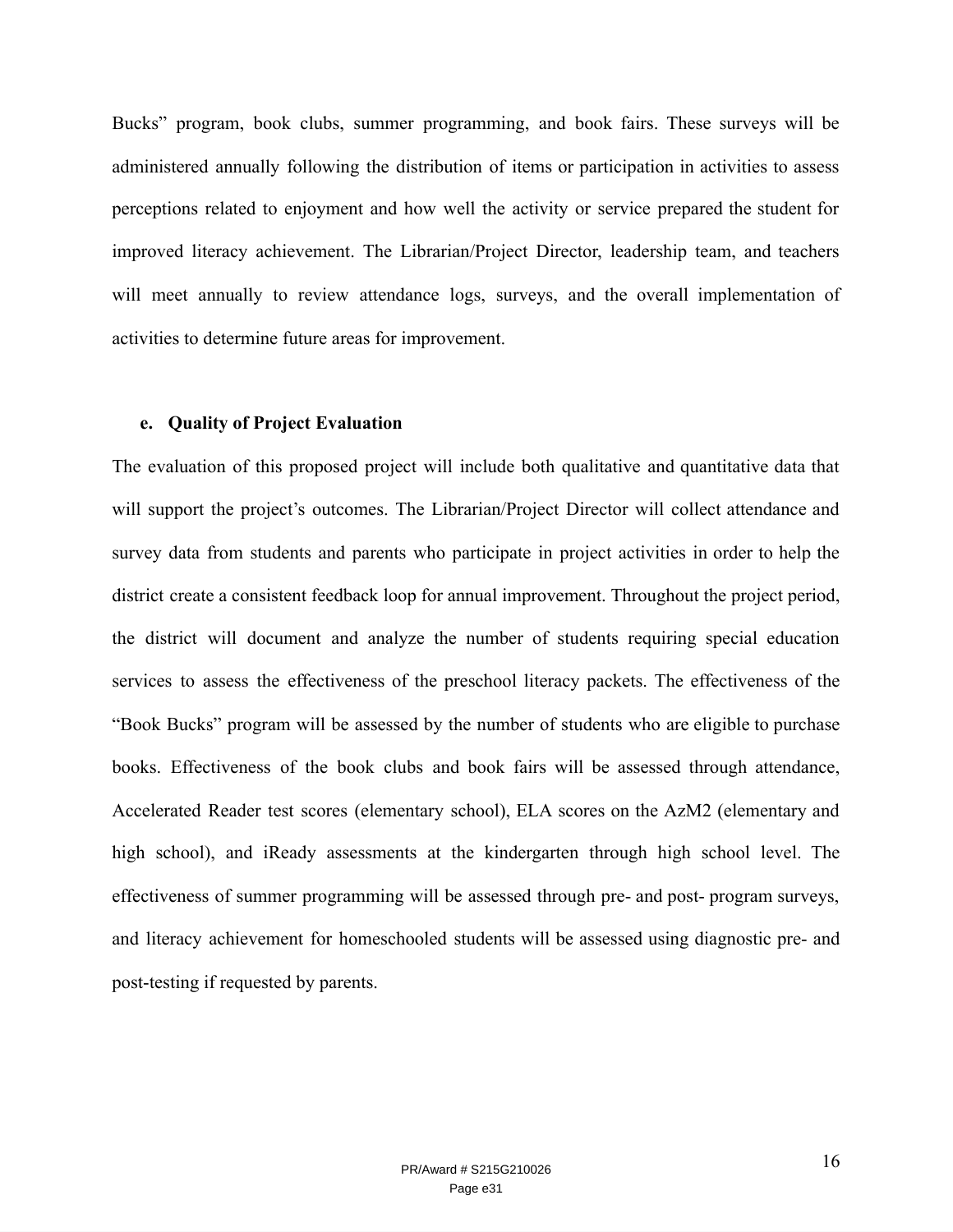# **Other Attachment File(s)**

| * Mandatory Other Attachment Filename: 1236-Carol Timpson Resume.pdf                                 |  |
|------------------------------------------------------------------------------------------------------|--|
| Add Mandatory Other Attachment   Delete Mandatory Other Attachment   View Mandatory Other Attachment |  |

To add more "Other Attachment" attachments, please use the attachment buttons below.

| Add Optional Other Attachment | Delete Optional Other Attachment | View Optional Other Attachment |
|-------------------------------|----------------------------------|--------------------------------|
|-------------------------------|----------------------------------|--------------------------------|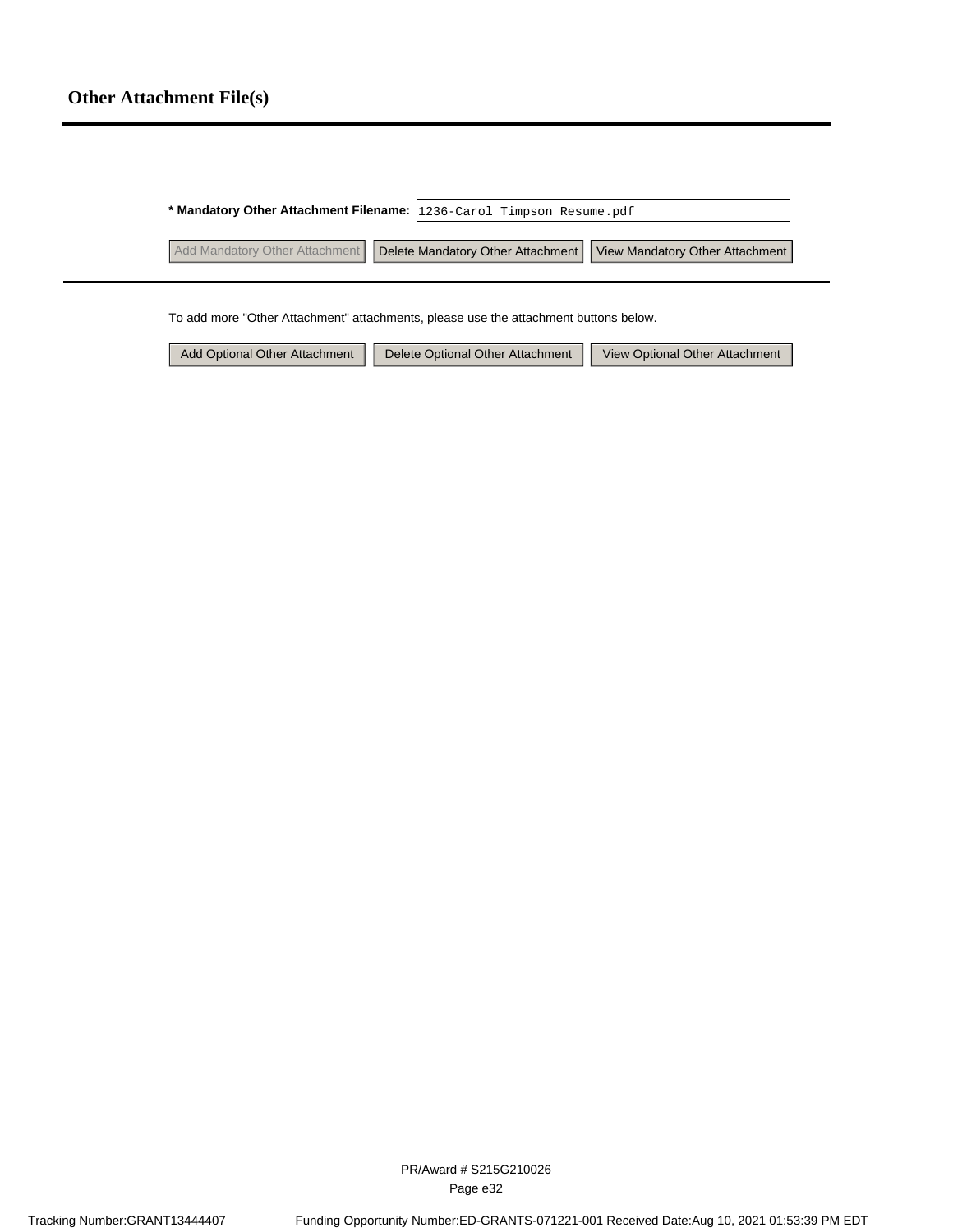

#### **PROFILE**

I have loved being an administrator for a K-12 school district. I enjoy the balance between human interaction and accounting. I am passionate about making a difference for the staff and students that I serve.

#### **CONTACT**

PHONE:

WEBSITE: ccschools.us

EMAIL:

.us

#### **HOBBIES**

Motherhood Community Events Piano Player Nature Lover Sports

# CAROL TIMPSON

# Superintendent

## **EDUCATION**

#### **Northern Arizona University**

1998 - 2006 Master's in Education Leadership, Principal Certificate, Superintendent **Certificate** 

**Southern Utah State College (Now Southern Utah University)** 1986 – 1989 Bachelor's with a dual major in Business Education

## **WORK EXPERIENCE**

## **Colorado City Unified School District, Superintendent** 2006–Present Brought District out from under state oversight Built Cottonwood Elementary

Advocated and Received State Retirement for All Staff Clean Financial Audits for 15 years

#### **Mohave Community College, Business Faculty**

[Dates From]–[To] [Describe your responsibilities and achievements in terms of impact and results. Use examples but keep in short.]

#### **Colorado City USD Teacher**

1997–2002 Taught 4<sup>th</sup> grade, 6<sup>th</sup> grade, junior high, high school CTE Director

#### **SKILLS**

**Accounting Business Management Human Relations** PR/Award # S215G210026 Page e33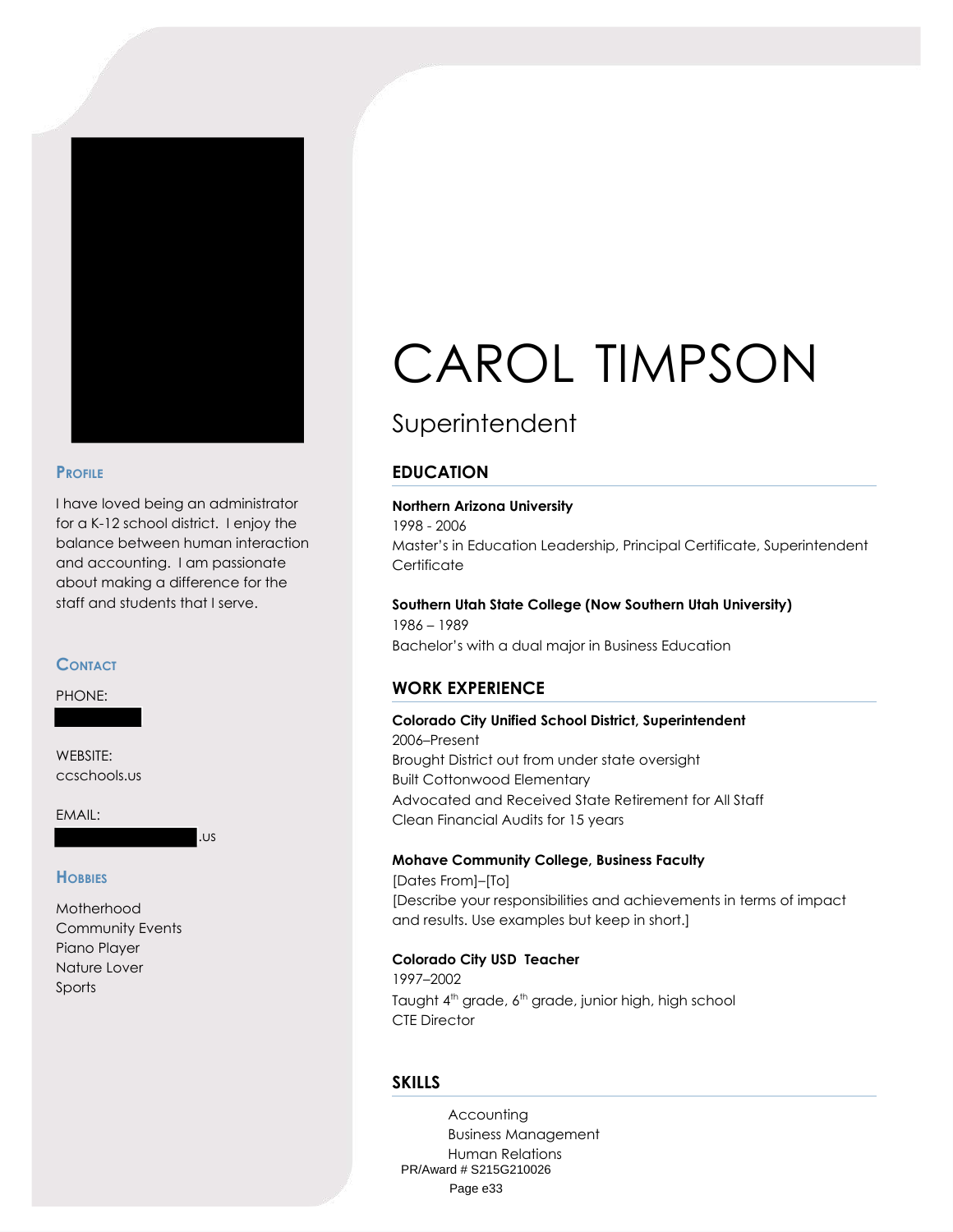Leadership Visionary Quality Control Data Driven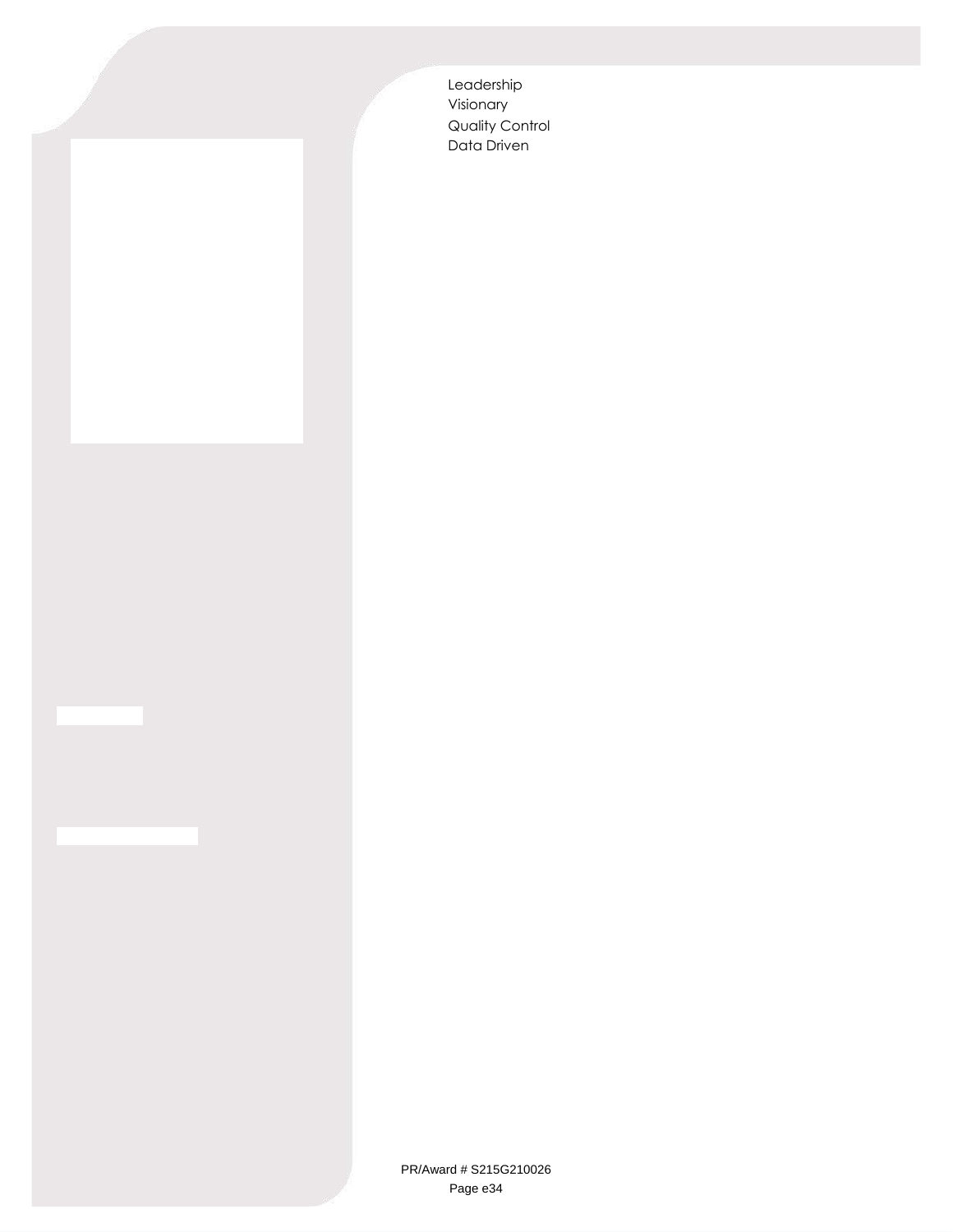# Mary Timpson

Enthusiastic and passionate School Business Manger eager to contribute to team success through hard work, attention to detail and excellent organizational skills. Clear understanding of role of Finance and how this overall impacts the difference for kids. Motivated to learn, grow and excel in leadership and motivating others. Experienced Business Manager with 15+ years of experience in School Business Administration and education.

# Skills

- Payroll and Budgeting
- **●** Staff Management
- **●** Accounting
- **●** Business Management
- **●** Policy and Procedure Modification
- **●** Strategic Planning
- **●** Collaboration
- **●** Workflow Planning

# Experience

JANUARY 5, 2006 - CURRENT

# Business Manager / Colorado City Unified School District

- State Aid Review
- Responsible for all Budget related items
- All Grant Review and Submission
- Fiscal Year Fnd State and Federal Audits
- Maintains SAMS documentation
- Oversees Payroll/Account Payable
- Ability to work closely with Maintenance Director, Food Service Director and Transportation Director
- Experience with working with Administrative team to support student achievement
- Tracked and recorded expenses and reconciled accounts to maintain accurate, current and compliant financial records
- Established efficient workflow processes, monitored daily productivity and implemented modifications to improve overall effectiveness of personnel and activities
- Managed costs and billing and resolved financial discrepancies effectively and timely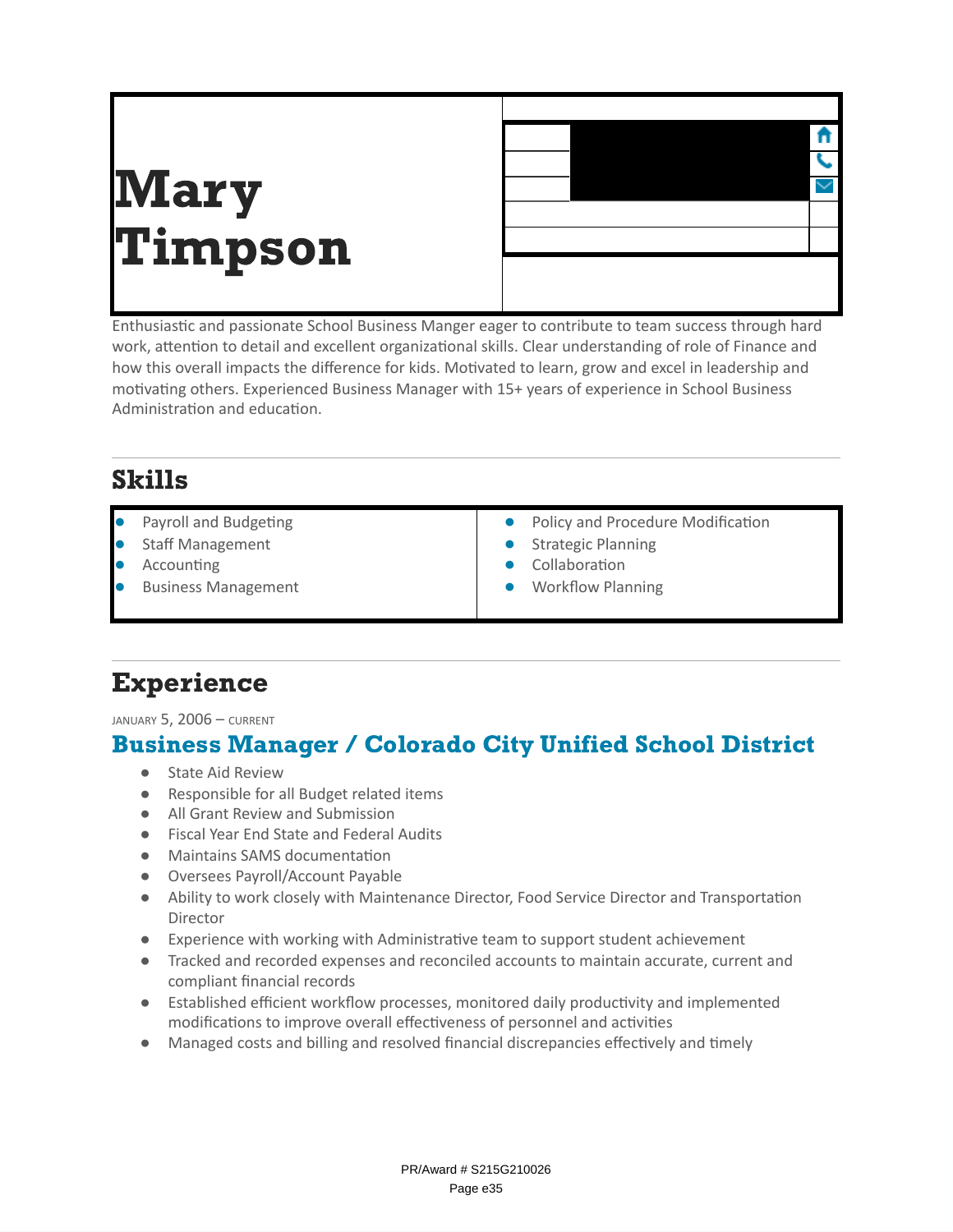# AUGUST 20, 1999 – JANUARY 5, 2006 Admin Assistant / Colorado City Unified School District

- Maintained all accounts payable and receivable records for the ESEA Grant
- Administered all reconciliations and cash management reports for ESEA Grant
- Filled ESEA Grant and completed all necessary reports to Arizona Department of Education

# Education

2008

# Associates Degree, School Finance / Central Arizona College- Prescott AZ

# 2005

Associates of Applied Science / Mohave Community College-Colorado City AZ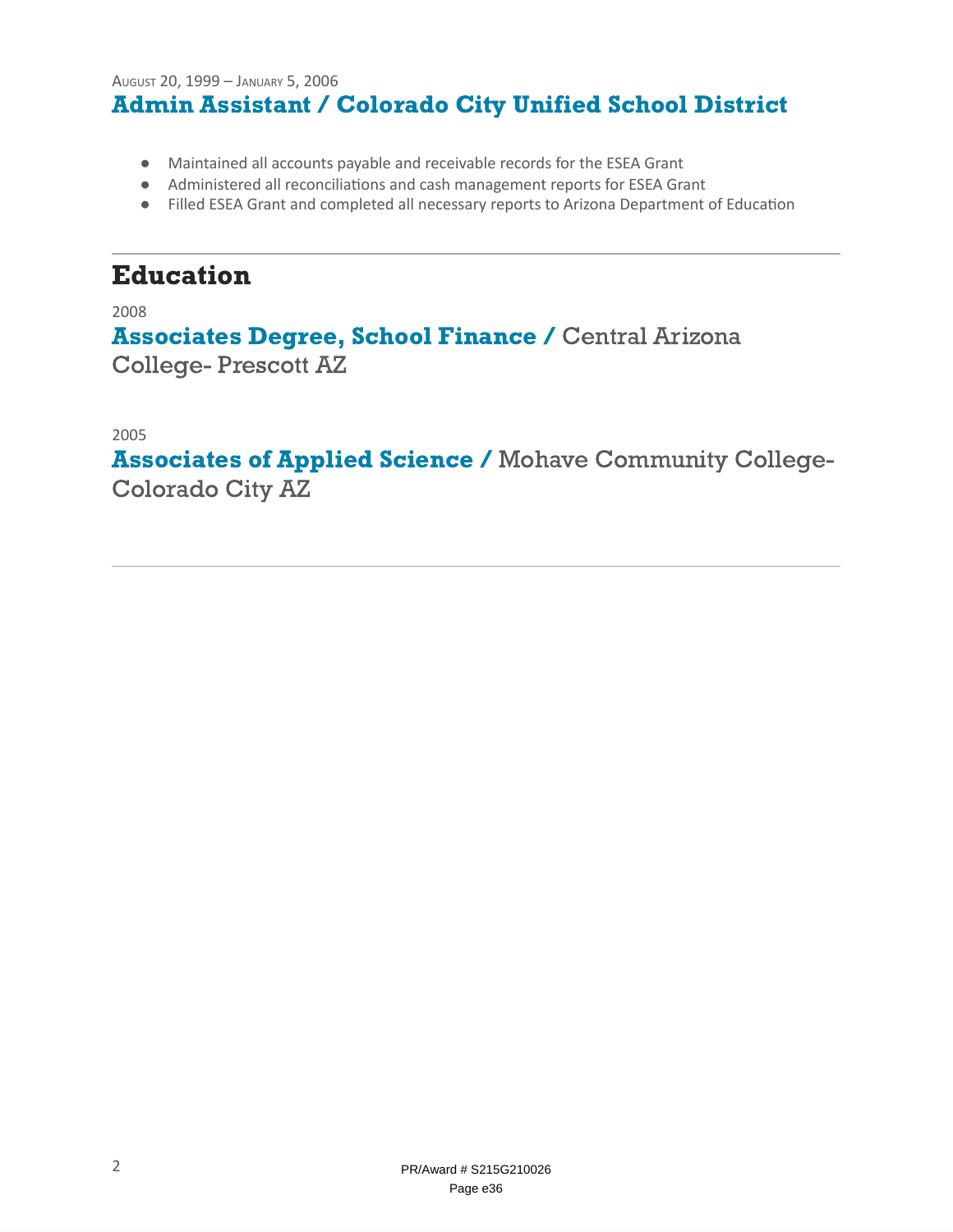# **Colorado City Unified School District #14 Employee Job Description**

**Title:** Librarian

# **REPORTS TO:** Principal

# **QUALIFICATIONS:**

- High school diploma or equivalent qualification, Bachelor's degree in Library Science or Teaching Certificate preferred**.**
- Knowledge of filing and records management or experience in the field
- IT skills for management of library database and educational research
- Organization skills
- Time management skills
- Project management skills
- Advocacy skills to promote literacy

**JOB GOAL:** To oversee the efficient operation of the library and media center

# **PERFORMANCE RESPONSIBILITIES:**

- 1. Actively promote literacy with students, teachers, parents, and community.
- 2. Assist library visitors in locating reference and leisure reading materials, conducting research, and utilizing multi-media materials and services.
- 3. Maintain a comprehensive and efficient system for cataloging all library materials
- 4. Collaborate with teachers to incorporate literacy activities into their instruction.
- 5. Oversee the physical environment of the library including arranging book-related displays and learning centers to create high interest in the library's resources, creating a welcoming, engaging environment, and overseeing library patrons and students.
- 6. Maintain an accurate system of book inventory including check in, check out procedures, annual inventory, student supervision, book returns, late notices, etc.
- 7. Coordinate and create community programs that increase library awareness
- 8. Manage budgeting, planning, and employee activities
- 9. Clarify the use of library amenities and provide information about library policies.
- 10. Any other duties or responsibilities as assigned by supervisor.

**TERMS OF EMPLOYMENT:** Twelve month work agreement. Salary and benefits to be assigned by governing board.

**EVALUATION:** Performance of this job will be evaluated annually by the Principal in accordance with provisions of the Board's policy on Evaluation of Support Personnel.

 $\mathcal{L}_\mathcal{L} = \mathcal{L}_\mathcal{L} = \mathcal{L}_\mathcal{L} = \mathcal{L}_\mathcal{L} = \mathcal{L}_\mathcal{L} = \mathcal{L}_\mathcal{L} = \mathcal{L}_\mathcal{L} = \mathcal{L}_\mathcal{L} = \mathcal{L}_\mathcal{L} = \mathcal{L}_\mathcal{L} = \mathcal{L}_\mathcal{L} = \mathcal{L}_\mathcal{L} = \mathcal{L}_\mathcal{L} = \mathcal{L}_\mathcal{L} = \mathcal{L}_\mathcal{L} = \mathcal{L}_\mathcal{L} = \mathcal{L}_\mathcal{L}$ 

Librarian Date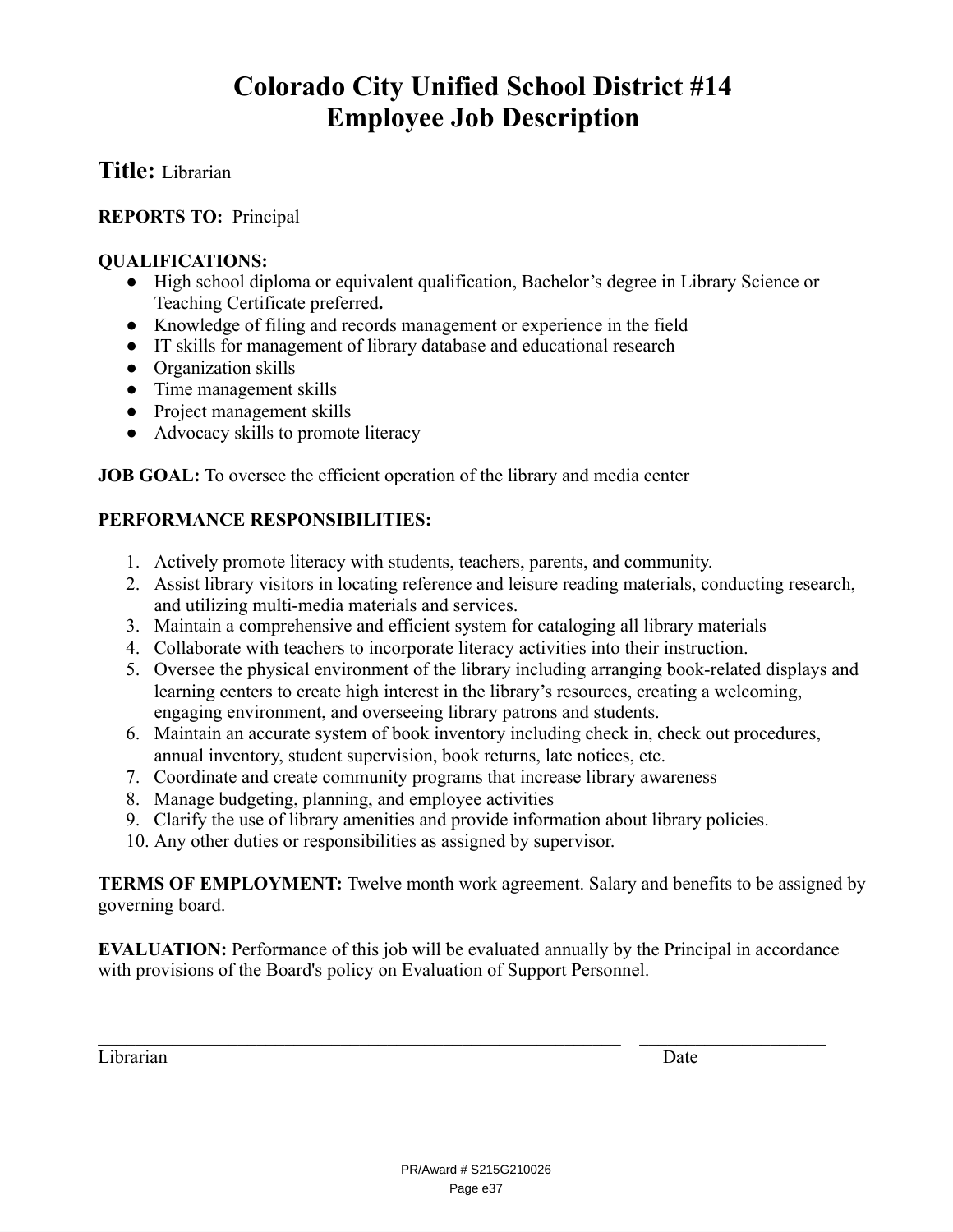## **CCUSD Certification of LEA Eligibility**

Based on the following Small Area Income and Poverty Estimates (SAIPE) data from the U.S. Census Bureau, the Colorado City Unified School District meets the the statutory requirement that to be an eligible LEA, 20 percent or more of families served by the LEA must be from families below the poverty line:

763 (Estimated number of children 5 to 17 years old in poverty related to householder) DIVIDED BY 2,272 (Population of relevant children 5 to 17 years of age)=.3358=**33.6%**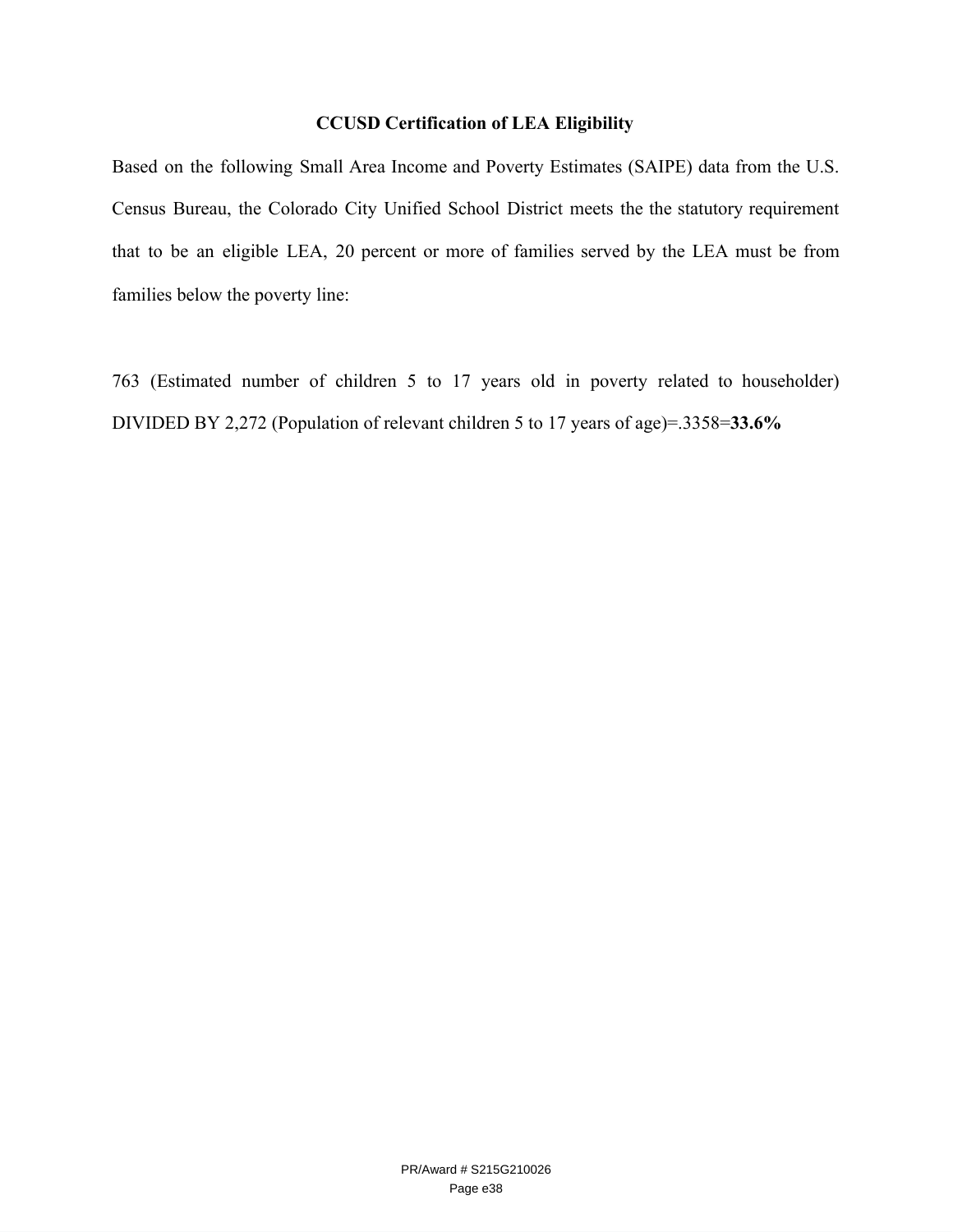From:  $\langle \text{moreply}(\partial)$ egrantsmanagement.com> Date: Tue, Feb 23, 2021 at 4:18 PM Subject: Supplement - Indirect Cost Rate Award Letter To:  $\langle \rangle$ 

Restricted Rate: Unrestricted Rate:

The FY 2022 approved indirect cost rate is shown above. The rate is based upon the actual expenditures as presented to the Arizona Department of Education (ADE) in the District's Indirect Cost Report. The Rate should be used for the entire grant period for grants that begin July 1, 2021 and extend through June 30, 2022.

Both rates should be used in congruence with Federal programs. The Restricted Rate is to be used for those programs that have supplement, non-supplant requirements such as Title I, Title VI, Vocational Education, Title VI-B of the IDEA, etc. The Unrestricted Rate is to be used for programs that do not have the supplement, non-supplant requirements, such as the Food Services Program.

All costs of an indirect nature may not be directly charged to federal projects. Such costs may only be charged to a project by using the above-identified rates. Some federal programs may limit or prohibit the use of indirect and other administrative costs; the ADE program offices will provide notification of grants that contain these restrictions. Indirect cost limitations may not be exceeded.

The above rates are approved without audit and are subject to change in the event of an audit. If you have any questions regarding these rates, please contact Grants Management by phone at

or online at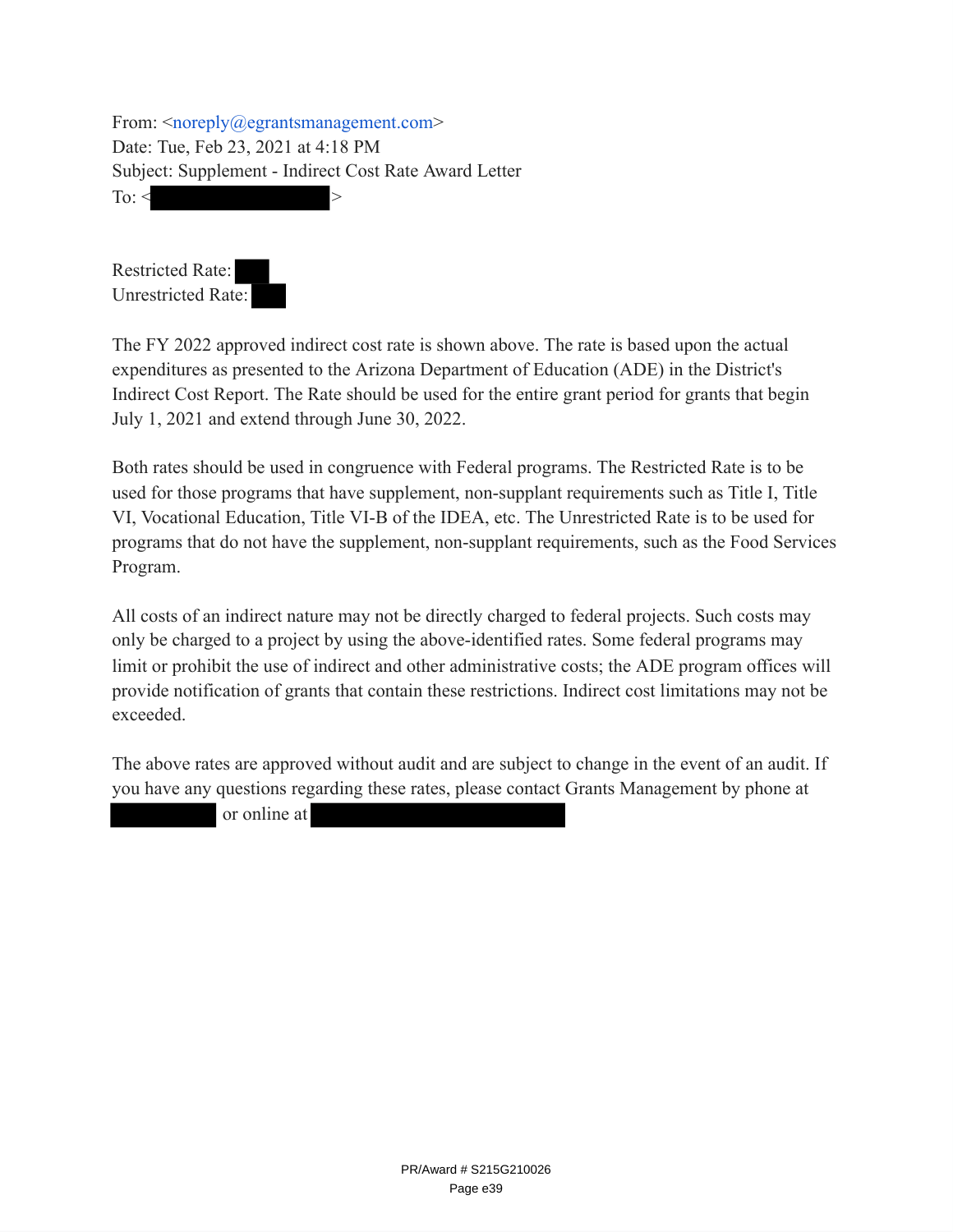# **Budget Narrative File(s)**

| * Mandatory Budget Narrative Filename: 1235-CCUSD Budget Narrative.pdf |                                                                     |
|------------------------------------------------------------------------|---------------------------------------------------------------------|
| Add Mandatory Budget Narrative                                         | Delete Mandatory Budget Narrative   View Mandatory Budget Narrative |
|                                                                        |                                                                     |

To add more Budget Narrative attachments, please use the attachment buttons below.

|  |  | Add Optional Budget Narrative   Delete Optional Budget Narrative   View Optional Budget Narrative |  |  |
|--|--|---------------------------------------------------------------------------------------------------|--|--|
|--|--|---------------------------------------------------------------------------------------------------|--|--|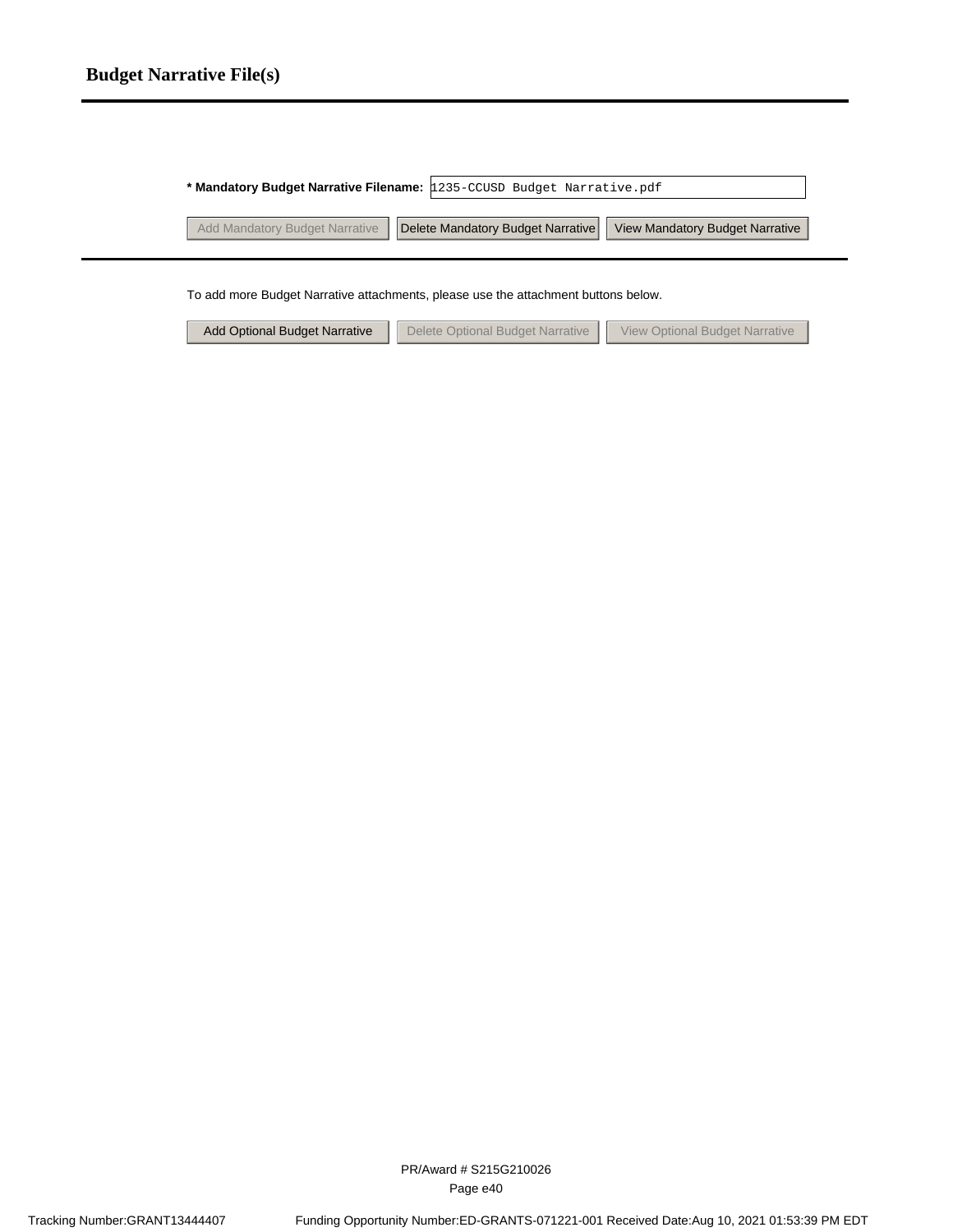#### **Budget Narrative**

## **1. Personnel (\$ over 60 months)**

The Colorado City Unified School District (CCUSD) will hire one full-time Librarian/Project Director through this project to lead library initiatives and activities. This individual will be specifically responsible for the following duties as related to the grant, which will continue once the grant period ends:

- Actively promote literacy with students, teachers, parents, and community.
- Assist library visitors in locating reference and leisure reading materials, conducting research, and utilizing multimedia materials and services.
- Maintain a comprehensive and efficient system for cataloging all library materials.
- Collaborate with teachers to incorporate literacy activities into their instruction.
- Manage the physical environment of the library, including arranging book-related displays and learning centers to create high interest in the library's resources, creating a welcoming, engaging environment, and overseeing library patrons and students.
- Maintain an accurate system of book inventory including check in, check out procedures, annual inventory, student supervision, book returns, late notices, etc.
- Coordinate and create community programs that increase library awareness.
- Manage budget, purchase project materials, and project planning.
- Clarify the use of library amenities and provide information about library policies.
- Crate and collect survey and attendance data from students and parents for the purpose of project evaluation.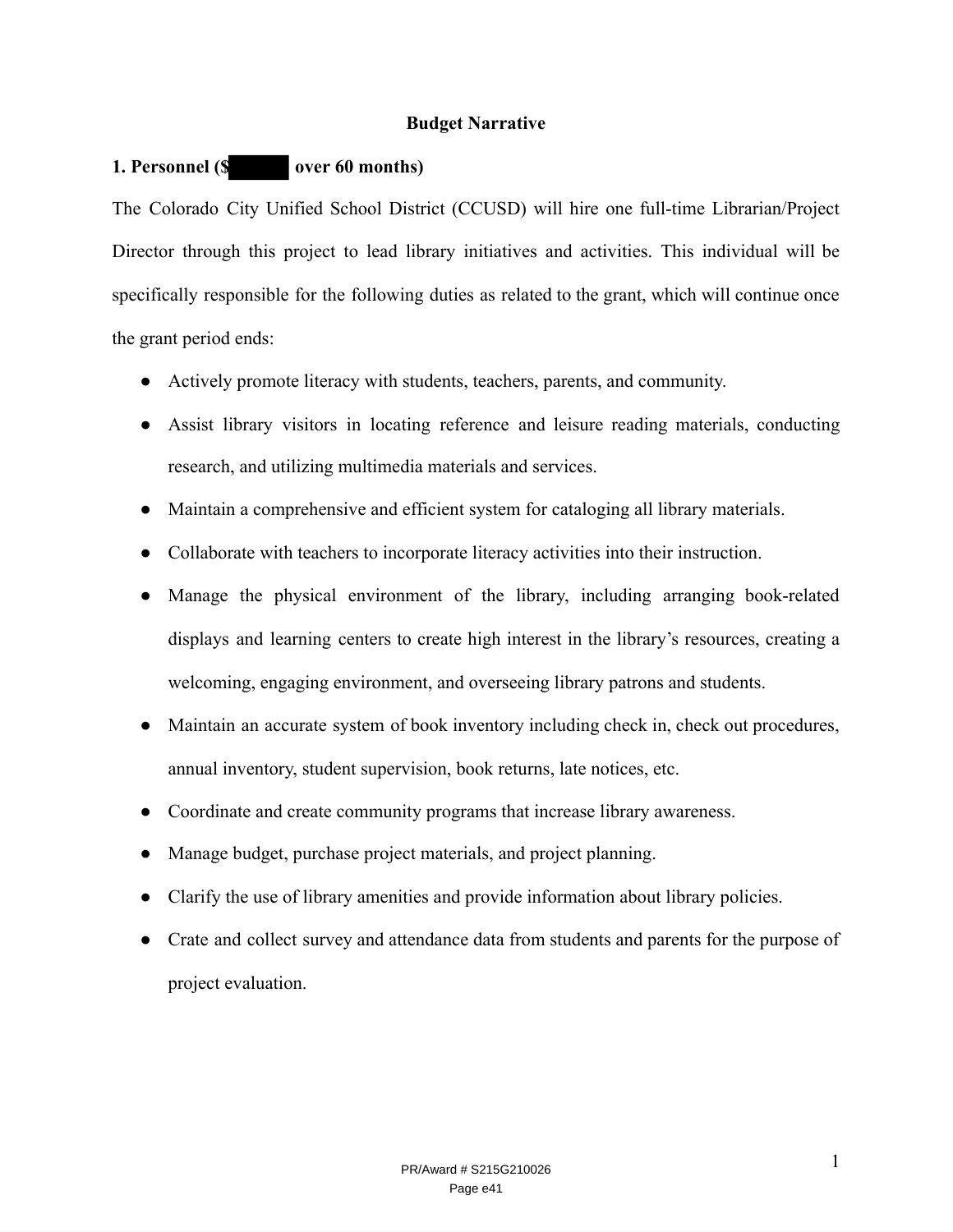The salary for this position is \$ per year, as determined by the district's salary scale for a year-round teaching position. The total amount allocated toward the Librarian/Project Director's salary for the 60-month period of the grant is \$ not including benefits. One-hundred percent of the Librarian/Project Director's time will be dedicated to this project. This position is crucial to the success of the project because the Librarian/Project Director will ensure all library functions run smoothly, organize and monitor the Book Bucks program, complete the outreach to community organizations, and oversee the summer reading program, Literacy Month events, and book clubs.

#### **2. Fringe Benefits (\$ over 60 months)**

The new full-time Librarian/Project Director's fringe benefits amount to \$ per year, which is approximately 35% of the base salary of \$ (determined by the district's salary scale). Benefits include health insurance, retirement, and social security. The total amount allocated toward fringe benefits for the 60-month period of the proposed project is \$ Benefits are calculated upon a base pay of \$ and a rate of approximately 35%.

#### **3. Travel (\$ over 60 months)**

The district will send the Librarian/Project Director and an administrative staff member to a library conference each year throughout the 60-month period of the grant. Each staff member's travel and registration is estimated at \$ each for a total of \$ per year in travel for staff (based on historical per diems and cost rates for travel outside of Arizona). Possible conferences include the American Association of School Librarians conference, the LibLearnX Library Learning Experience annual conference, and the American Library Association's annual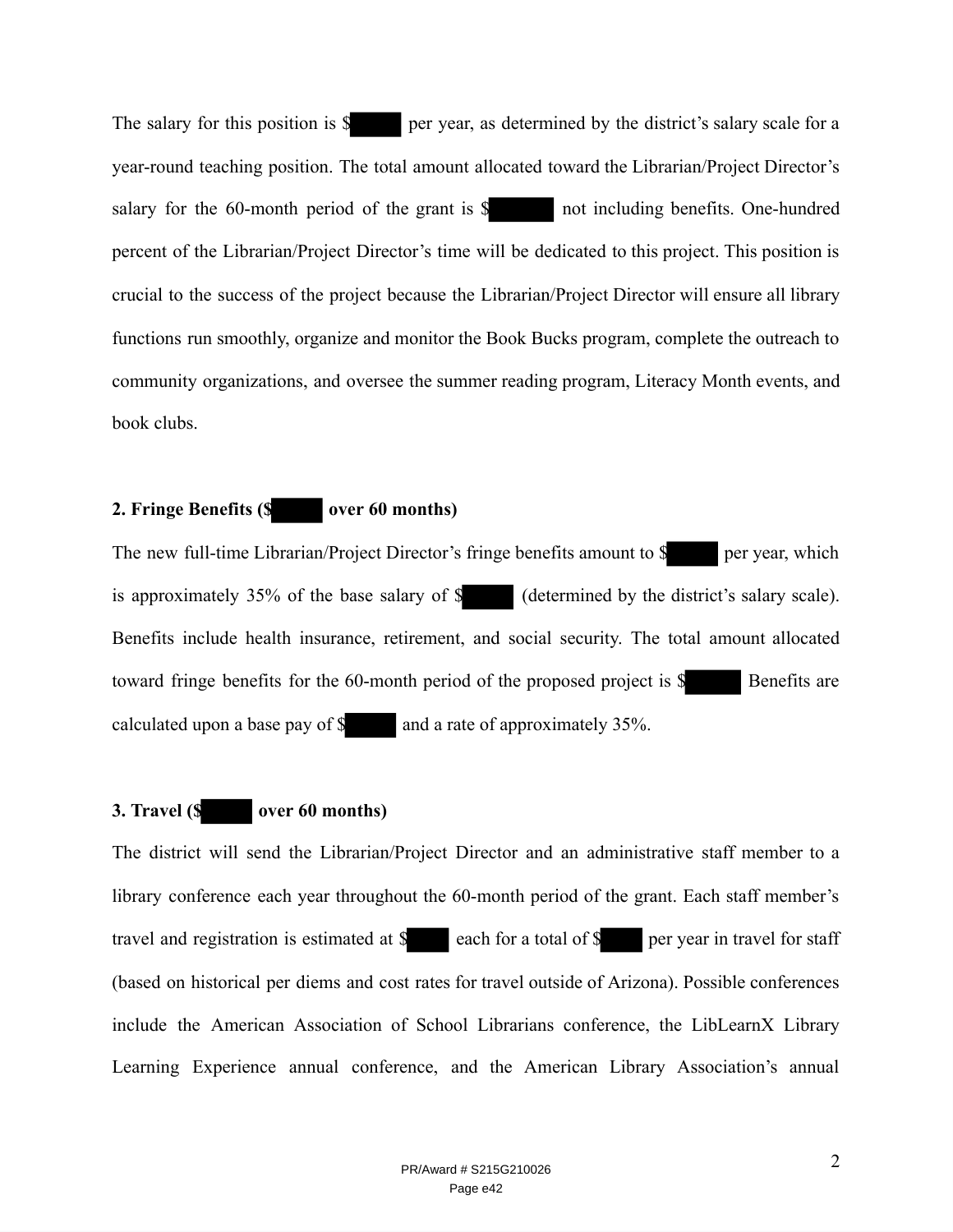Conference and Exhibition. This cost breakdown includes \$ in conference registration fees for two staff members  $+$  \$ for a two-person four-night hotel stay  $+$  \$ in airfare for two staff members  $+$  \$ to cover per diems for two staff members for all four days  $+$  \$ to cover miscellaneous items for two staff members, including parking, car rental, etc. The total cost allocated toward this training for staff for the 60-month period of the grant is \$ The ability for district staff to attend these conferences is crucial for the success of the project, as they will allow staff to stay up-to-date on best library practices, create relationships with potential library product vendors, and learn how to effectively promote and advocate for the district's libraries in the greater Colorado City community.

#### **4. Equipment**

Not requested in this grant.

## **5. Supplies (\$ over 60 months)**

CCUSD intends to update and modernize its on-site libraries by purchasing 1,500 new physical hard- and soft-bound books each year (7,500 total books for the 60-month grant period). These books will come from vendors including Amazon, Barnes & Noble, Scholastic, Book Fairs/Exhibitions, etc. Each book costs approximately \$ each, for a total of \$ in on-site books each year. The grand total of books for on-site use for the 60-month period of the grant is \$ The purchase of these books relates to the success of the project, as they will be of various genres and cater to all students regardless of age, gender, ethnicity, or ability. These books will give students more options to choose from that meet their interests, which will encourage them to pursue independent reading more often.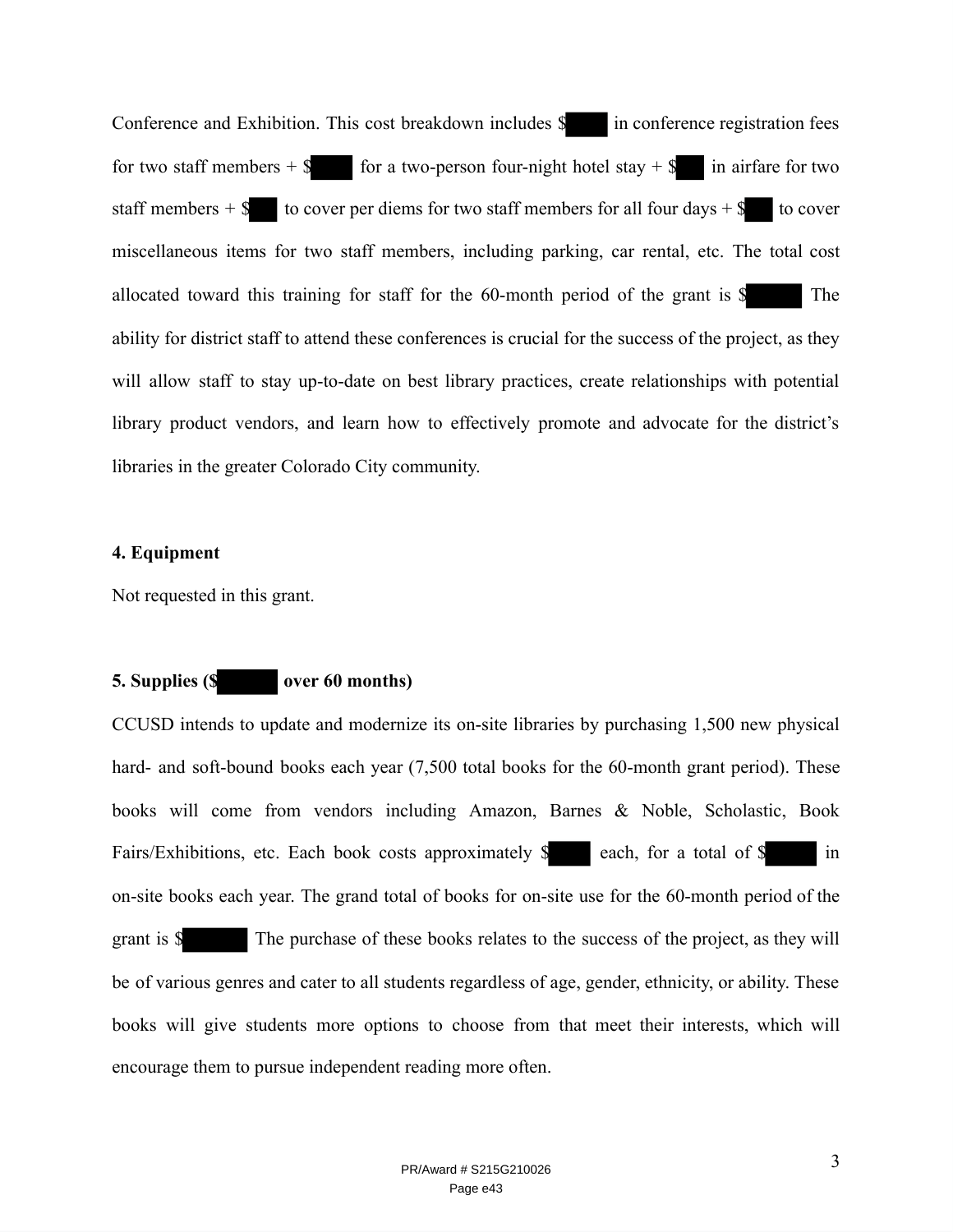The district also intends to purchase 2,000 new physical books each year (10,000 total books for the 60-month grant period) to distribute to students for at-home use through its "Book Bucks" program. Each book costs approximately \$ each, for a total of \$ in physical books for distribution each year. The grand total of books for distribution for the 60-month period of this grant is \$ The purchase of these books relates to the success of the project, as these books will be the main reward for the "Book Bucks" program. Students who receive book bucks will be able to redeem them at the library for a book to take home. This will incentivize each student to continue reading, give them a sense of choice in their reading selections, and encourage family engagement through the creation of at-home libraries.

The district will update its digital library through the purchase of 200 ebooks each year (1,000 total ebooks for the 60-month grant period). These books cost approximately \$ each, for a total of \$ in ebooks each year. The grand total of ebooks for the 60-month period of this grant is These books will be uploaded to the district's digital library system using Sora, an educational reading app. The purchase of these books relates to the success of the project, as providing ebooks will increase access to literary materials for all students across the district. No student will be without access to books in some format and those who cannot be on campus or visit the library will still be able to have a variety of new, interesting, and age-appropriate options to choose from to engage in independent reading.

Finally, the district will purchase  $\frac{1}{2}$  in miscellaneous library supplies each year for in-library activities, promotional materials, etc.. Items include general office supplies, paper, art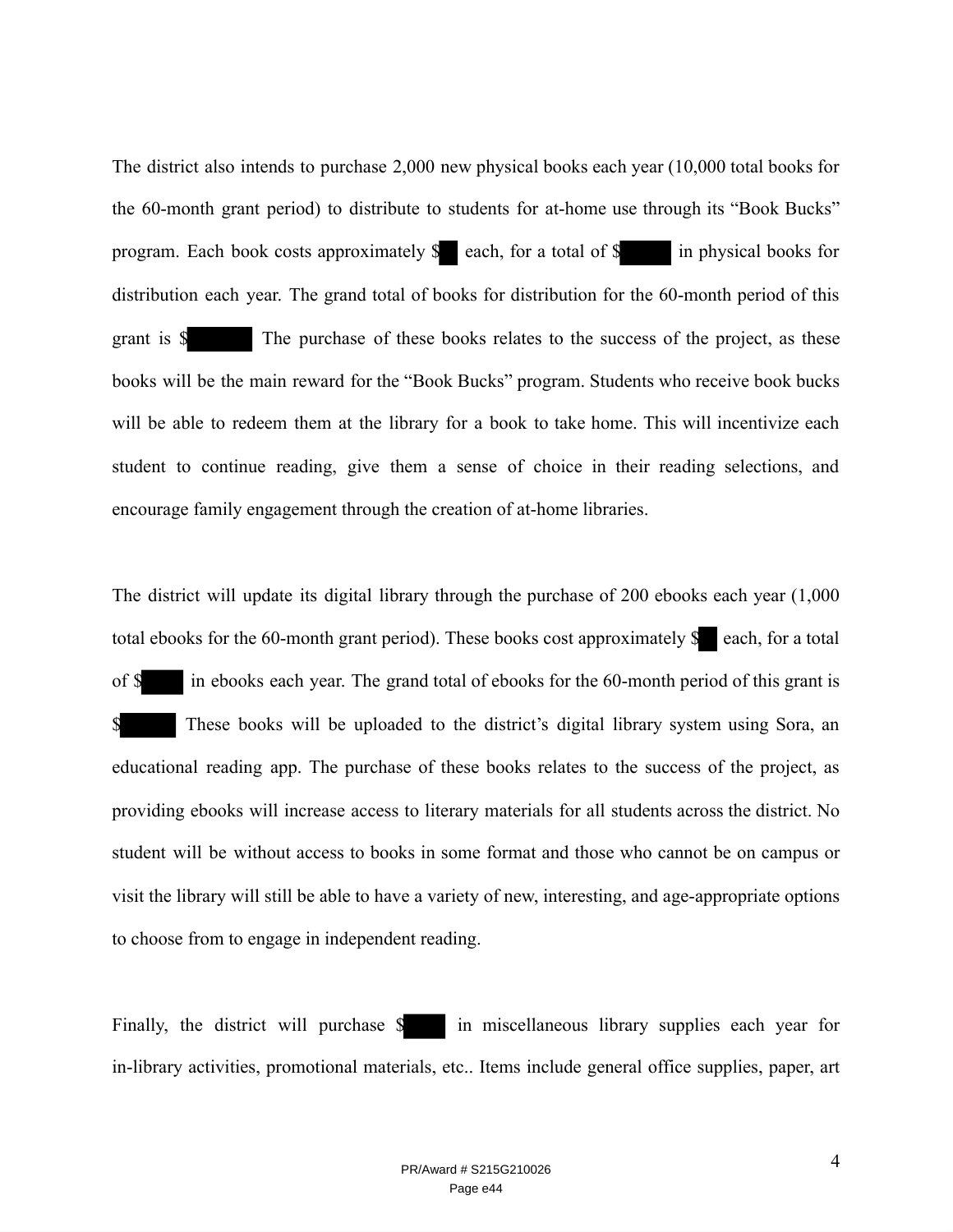supplies, printing supplies, cutters, packaging systems, crafts, activity materials, copy costs, etc. The grand total of supplies for the 60-month period of the grant is \$ The purchase of these supplies relates to the success of the project, as they will ensure the libraries remain fully functioning and contain all materials students need for reading and study.

## **6. Contractual**

Not requested in this grant.

## **7. Construction**

Not applicable to this program.

## **8. Other**

Not requested in this grant.

# **9. Total Direct Costs (\$ over 60 months)**

The total direct costs applied to this program amount to \$ per year, for a grand total of over the 60-month period of the proposed project.

# **10. Indirect Costs (\$ over 60 months)**

Indirect costs for the purpose of this request amount to  $\$\$  per year, for a total of  $\$\$  for the 60-month period of the proposed project. While the current restricted indirect cost rate for the district, as approved by the Arizona Department of Education, is (indirect cost rate award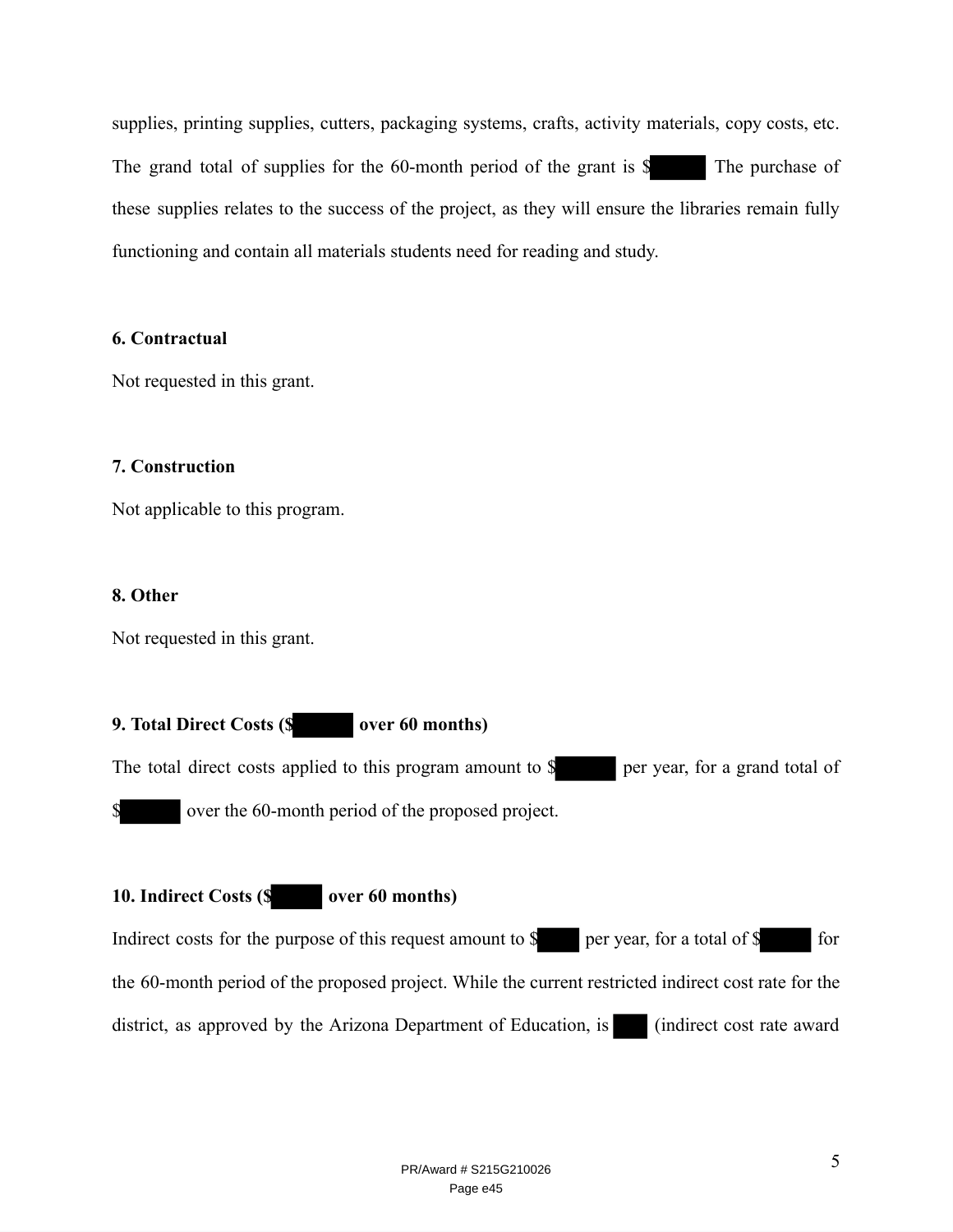letter included in this application package), the district will only allocate 3.8% (\$ toward indirect costs to remain within reasonable costs, given the size of the district.

# **11. Training Stipends**

Not applicable to this program.

# **12. Total Costs (\$ over 60 months)**

The total costs applied to this program, including indirect costs, is \$ per year. The 60-month project total is \$ No additional grants funds will be used to supplant the activities proposed in this grant application.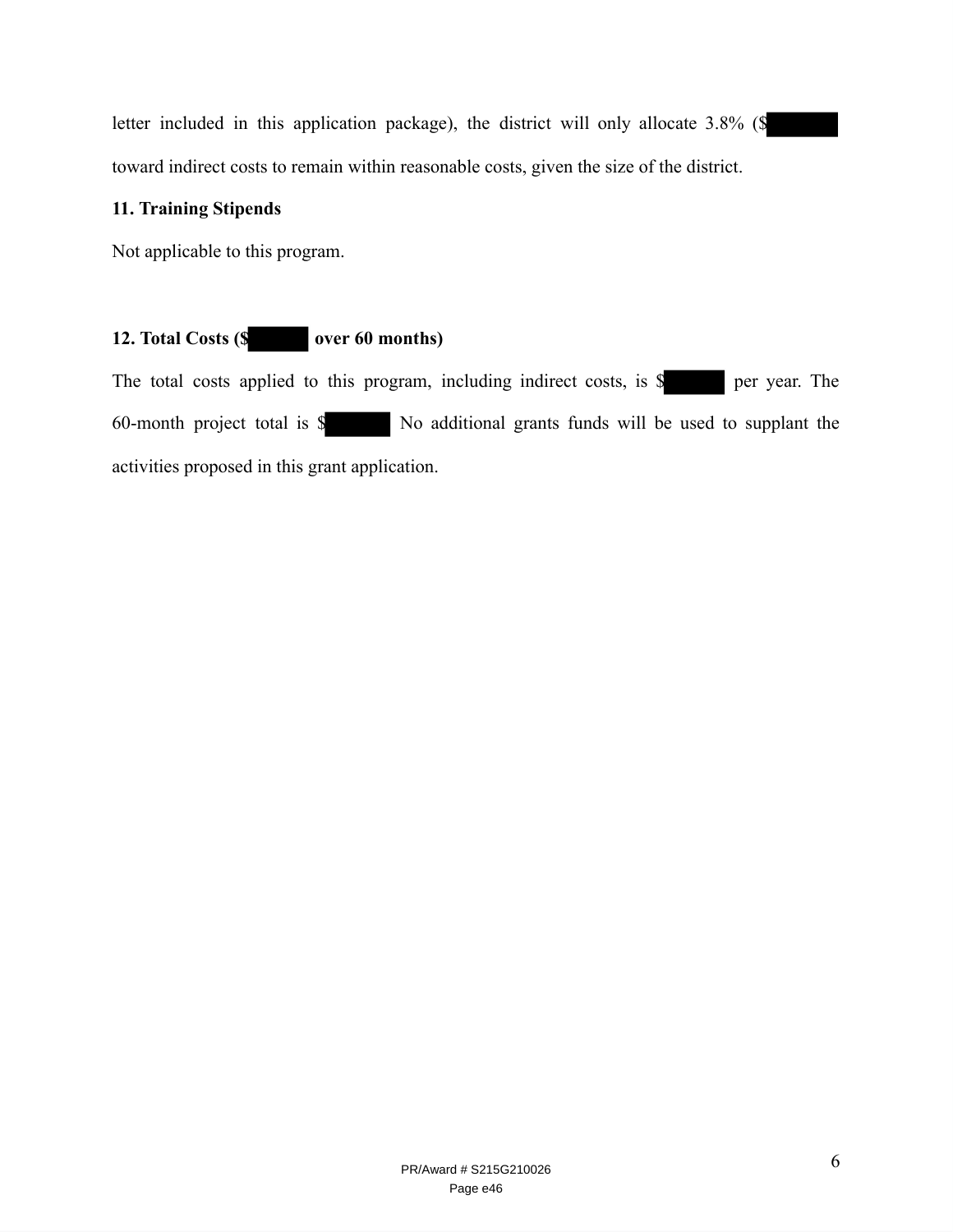

# **U.S. DEPARTMENT OF EDUCATION BUDGET INFORMATION NON-CONSTRUCTION PROGRAMS**

OMB Number: 1894-0008 Expiration Date: 09/30/2023

|  | Name of Institution/Organization |
|--|----------------------------------|
|--|----------------------------------|

Colorado City Unified School District

Applicants requesting funding for only one year should complete the column under "Project Year 1." Applicants requesting funding for multi-year grants should complete all applicable columns. Please read all instructions before completing form.

## **SECTION A - BUDGET SUMMARY U.S. DEPARTMENT OF EDUCATION FUNDS**

| <b>Budget</b><br>Categories            | Project Year 1<br>(a)                                                | Project Year 2<br>(b) | Project Year 3<br>(c)                                                                           | Project Year 4<br>(d)                                                                                                                                                                                                                                                                                | Project Year 5<br>(e)                                                                  | Project Year 6<br>(f)                | Project Year 7<br>(g) | Total<br>(h)                                                                                           |
|----------------------------------------|----------------------------------------------------------------------|-----------------------|-------------------------------------------------------------------------------------------------|------------------------------------------------------------------------------------------------------------------------------------------------------------------------------------------------------------------------------------------------------------------------------------------------------|----------------------------------------------------------------------------------------|--------------------------------------|-----------------------|--------------------------------------------------------------------------------------------------------|
| 1. Personnel                           |                                                                      |                       |                                                                                                 |                                                                                                                                                                                                                                                                                                      |                                                                                        |                                      |                       |                                                                                                        |
| 2. Fringe Benefits                     |                                                                      |                       |                                                                                                 |                                                                                                                                                                                                                                                                                                      |                                                                                        |                                      |                       |                                                                                                        |
| 3. Travel                              |                                                                      |                       |                                                                                                 |                                                                                                                                                                                                                                                                                                      |                                                                                        |                                      |                       |                                                                                                        |
| 4. Equipment                           |                                                                      |                       |                                                                                                 |                                                                                                                                                                                                                                                                                                      |                                                                                        |                                      |                       |                                                                                                        |
| 5. Supplies                            |                                                                      |                       |                                                                                                 |                                                                                                                                                                                                                                                                                                      |                                                                                        |                                      |                       |                                                                                                        |
| 6. Contractual                         |                                                                      |                       |                                                                                                 |                                                                                                                                                                                                                                                                                                      |                                                                                        |                                      |                       |                                                                                                        |
| 7. Construction                        |                                                                      |                       |                                                                                                 |                                                                                                                                                                                                                                                                                                      |                                                                                        |                                      |                       |                                                                                                        |
| 8. Other                               |                                                                      |                       |                                                                                                 |                                                                                                                                                                                                                                                                                                      |                                                                                        |                                      |                       |                                                                                                        |
| 9. Total Direct Costs<br>$(lines 1-8)$ |                                                                      |                       |                                                                                                 |                                                                                                                                                                                                                                                                                                      |                                                                                        |                                      |                       |                                                                                                        |
| 10. Indirect Costs*                    |                                                                      |                       |                                                                                                 |                                                                                                                                                                                                                                                                                                      |                                                                                        |                                      |                       |                                                                                                        |
| 11. Training Stipends                  |                                                                      |                       |                                                                                                 |                                                                                                                                                                                                                                                                                                      |                                                                                        |                                      |                       |                                                                                                        |
| 12. Total Costs<br>$(lines 9-11)$      |                                                                      |                       |                                                                                                 |                                                                                                                                                                                                                                                                                                      |                                                                                        |                                      |                       |                                                                                                        |
|                                        |                                                                      |                       |                                                                                                 | *Indirect Cost Information (To Be Completed by Your Business Office): If you are requesting reimbursement for indirect costs on line 10, please answer the following questions:                                                                                                                      |                                                                                        |                                      |                       |                                                                                                        |
| (1)                                    |                                                                      |                       | Do you have an Indirect Cost Rate Agreement approved by the Federal government?                 | $\boxtimes$ Yes                                                                                                                                                                                                                                                                                      | <b>No</b>                                                                              |                                      |                       |                                                                                                        |
| (2)                                    | If yes, please provide the following information:                    |                       |                                                                                                 |                                                                                                                                                                                                                                                                                                      |                                                                                        |                                      |                       |                                                                                                        |
|                                        | Period Covered by the Indirect Cost Rate Agreement:                  |                       | From: 07/01/2021                                                                                | 06/30/2022<br>To:                                                                                                                                                                                                                                                                                    | (mm/dd/yyyy)                                                                           |                                      |                       |                                                                                                        |
|                                        | Approving Federal agency:                                            | ED<br>IХI             |                                                                                                 | Other (please specify): Arizona Department of Education                                                                                                                                                                                                                                              |                                                                                        |                                      |                       |                                                                                                        |
|                                        | The Indirect Cost Rate is                                            | $12.00\%$ .           |                                                                                                 |                                                                                                                                                                                                                                                                                                      |                                                                                        |                                      |                       |                                                                                                        |
| (3)                                    |                                                                      |                       | program or a restricted rate program, do you want to use the de minimis rate of 10% of MTDC?    | If this is your first Federal grant, and you do not have an approved indirect cost rate agreement, are not a State, Local government or Indian Tribe, and are not funded under a training rate                                                                                                       | 7 <sub>No</sub><br>Yes                                                                 |                                      |                       | If yes, you must comply with the requirements of 2 CFR § 200.414(f).                                   |
| (4)                                    |                                                                      |                       |                                                                                                 | If you do not have an approved indirect cost rate agreement, do you want to use the temporary rate of 10% of budgeted salaries and wages?<br>No If yes, you must submit a proposed indirect cost rate agreement within 90 days after the date your grant is awarded, as required by 34 CFR § 75.560. |                                                                                        |                                      |                       |                                                                                                        |
| l Yes                                  |                                                                      |                       |                                                                                                 |                                                                                                                                                                                                                                                                                                      |                                                                                        |                                      |                       |                                                                                                        |
| (5)                                    |                                                                      |                       | For Restricted Rate Programs (check one) -- Are you using a restricted indirect cost rate that: | Is included in your approved Indirect Cost Rate Agreement? Or, Complies with 34 CFR 76.564(c)(2)?                                                                                                                                                                                                    |                                                                                        | The Restricted Indirect Cost Rate is |                       | %                                                                                                      |
| (6)                                    | For Training Rate Programs (check one) -- Are you using a rate that: |                       |                                                                                                 |                                                                                                                                                                                                                                                                                                      |                                                                                        |                                      |                       |                                                                                                        |
|                                        |                                                                      |                       | Is based on the training rate of 8 percent of MTDC (See EDGAR § 75.562(c)(4))                   |                                                                                                                                                                                                                                                                                                      | Page $e^{47}$ training rate of 8 percent of MTDC (See EDGAR $\tilde{S}$ 75.562(c)(4))? |                                      |                       | PR/Award # S215G219Refeded in your approved Indirect Cost Rate Agreement, because it is lower than the |
| $FD$ 524                               |                                                                      |                       |                                                                                                 |                                                                                                                                                                                                                                                                                                      |                                                                                        |                                      |                       |                                                                                                        |

Funding Opportunity Number:ED-GRANTS-071221-001 Received Date:Aug 10, 2021 01:53:39 PM EDT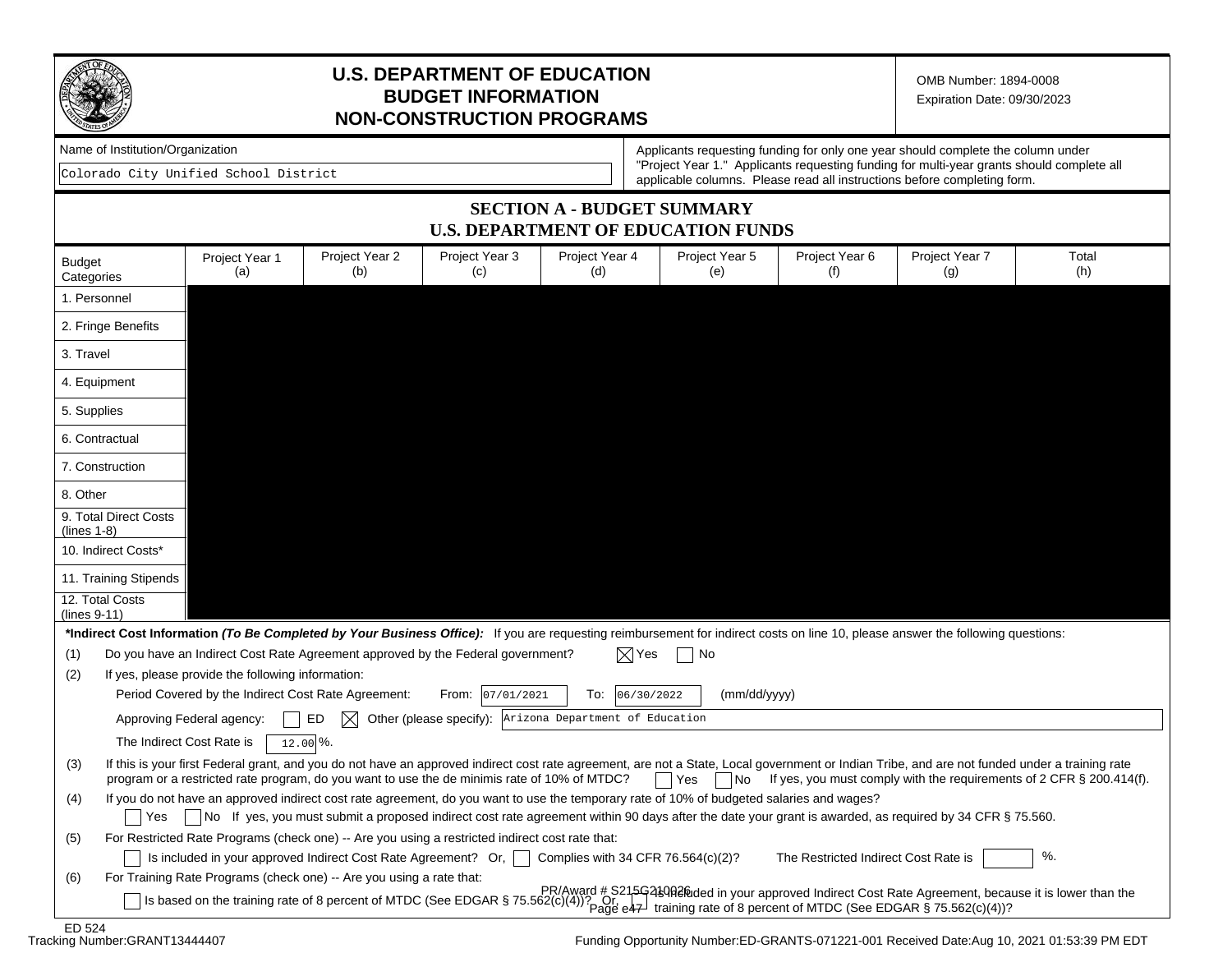| Name of Institution/Organization                                                                                             |  |  |  |                                                                                                                                                                                                                                                                    |  |                                                        |                       |                       |              |
|------------------------------------------------------------------------------------------------------------------------------|--|--|--|--------------------------------------------------------------------------------------------------------------------------------------------------------------------------------------------------------------------------------------------------------------------|--|--------------------------------------------------------|-----------------------|-----------------------|--------------|
| Colorado City Unified School District                                                                                        |  |  |  | Applicants requesting funding for only one year<br>should complete the column under "Project Year<br>1." Applicants requesting funding for multi-year<br>grants should complete all applicable columns.<br>Please read all instructions before completing<br>form. |  |                                                        |                       |                       |              |
| <b>SECTION B - BUDGET SUMMARY</b><br><b>NON-FEDERAL FUNDS</b>                                                                |  |  |  |                                                                                                                                                                                                                                                                    |  |                                                        |                       |                       |              |
| Project Year 1<br>Project Year 2<br>Project Year 3<br>Project Year 4<br><b>Budget Categories</b><br>(a)<br>(b)<br>(c)<br>(d) |  |  |  |                                                                                                                                                                                                                                                                    |  | Project Year 5<br>(e)                                  | Project Year 6<br>(f) | Project Year 7<br>(g) | Total<br>(h) |
| 1. Personnel                                                                                                                 |  |  |  |                                                                                                                                                                                                                                                                    |  |                                                        |                       |                       |              |
| 2. Fringe Benefits                                                                                                           |  |  |  |                                                                                                                                                                                                                                                                    |  |                                                        |                       |                       |              |
| 3. Travel                                                                                                                    |  |  |  |                                                                                                                                                                                                                                                                    |  |                                                        |                       |                       |              |
| 4. Equipment                                                                                                                 |  |  |  |                                                                                                                                                                                                                                                                    |  |                                                        |                       |                       |              |
| 5. Supplies                                                                                                                  |  |  |  |                                                                                                                                                                                                                                                                    |  |                                                        |                       |                       |              |
| 6. Contractual                                                                                                               |  |  |  |                                                                                                                                                                                                                                                                    |  |                                                        |                       |                       |              |
| 7. Construction                                                                                                              |  |  |  |                                                                                                                                                                                                                                                                    |  |                                                        |                       |                       |              |
| 8. Other                                                                                                                     |  |  |  |                                                                                                                                                                                                                                                                    |  |                                                        |                       |                       |              |
| 9. Total Direct Costs<br>$(lines 1-8)$                                                                                       |  |  |  |                                                                                                                                                                                                                                                                    |  |                                                        |                       |                       |              |
| 10. Indirect Costs                                                                                                           |  |  |  |                                                                                                                                                                                                                                                                    |  |                                                        |                       |                       |              |
| 11. Training Stipends                                                                                                        |  |  |  |                                                                                                                                                                                                                                                                    |  |                                                        |                       |                       |              |
| 12. Total Costs<br>(lines 9-11)                                                                                              |  |  |  |                                                                                                                                                                                                                                                                    |  |                                                        |                       |                       |              |
|                                                                                                                              |  |  |  |                                                                                                                                                                                                                                                                    |  | <b>SECTION C - BUDGET NARRATIVE (see instructions)</b> |                       |                       |              |

ED 524